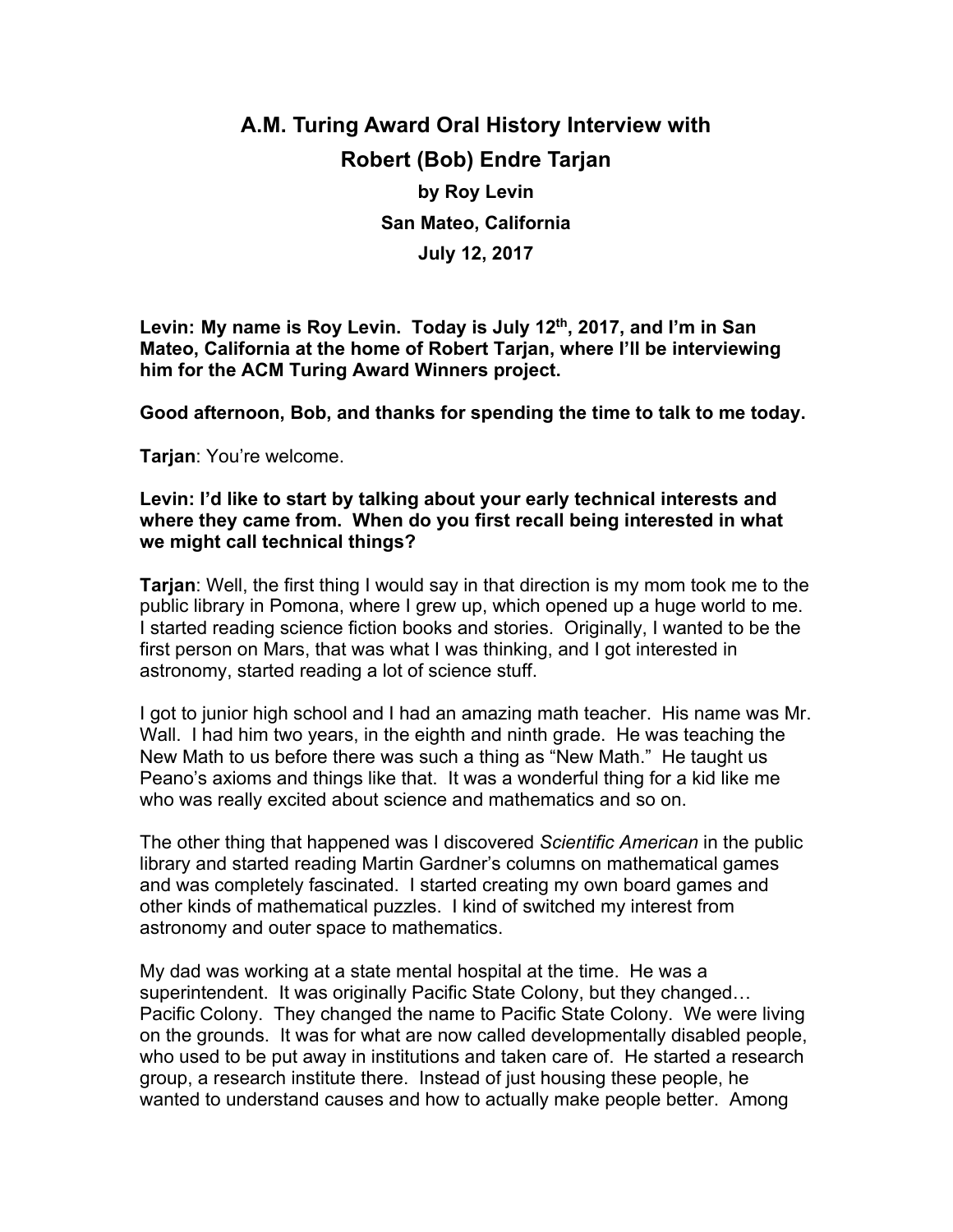other things, he started a collaboration with Linus Pauling who was at Caltech in those days who was interested in the chemistry of certain kinds of brain problems, phenylketonuria in particular, which is caused by an inability to metabolize a certain amino acid. He came over to our house from time to time and he left a Caltech catalogue when I was at some young age and played mathematical games with me, which of course I could beat him at because they were weird games that he didn't know anything about.

### **Levin:** *[laughs]* **But he was game?**

**Tarjan**: Yes, yes, yes. When I got to high school, I started actually working in this research institute that my dad had started at the state hospital doing calculations with punched cards. They weren't really computers. They were IBM machines that you feed in the punched cards and you could program them by punchboards. I mean we were doing statistical calculations, so I got started a little bit in computation doing that.

Then my junior year in high school I guess, between my sophomore and my junior year, I went to a summer science program in Ojai, which involved again astronomy actually. The main project for the six weeks we were there was to take photos through a telescope of an asteroid, measure the photographic plates, figure out the orbit of the asteroid, which involved calculation again, in this case on Marchant calculators, which were these old typewriter-like devices. It's amazing how much computation has changed since those early days. That involved understanding Newton's laws and so on and so forth, and doing the calculations. We also had the opportunity to go to UCLA and see a real computer. It was an IBM machine of some sort and we got a chance to program in FORTRAN. That was really eye-opening. I got interested in trying to solve two-person zero-sum games. I was reading some game theory stuff at the time and I started doing some programming there.

I was also interested in the four-color problem, which was open at that point, and I did some experiments. Eventually the hospital graduated from IBM punched card equipment to a Bendix G-15, which was a paper tape machine, and I programmed that. Then they got what I think was some kind of Honeywell machine that was really something that you could program on, and I programmed in FORTRAN and I played around with trying to solve the four-color problem. Of course, my technical skills and the power of the machine were not good enough in those days, but it was the same techniques that Haken and Appel eventually used to solve the problem, so that was interesting.

Then when I graduated from… Well, my senior year in high school in Pomona, I ran out of the math classes in high school so I took some math classes at Harvey Mudd. Then I was off to college. It was going to be either Harvey Mudd or Caltech. I ended up going to Caltech, majoring in mathematics. Don Knuth was there, but I didn't get a chance to take a class from him. He left for Stanford fairly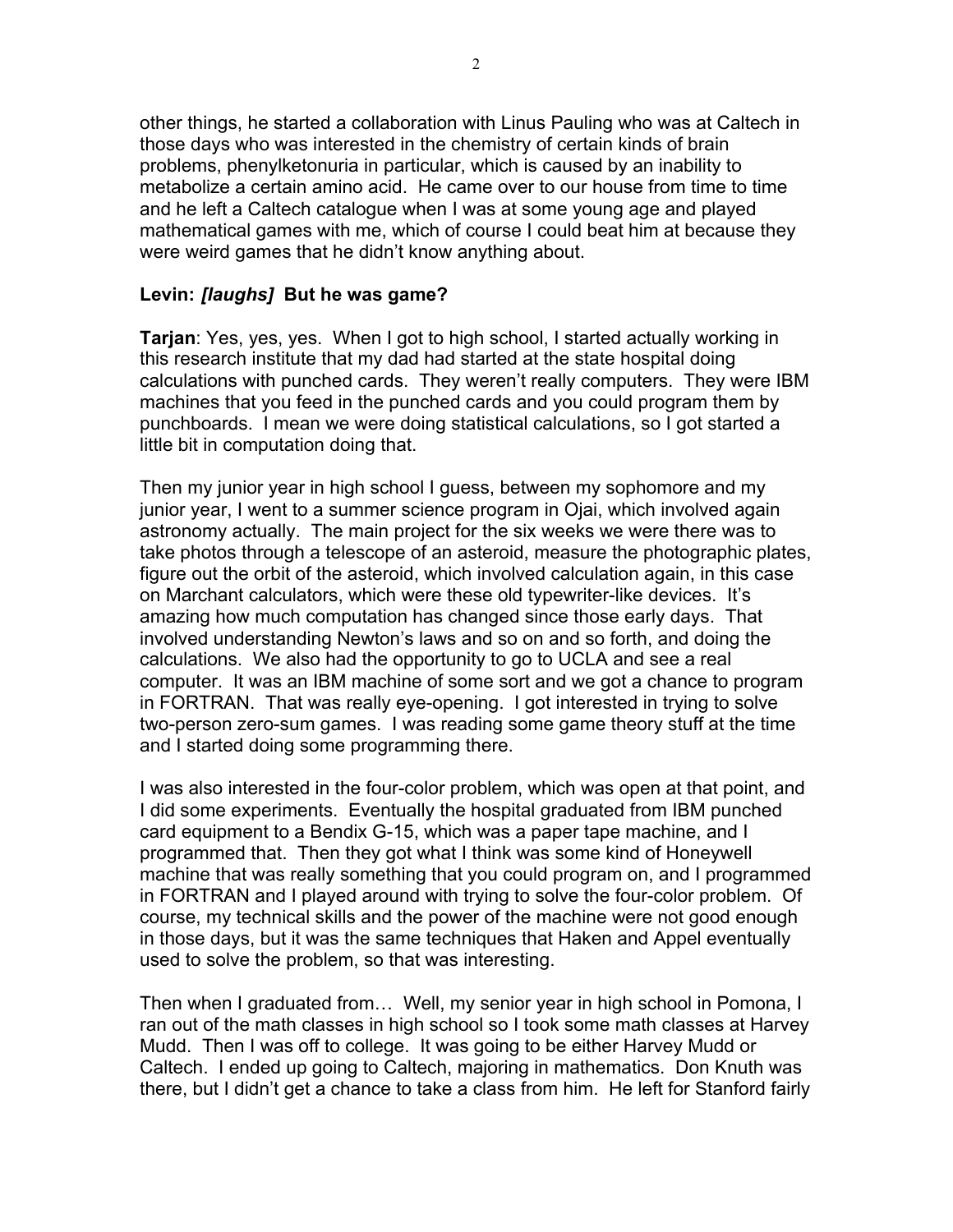early on when I was there. I was at Caltech from '65 to '69. But there were other people working in combinatorics, Herb Ryser in particular, with whom I worked quite a bit. I started getting interested in matching problems and network flow problems, in those days took all the mathematics courses that I could along with the… it wasn't really computer science in those days but there were automata theory courses and so on.

I had another interesting professor who taught automata theory, Giorgio Ingargiola, who was this flamboyant Italian who prepared voluminous class notes that were riddled with errors. Some of us went through carefully and tried to find all the errors. There's nothing like learning material by identifying other people's errors.

I graduated from Caltech in mathematics and it was a question of whether to go to… Ever since I was a kid, I wanted to be a scientist. I wanted to do cool scientific stuff, both because I thought it was interesting and because I guess my goal was to become famous somehow. But I was interested in computers and I was interested in mathematics, so I applied both to mathematics departments and to computer science departments. I got in various places, eventually went to Stanford, decided to go to Stanford in computer science in 1969, which was the same year that Ron Rivest went there and several other amazing people. It was just marvelous because it was a whole new world to explore.

**Levin:I want to talk about that in quite a bit of detail. There were indeed a number of people there I wanted to follow up on. But you've raised some quite interesting things that I'd like to follow up on before you got to Stanford. You said that your earliest experience was really being introduced to technology or shall we say technical things at the public library.**

**Tarjan**: Yes.

#### **Levin: Now roughly how old do you think you were?**

**Tarjan**: I don't… First grade probably. Age six, something like that.

**Levin: So it was really going on…**

**Tarjan**: I mean I started out in the kiddie section, but eventually I migrated into the adult science section.

**Levin: And astronomy was an early interest. Was it sort of the descriptive aspect of it or do you think the mechanistic aspect of it that appealed to you? Or maybe both?**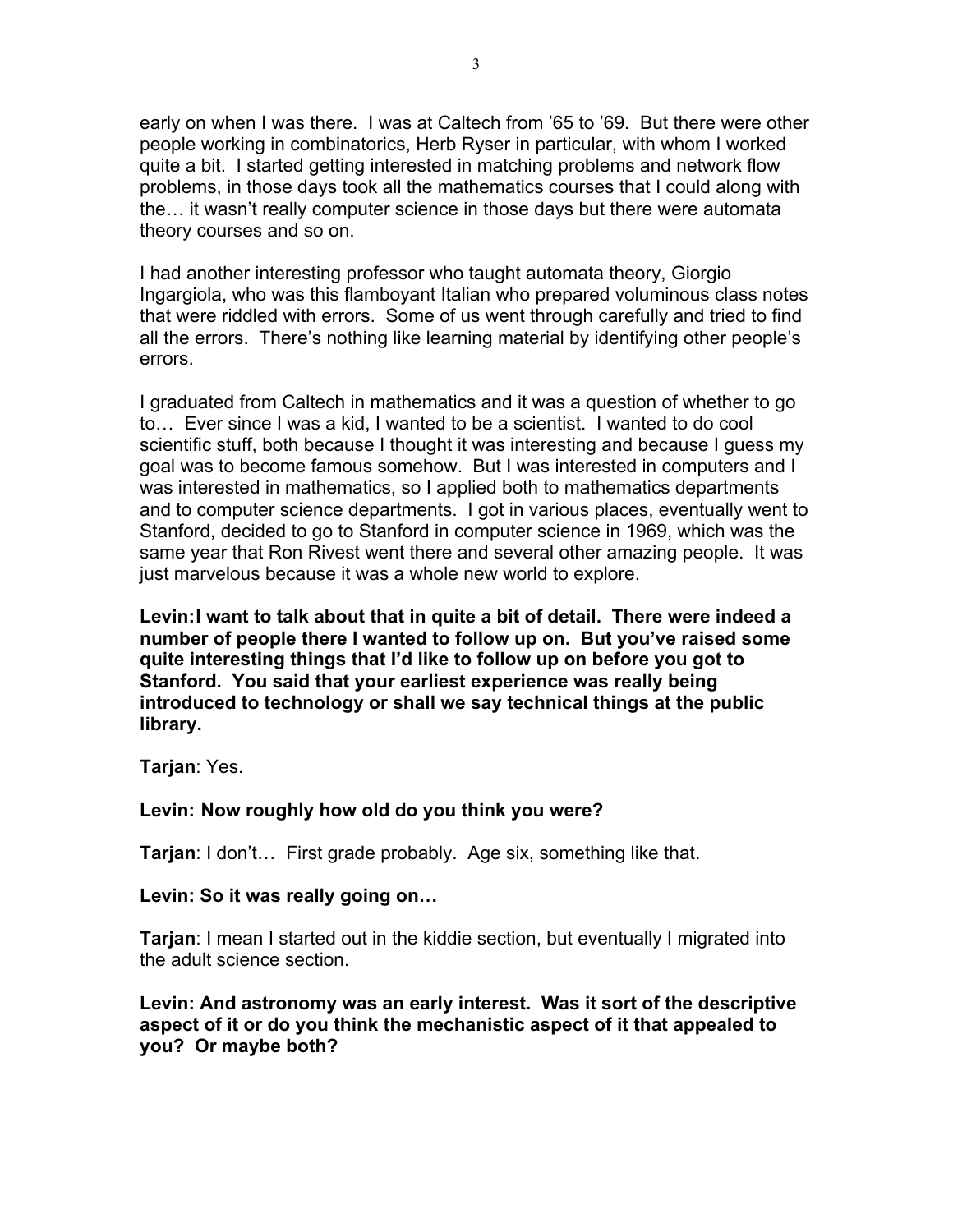**Tarjan**: It was the adventure aspect, the sci-fi side of it. It was not the technical part.

# **Levin: So that was the "going to Mars" part?**

**Tarjan**: Yes, yes, definitely.

# **Levin: Got it. And this notion of wanting to be a scientist from early on, that's intriguing to me. Where do you think that came from?**

**Tarjan**: Well, I think my father always wanted to be a scientist, but he ended up as an MD. He certainly valued intellectual achievement. He was an Eastern European, Hungarian émigré. [0:10:00] I think that was a lot of it. And it was a small neighborhood. I spent a lot of time by myself. I spent a lot of time reading. So between my dad and my natural interests…

# **Levin: But it sounds like he encouraged you quite a bit – the contact with Linus Pauling for example that came through him.**

**Tarjan**: Yes, yes, yes.

# **Levin: It sounds like he saw that this was something that appealed to you and interested you and supported it.**

**Tarjan**: Yes. Also Mr. Wall. I mean teachers… I mean parents have a huge influence, but teachers too. This particular middle school math teacher was a really important influence on me.

# **Levin: Were there any other people that you can think of who were early influencers? Maybe family members or friends of the family?**

**Tarjan**: No. Some of the people I met through my work at the state hospital, the director and various other people there: Harvey -- Mr. Dingman. I mean they had this kid, this teenager who was helping them with all this stuff. I mean it was really a wonderful thing for me. They were very tolerant and open and willing to let me play around.

**Levin: Wow, that's great. This is the way these things begin to happen. I guess the other thing I wanted to ask you about was when you were doing this sort of quasi-programming job before you got real computers I think you said in high school…**

**Tarjan**: Yes. And through college. I kept working at the state hospital all the way through college. That only ended after I graduated and went to Stanford.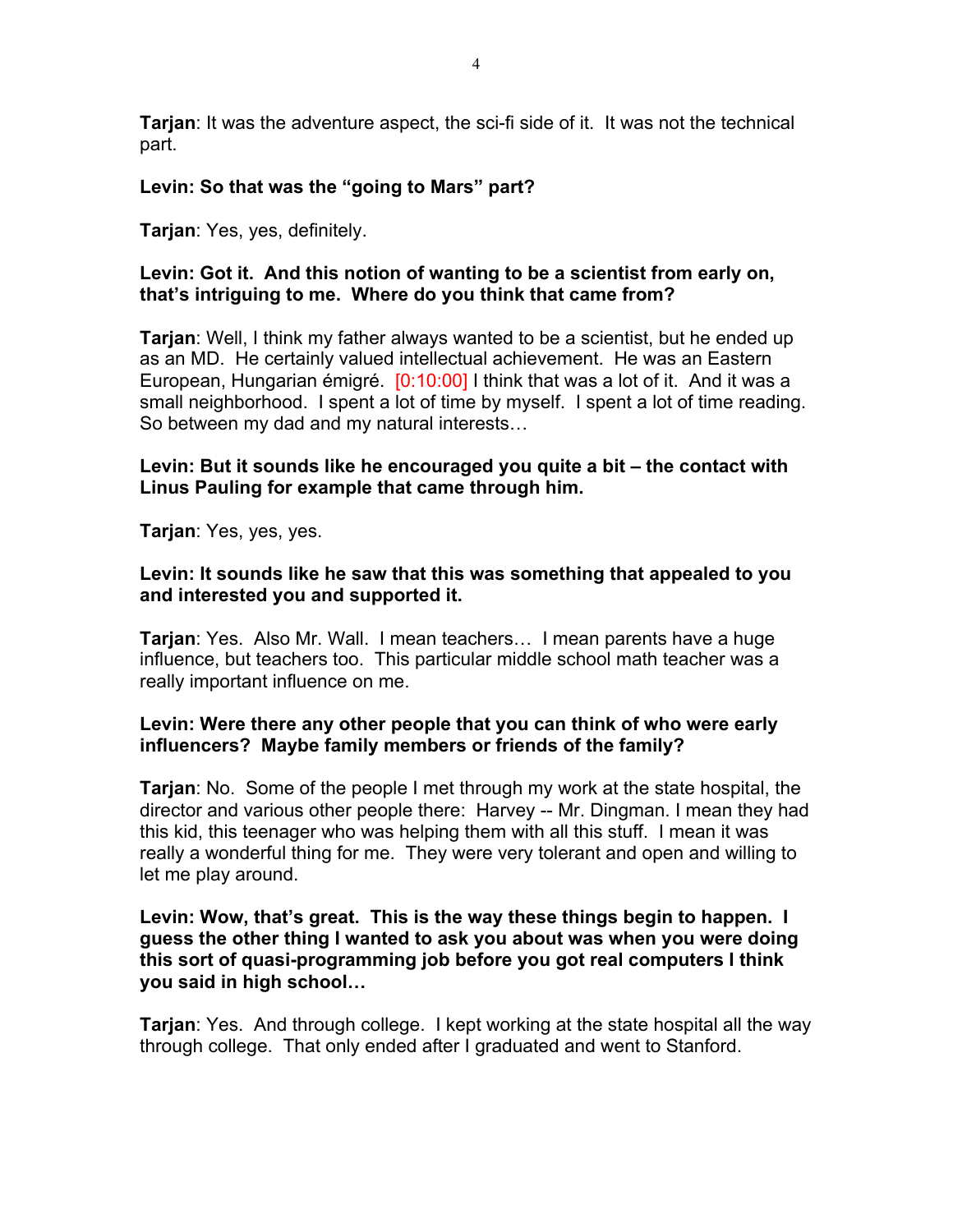**Levin: Okay. But I'm thinking of just before you really got an opportunity to actually program something. I'm not counting the plugboards. Do you recall any sort of frustration at that point with the sort of primitiveness of the tool? Or was it, compared to the calculators that you had to use, it was such an improvement that that wasn't a concern?**

**Tarjan**: It was certainly frustrating, but on the other hand, there's a huge jump going from programming with a plugboard to even programming in machine language or assembly language even if it's on punched tape. You've got so much freedom to express your ideas. So I'd say the opportunity trumped the frustrations. Then once we got the ability to program in FORTRAN, that's another jump of another level, because you get another level of abstraction.

# **Levin: Exactly. Did you teach yourself FORTRAN or was there some more formal way to learn it?**

**Tarjan**: Well, I encountered FORTRAN in the summer science program. They gave us some books. I think McCracken had written a book on FORTRAN programming.

# **Levin: A classic book, yes.**

**Tarjan**: Yes. I think we had a few lectures on it, but I read the book and then started trying to write some programs. So it was some combination of some formal training and me learning it myself.

# **Levin: Did you have any classmates in school who had similar interests with whom you would work on these things? Or was it mostly a solo pursuit?**

**Tarjan**: It was mostly a solo pursuit all the way through high school. Yeah.

**Levin: Interesting. Well, you were a driven fellow it sounds like.**

**Tarjan**: *[laughs]*

**Levin:** *[laughs]* **Let's come back to your undergraduate days at Caltech. It's interesting: were you aware of Knuth's, shall we say, residence at Caltech at that time even though you didn't take a course?**

**Tarjan**: Only after the fact, interestingly.

# **Levin: I see. When you subsequently ended up working with him.**

**Tarjan**: I didn't know who he was. I mean he was this professor in the math department, but… I mean he hadn't written his books yet, even though the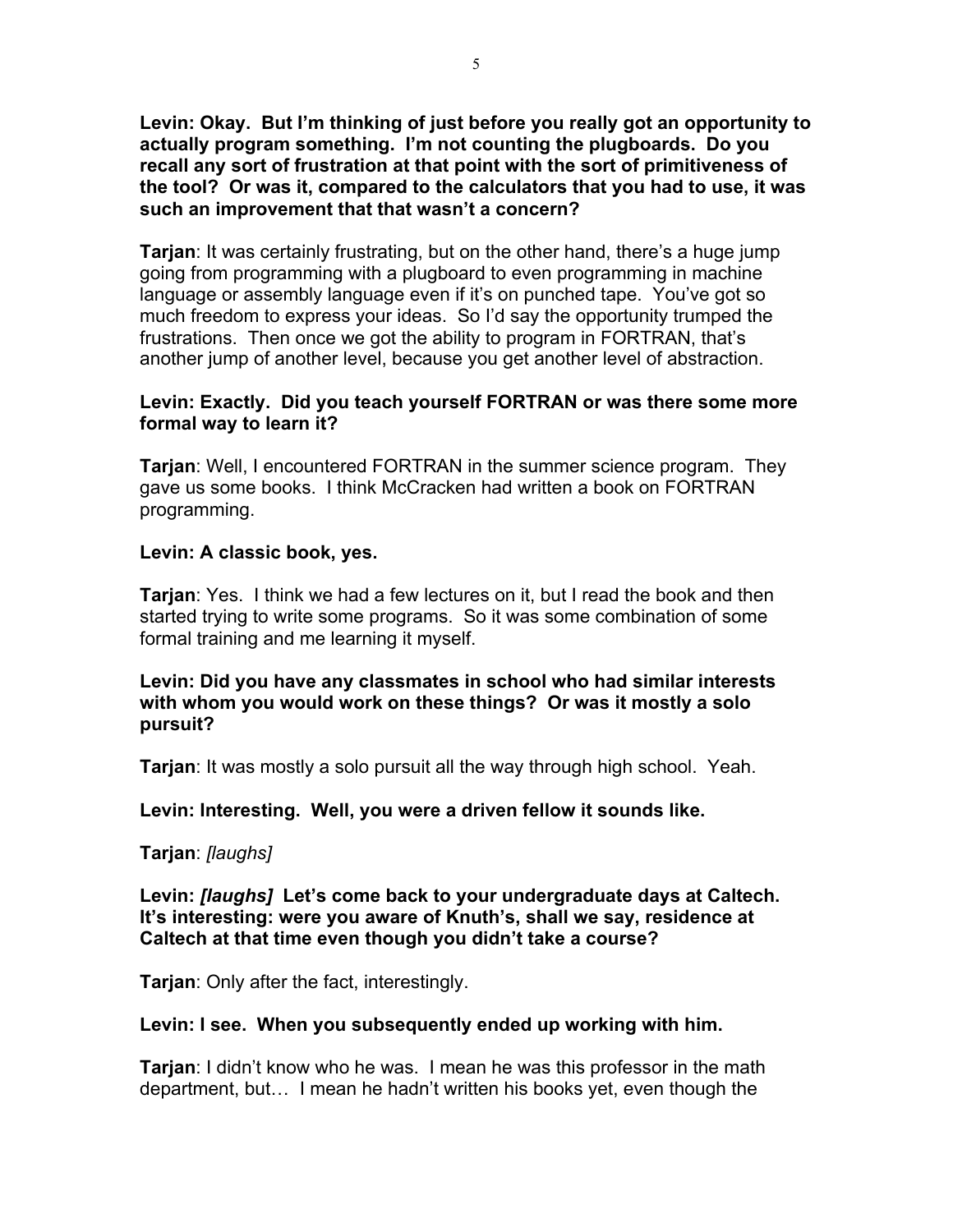thought was in his mind I think. At some point, he made the decision that he wanted to help found a computer science department and it didn't seem to be happening at Caltech. This is probably a good question to ask Don at some point, but he moved to Stanford to this brand new computer science department. That's where I ended up going, but it was completely coincidental.

# **Levin: Huh, that's interesting. I was trying to remember when the first volume of his series came out. I think it was in the late '60s.**

**Tarjan**: I believe it was mid to late '60s, I'm thinking '68 or something like that, yes.

**Levin: Okay. That must have been…**

**Tarjan**: I think this would have been about the time or just after he had moved to Stanford. I guess he must have been writing the volume…

# **Levin: He must have started working on it at least at Caltech, even if he hadn't published it by then.**

**Tarjan**: Yes.

**Levin: Okay. Well, but that's certainly something to pursue with him at some point.**

**The undergraduate courses that you were talking about sounded like they were not exactly computing but they were things for which computing obviously became very relevant, in things like… you talked about net flow problems and courses in automata theory.**

**Tarjan**: Yeah. Well, the network flow stuff I was working… I wrote a paper with Herb Ryser on matching in various kinds of problems. I think at some point I looked at the wonderful book by Ford and Fulkerson on network flows and got some ideas out of that book. Mostly I want interested in combinatorics. I was also playing around with computability, automata theory, stuff like that. So really focusing on the algorithms, other than the stuff that I'd worked on related to the four-color problem. That came in grad school in fact.

I had… Well, so what happened was I got offered a Hertz Fellowship, which I accepted, to go to Stanford, and it came with the option to go to Lawrence Livermore Lab to work there for the summer, again doing computation, in this case simulating star interiors or hydrogen bomb interiors or something like that. But I had to get a security clearance, so the first month I sat in the library reading more stuff. Finally the security clearance came through and I got to actually start working and doing some programming and so on.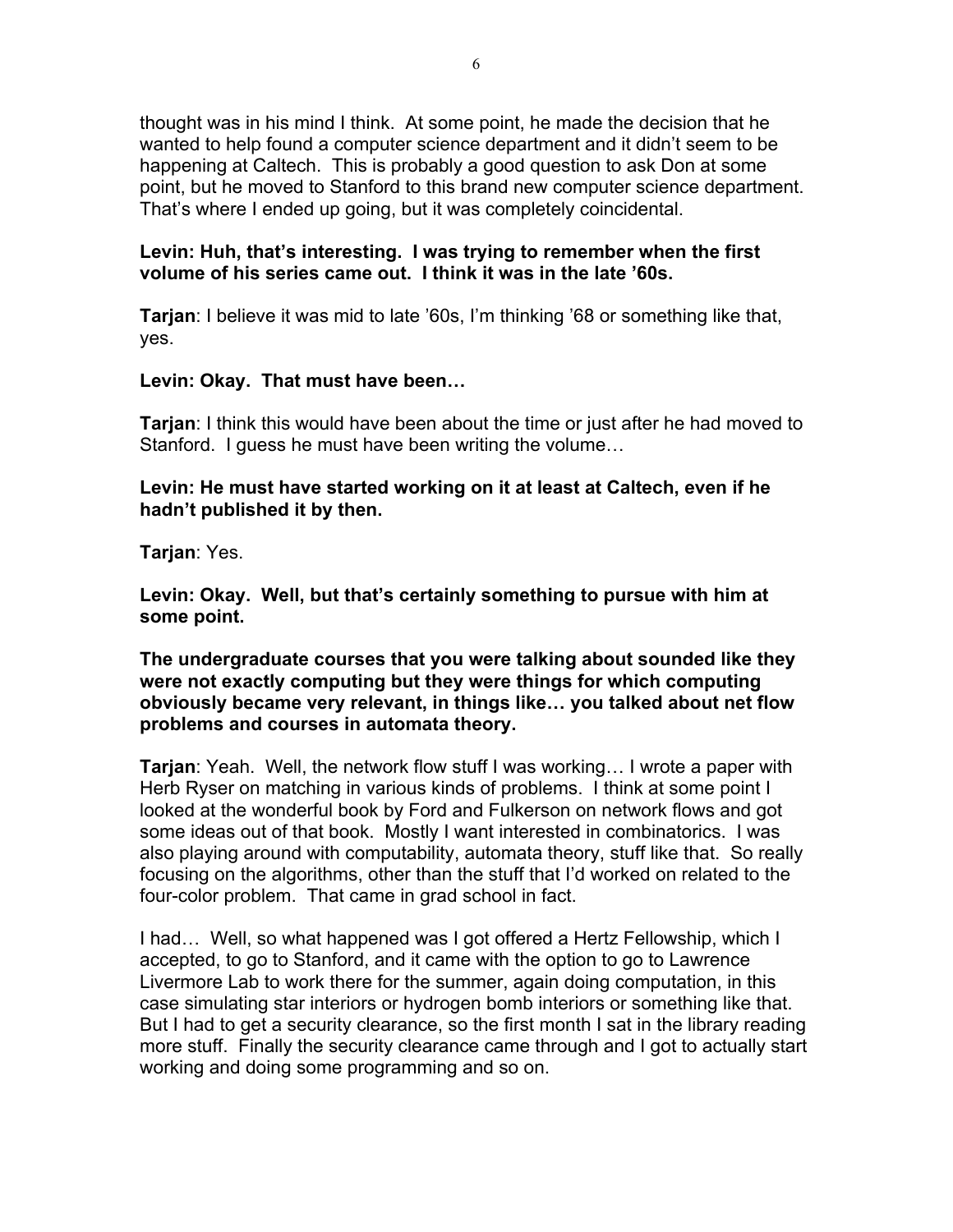When I got to Stanford, well, I was interested in automata theory, but Stanford had John McCarthy and Ed Feigenbaum, these gods of artificial intelligence, so I kind of thought I would maybe do artificial intelligence. But what I was really thinking about was more complexity/computability. I remember a conversation with Michael Arbib my first year at Stanford. He was in the EE department, not in the computer science department. He said, "Don't do automata theory. Do complexity," so I started thinking about other stuff. I took some classes and I decided that at that point, artificial intelligence was too fuzzy, that it wasn't mathematical enough. I took a class with Bob Floyd, which was all about problem solving, algorithmic problem solving.

In my first year, I pretty much passed all the requirements needed for the PhD except actually doing the research and writing the thesis, so that kind of set me up for the next step. I talked to Don at that point. I mean Don at Stanford was another god by that time. I mean he became very important very fast in the field. Talked to him about taking me as a student once I decided I didn't want to do artificial intelligence. But he had a policy of taking two students every other year. I was in the off year. *[laughs]* So I ended up with him not as my advisor. Eventually Bob Floyd became my advisor.

But after my first year in grad school, John Hopcroft came, on sabbatical. I think he came in the summer after my first year in grad school and I was all set to start doing research because I'd finished all the requirements. Then we started talking about algorithms and algorithmic problems and so on. I had to…

There's another story I should tell, which is I took a course from John McCarthy in LISP programming. There was a final project, which required implementing some non-trivial calculation or algorithm in LISP. One of the possibilities he suggested was planarity testing. He mentioned the famous criterion for "A graph is planar if and only if it does not contain five vertices all pairwise connected or two sets of three vertices all pairwise connected." Some people in the class tried to implement this test, but nobody succeeded in getting something to work. I was doing some reading on this problem. I found a wonderful paper by Lempel, Even, and Cederbaum [0:20:00] in which they described an algorithm for testing planarity in terms of formula manipulation. I implemented that algorithm in LISP and it was really fast. In fact, it ran in quadratic time. So I was the only one who got something to succeed on this particular problem, so I was kind of primed to look at planarity testing and graph search and stuff like that.

So we started talking about graph search and applications of graph search, and…

# **Levin: You and Bob Floyd at that point?**

**Tarjan**: John Hopcroft.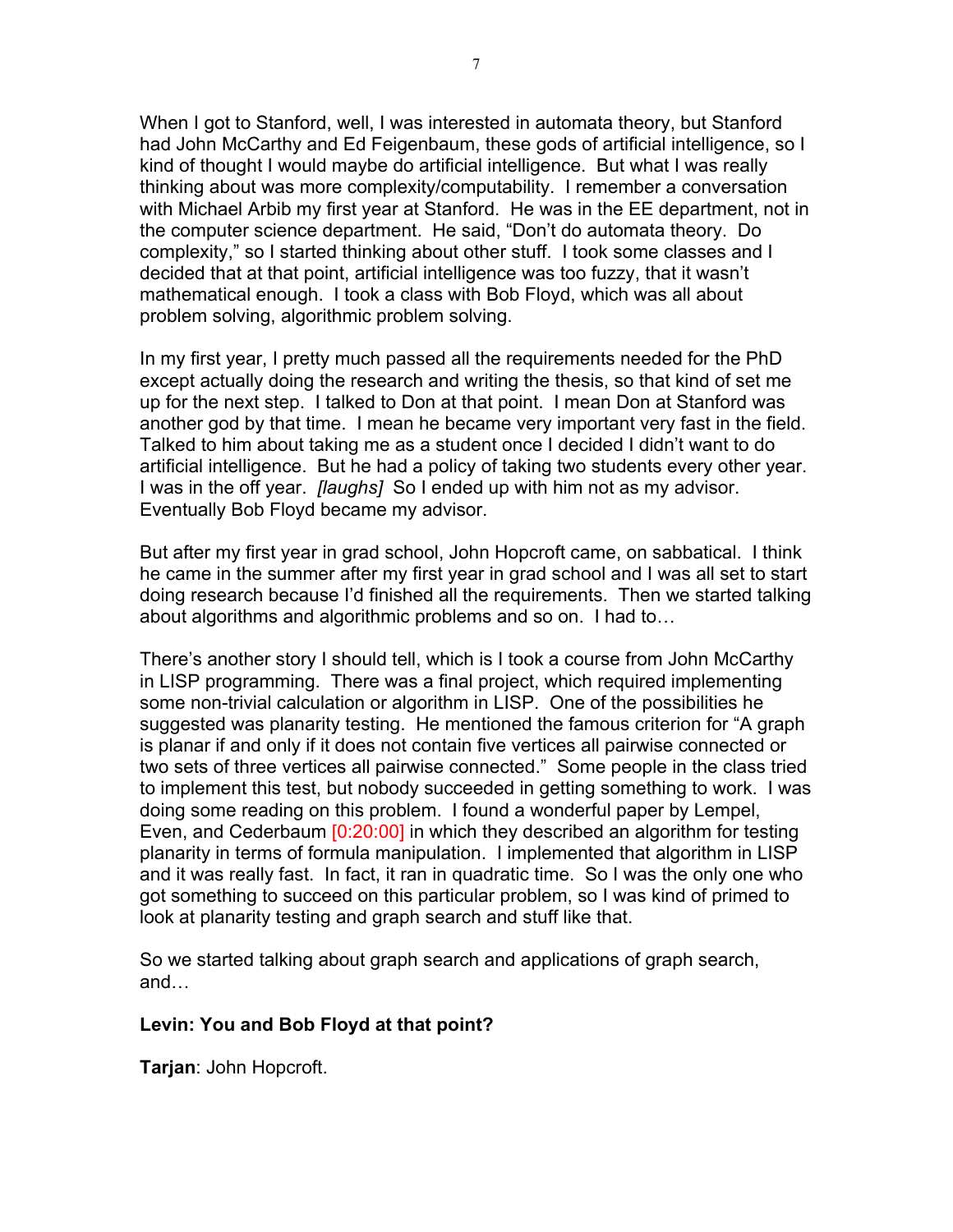#### **Levin: Oh, Hopcroft. Excuse me.**

**Tarjan**: Floyd came into the picture later because I needed an advisor. But John was there. We ended up sharing an office, as I recall, and we started working on graph search. He was an engineer, so he took a very engineering problemsolving perspective, but I was trained as a mathematician, so I wanted to sort of develop a theory – "What is graph search? What is depth-first search? What can you do with it? What does it do to a graph?" Anyway, between the two of us, we eventually… well, we started out by using depth-first search to find biconnected components.

Then I took this idea and went back to the planarity testing problem and worked on planarity testing for a year. We started out with a… I mean we were trying to get a fast algorithm. We knew that the Lempel–Even–Cederbaum algorithm took quadratic time in a number of vertices. I found another technique, which was… I'm not sure who developed it first. I think Shirey at Wisconsin. But the idea was to find a cycle and then remove the cycle from the graph and look at the connected pieces and figure out how to embed the connected pieces either on the inside of the cycle or on the outside of the cycle so it all fits together and is consistent. There's a natural recursive structure that you get out of this and we were trying to find a way to implement this algorithm using depth-first search.

So we played around with it. We got a rather complicated algorithm that ran in order *n* log *n* time, but there was no reason to believe it couldn't be done in linear time. So I spent most of a year dreaming a lot about ways to try to make this thing work in linear time and eventually managed to solve it. That turned into my PhD thesis.

So John was really my de facto advisor. But he was a Cornell professor. He was only on leave, so I needed an actual advisor and talked to Bob Floyd and he agreed to do it. Which was a wonderful thing, except that he was an amazing perfectionist. He read my thesis with a fine-tooth comb and corrected the grammar and all kinds of other stuff. Cost me an extra three months or something like that. But so be it. It was worthwhile.

So I kind of raced through grad school as it turns out, but it was a great time to be doing algorithms because there was all kinds of unsolved problems. This idea of… Knuth had developed the idea of analysis of algorithms, concrete analysis of algorithms, but he paid attention to constant factors. John and I decided that if we want machine independence, we should ignore constant factors. This turned out to be a very powerful idea.

**Levin: Absolutely. My recollection of first being exposed to Knuth's work was in the context of analyzing not just algorithms but really programs. So the constant factors were the issues and then some abstraction…**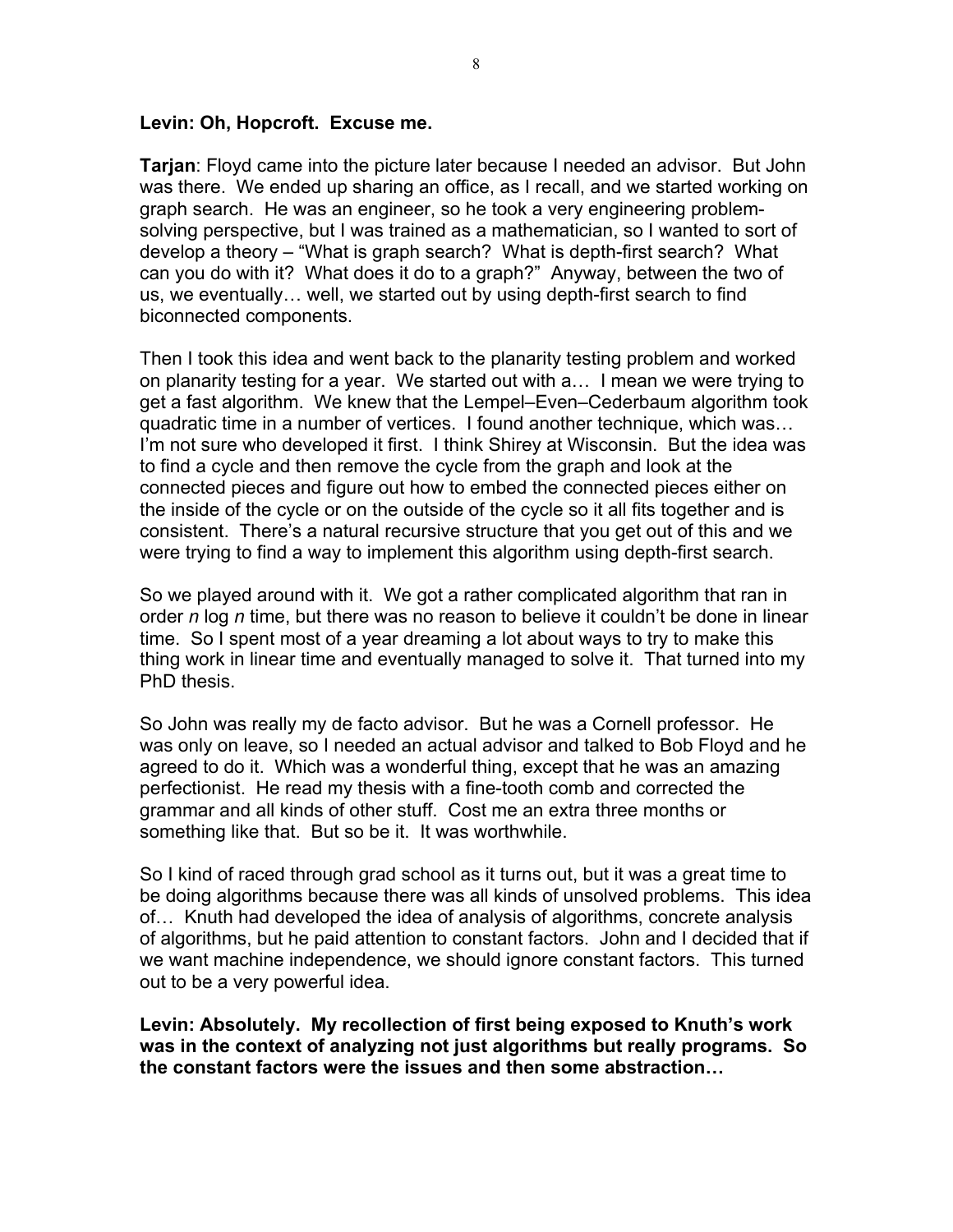**Tarjan**: And sometimes not even constant factors. Sometimes additive factors.

**Levin: Yes, that's right. Taking that step back that you and John Hopcroft took seems like it made a huge difference to the kind of analysis that was both possible and ultimately more useful.**

**Tarjan**: That's what it seemed to us at the time and it certainly led to a lot of interesting results.

# **Levin: That seems like a very important pivot point in terms of the work that you ended up doing. Do you remember at all how you and John came to this conclusion? Was it just sort something that you're sitting around one day talking? Or how did you get there?**

**Tarjan**: I don't recall. That's a very good question. I think we decided that… We weren't doing things like sorting problems. We were doing things somewhat more abstract. I mean dealing with graph algorithms. And we were worried about the order of magnitude of growth, the asymptotics, and it just seemed like if you ignore the constant factors, just worry about the growth rate… If you think about it, you want to solve big problems, so as the problem grows, the asymptotics become more and more important -- the constant factors become less and less important -- and if you can abstract away the constant factors, you save yourself a lot of grief. So it's kind of a first cut, but it's a very important first cut and maybe it's enough in any situation.

# **Levin: Well, it seems evident today.**

**Tarjan**: Yes, yes, yes.

### **Levin: But you're talking about the early '70s here and it wasn't so evident. People were much more concretely focused I guess.**

**Tarjan**: I guess. I don't know that I want to claim credit for the idea, but it was certainly in the air and it seemed like a natural approach to us for what we were trying to do.

**Levin: Indeed. I'd like to, before we move on to what happened after Stanford, you say you raced through it, but there still were a few other things that got done there.**

**Tarjan**: That's true.

**Levin: In particular, one of the things that I thought was intriguing was a paper that you ended up writing with Manuel Blum, Bob Floyd, Vaughan Pratt, and Ron Rivest. All those authors were listed as being at Stanford,**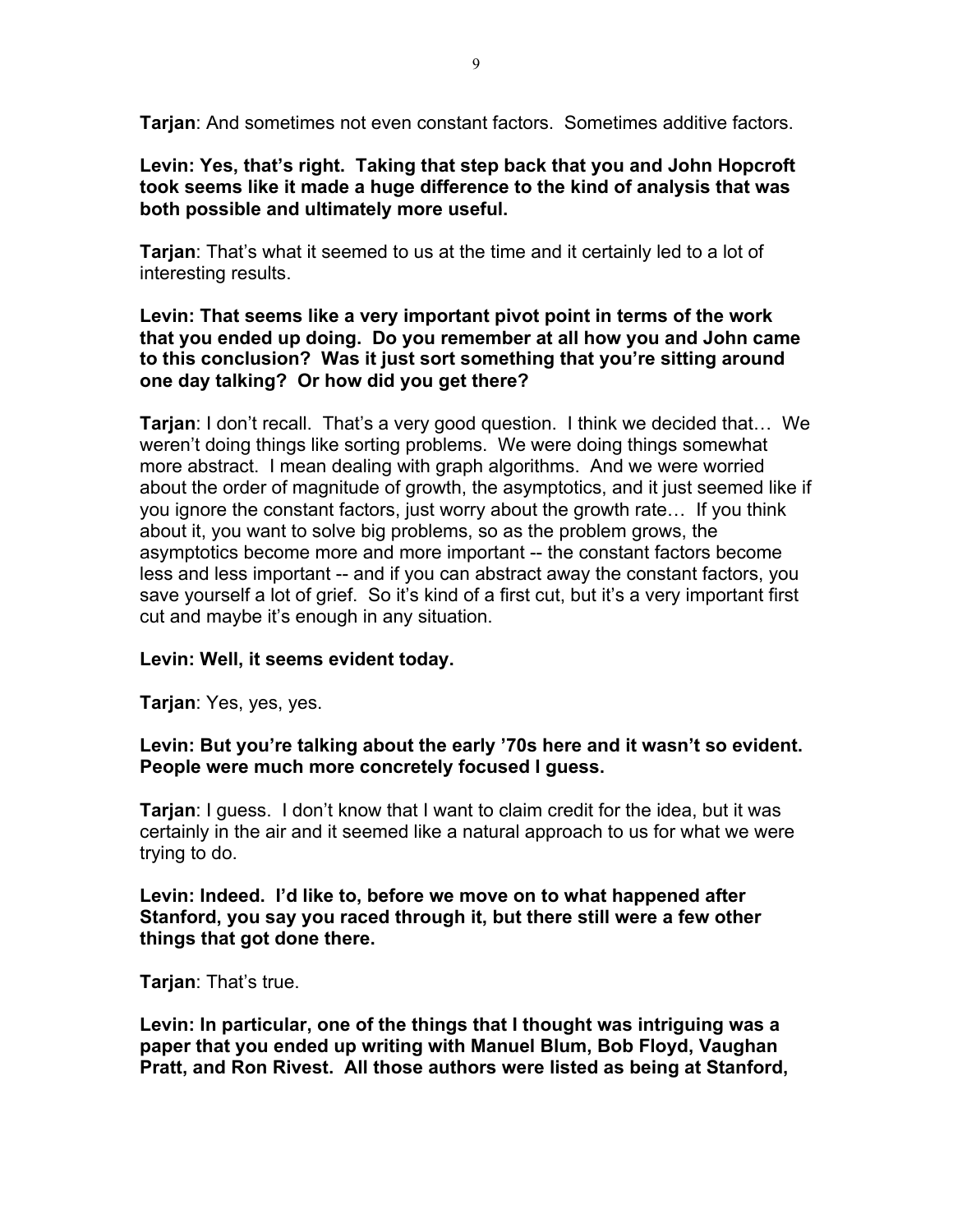**although I'm guessing that Blum might have been visiting because I think he was actually on the faculty at Berkeley.**

**Tarjan**: Yes, he was.

# **Levin: But there are four eventual Turing Award winners for different things in that list of authors, so it's pretty interesting to go back and look at a paper from the early '70s on that topic. How did that come about, other than the fact that you were all there at the same time?**

**Tarjan**: Well, Manny Blum came to visit. There was some constant back-andforth of various people between Stanford and Berkeley. I mean Dick Karp was at Berkeley at the time. He came and we went up there. But Manny came to Stanford as I remember it and he had some ideas to… The question is "Can you find the median of a set of numbers faster than by just sorting the numbers and picking out the one in the middle?" "There's this well-known *n* log *n* lower bound for sorting. Does it apply to median finding as well?" that was the question. Manny had some ideas to use recursion in a clever way to show that you could do better than *n* log *n* time. He and Bob Floyd started talking and they had an idea that gave a log *n* log\* *n* algorithm actually, log\* being the number of times you have to logarithm to get down to 1. So very slowly growing but not constant.

And Rivest was working with Bob Floyd and he got in the conversation. And I was a good friend of Ron's and we started talking about this problem. The question then became "*n* log\* *n*? Why not linear?" So the two of us play with it pretty intensely and eventually figured out how to tweak the recursion to get a truly linear bound. And Vaughan got involved also. At that point, it was a matter of tweaking the constant. This is an example where we actually paid attention to the…

# **Levin: I noticed that in the paper.**

**Tarjan**: …constant factors. The way it's taught, it's a very simple but subtle idea to use recursion in two different ways and then you can get the linear time. But we went to some trouble to try to push down the constant factor. I think we got 5.43 or something like that as an upper bound. That was subsequently improved. The exact constant for that problem is still not known. But yeah, that was maybe over-optimization I would say.

**Levin: Well, I went and read this paper recently in preparation for this interview, and I remember there's a comment in… It's not that long a paper, but the comment appeared twice in the paper where it says, "We're pretty confident that this number is not the lower bound."**

**Tarjan**: *[laughs]*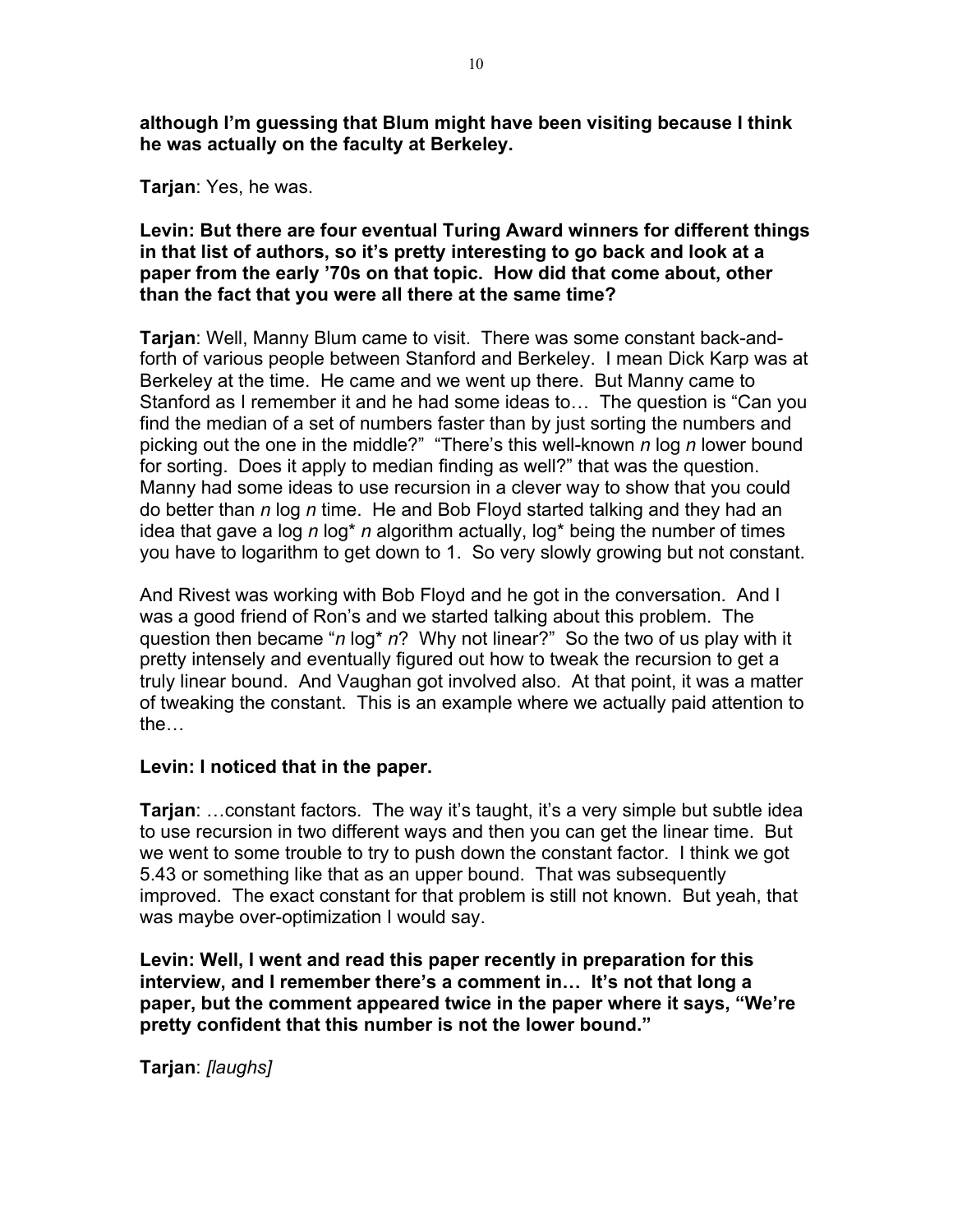### **Levin: So whatever tweaking had been done, obviously you thought there was room for more.**

**Tarjan**: Definitely, definitely. Ron and Bob Floyd worked on an average time algorithm, and I think they got the exact constant. I think it's one and a half *n* [0:30:00] on average, and it's not clear for the worst case, somewhere between 3 and 2, less than 3 and greater than 2, and there's a gap.

Anyway, so my big passion is ignore the constant factors, but there are times when I've paid attention to constant factors and times when I've ignored log factors and stuff like that, which is I would say more of a trend than it used to be. If you're doing complicated calculations, people are willing to give up log factors and polylog factors and so on.

# **Levin: That's an interesting trend.**

**Tarjan**: It's kind of a mixed bag. Well, here's what I think. I've always… I like simplicity and I like algorithms that can actually apply to real-world situations and fundamental problems. I think when you start ignoring log factors and polylog factors, you may end up with beautiful theoretical results, but if you take log of a billion, that's 30;  $log<sup>2</sup>$ , that's 30 times 30, that's 900. These factors start to get pretty large, so maybe not so practical. I mean the goal is to come up with good algorithms that you can apply in practice that actually run fast as well as being simple, beautiful, and analyzable.

# **Levin: I guess the moral is "You should ignore these things when they really don't matter, but not when they do."** *[laughs]*

**Tarjan**: It depends what your goal is.

# **Levin: It just depends what you're trying to do.**

**Tarjan**: If you're trying to understand the theory, that's one thing, but if you're trying to actually get something to run… I've always been more interested in upper bounds than in lower bounds, although I dabbled in lower bounds too. For one thing, upper bounds are easier to get because all you have to do is design one algorithm and analyze it. If you want to prove a lower bound, you need to prove something about all possible algorithms. This is not so easy.

# **Levin: So St-…**

**Tarjan**: Yeah…

**Levin: I'm sorry, go ahead.**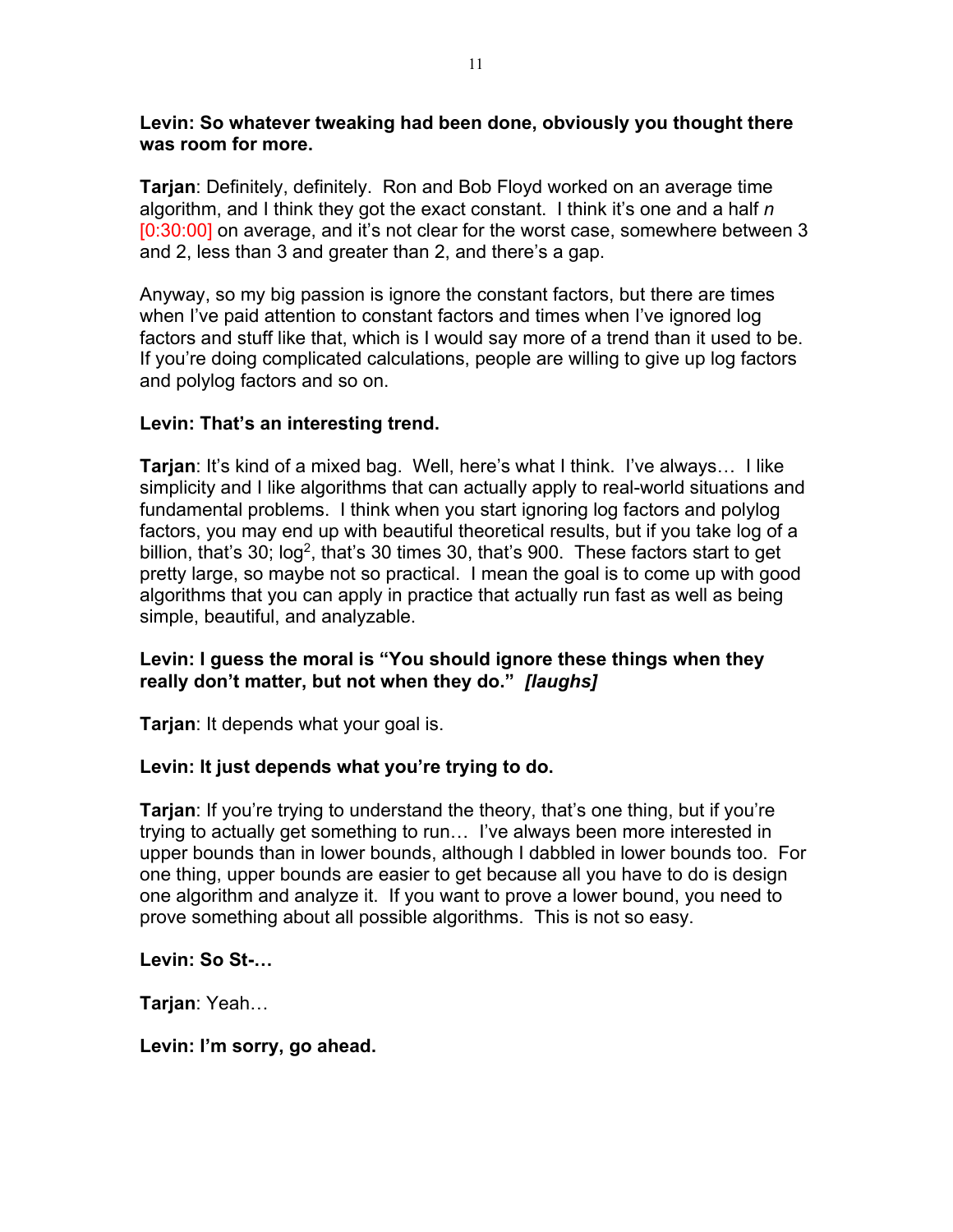**Tarjan**: Yeah, that median finding paper, that kind of came at the end of my time at Stanford. That was a lot of fun though. I mean there was this ferment, the Berkeley–Stanford axis, everybody was talking about all these interesting problems and understanding that this idea that you could really analyze algorithms from a theoretical point of view, this was becoming very important. I mean the notion of NP-completeness emerged around that time. I think Cook's paper was maybe 1971.

# **Levin: So it's right in that same time.**

**Tarjan**: So we started talking about that too – "What does this mean? What can be done with it?"

**Levin: And the fact that Hopcroft was there visiting from… Was he on a…?**

**Tarjan**: Cornell.

**Levin: At Cornell at that point, yeah.**

**Tarjan**: Yes.

**Levin: For that same period of time, was that just sort of lucky coincidence? Or was it the fact that in the early days of the department, they were really trying to get people from more established departments to visit?**

**Tarjan**: Well, I was a lowly grad student at that point, so I don't know the politics of how he came to Stanford. But he was a Stanford… I think he was a Stanford PhD actually.

# **Levin: Yes, I believe that's correct.**

**Tarjan**: So I think he liked Stanford and that was a good reason for him to visit, and it was a great department. It was a very productive year for him.

# **Levin: Another happy coincidence about being people being there at the same time.**

**Tarjan**: Yeah, definitely.

# **Levin: Did you and John continue to work together after the time at Stanford?**

**Tarjan**: Yeah. Well, what happened was he went back to Cornell and I was ready to apply for a job, so I applied to many places. Eventually ended up taking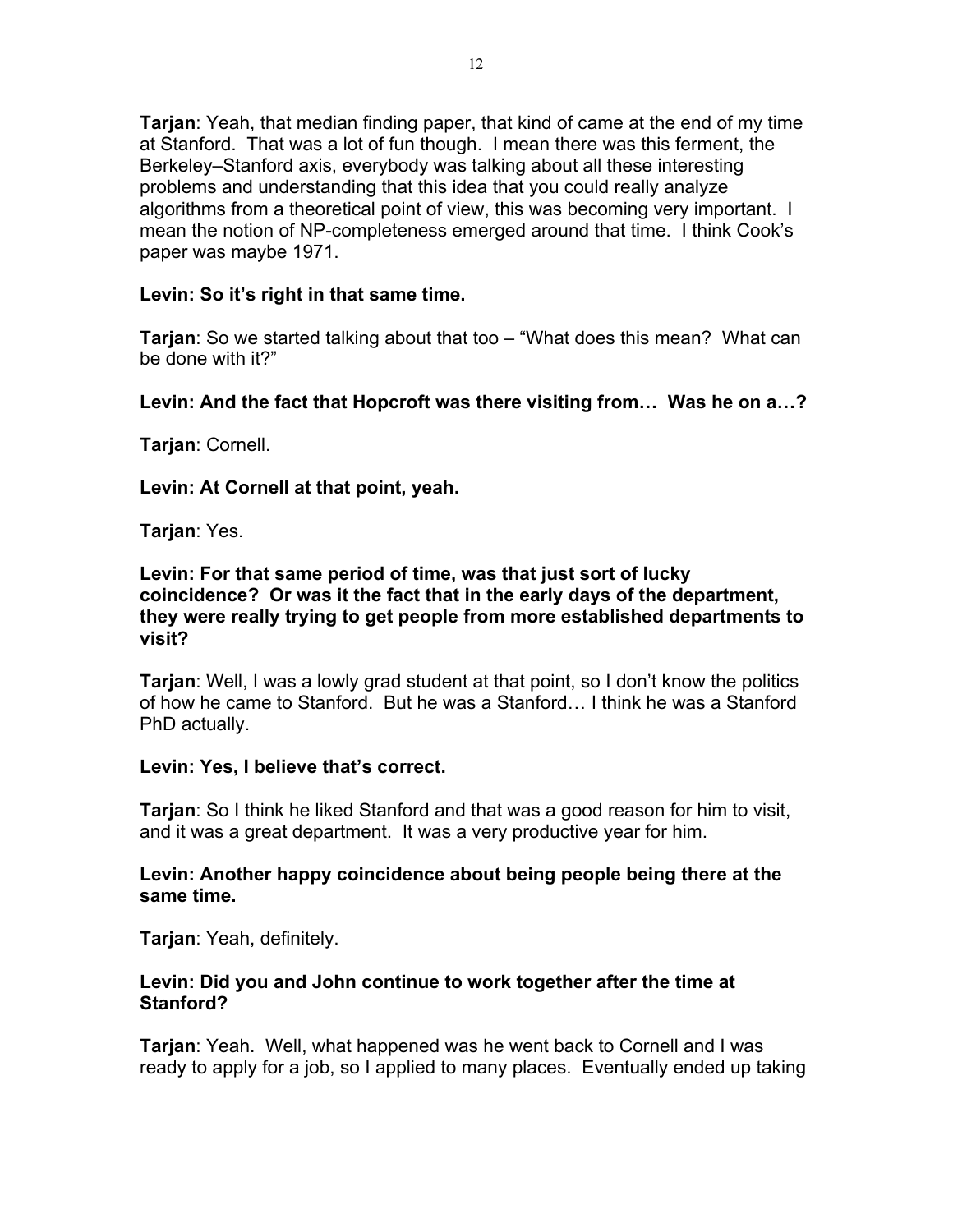an assistant professorship at Cornell. For one, well, that was a great department and John was there, and I wanted to continue working with John.

Unfortunately the fact that Bob Floyd… Well, there were two things that happened. Stanford had a nine-term residency requirement, a term being a third of a year. I had to be in residence or else pay tuition for nine terms, which was two and a quarter years, which is kind of an odd thing. My PhD was more or less done after two years, then I thought I would be done at the end of the summer, but Bob Floyd took it apart and we put it back together again, so it cost me an extra three months. But that was okay because of this nine-term business.

Then I ended up delaying going to Cornell until the middle of winter. This was after two full years plus a little more at Stanford. I drove my fire-engine-red Mustang from Los Angeles, where my parents were, to Ithaca, New York in the middle of the winter. It's got rear-wheel drive, stuff is floating out of the sky. "What's this white stuff? Oh, and I can't…" My experience at Cornell was good professionally but not so good personally. Being a Southern California boy and going to a place like Ithaca, New York in the middle of winter is quite a shock.

# **Levin: Indeed. But you survived for a couple of years.**

**Tarjan**: I survived for a couple of years. I more or less immediately decided I was not going to be able to tolerate the weather. I thought about coming back to California after the first semester, and I could have come back to Berkeley, but I decided that was not good form. So actually I waited till the next year. I spent a year and a half at Cornell and then I came back to Berkeley. I actually gave up an assistant professorship at Cornell and took a postdoc at Berkeley. They have something called a Miller Fellowship, which pays the equivalent of an assistant professorship but has no responsibilities.

# **Levin: That's pretty good. This still exists?**

**Tarjan**: And it's a two-year… It still exists. It's a wonderful thing.

So I spent a year and a half in Ithaca, enjoying the department, suffering through the weather, doing more work with Hopcroft. I mean we took depth-first search and we tried to apply it to many problems. We did some more stuff with planarity testing, testing isomorphism of planar graphs. But then I couldn't deal with the weather at that point, so I retreated to California. The day I left, which was in May, big puffy white things were falling out of the sky again, so somehow I took this as a sign. Ithaca's a beautiful place. My wife majored in operations research in Ithaca actually. It's a great department. It's a little too isolated for me somehow.

# **Levin: She survived the weather I guess better.**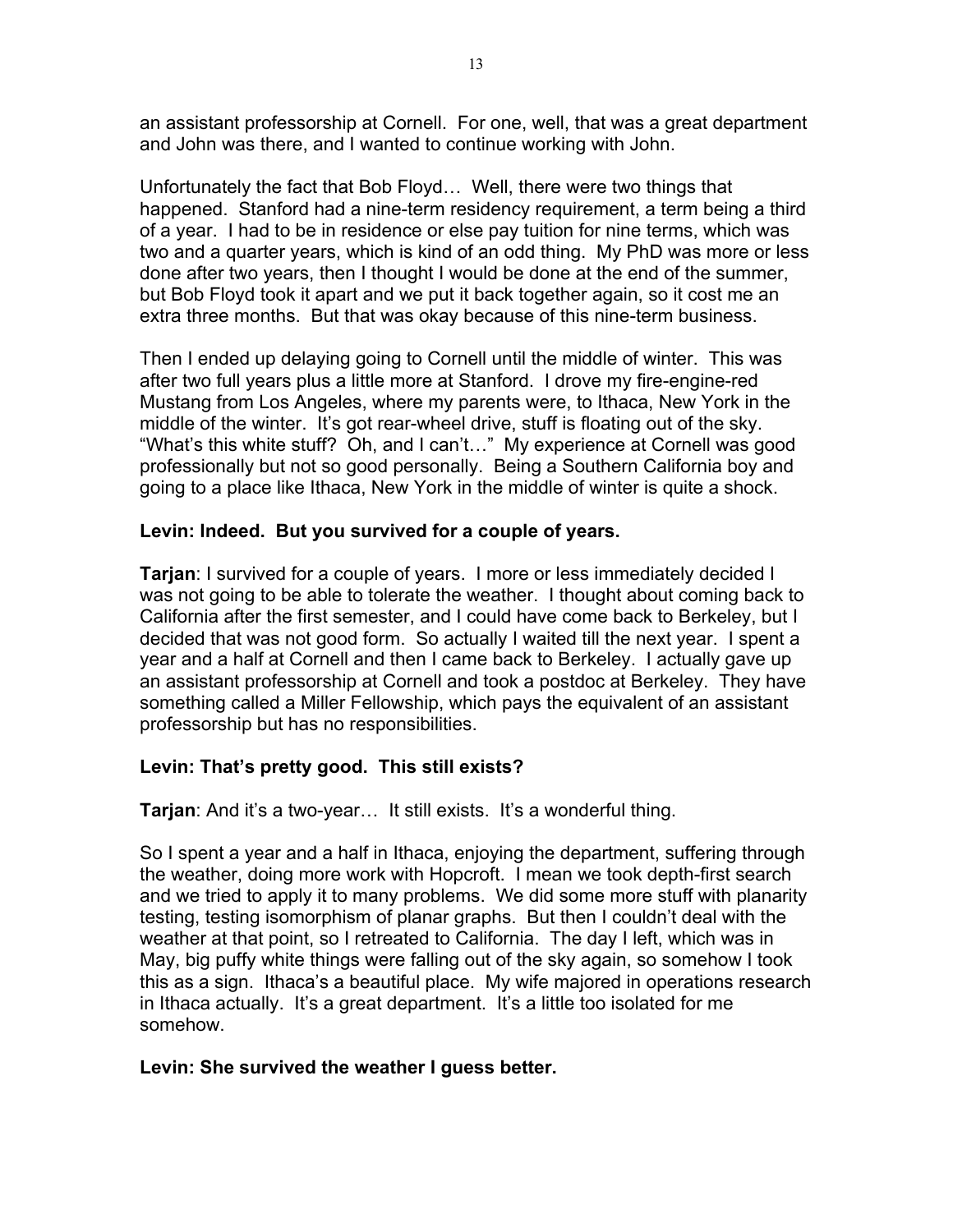**Tarjan**: Yes, and her family was in Ithaca too, so that helped. She lived at home.

# **Levin: Well, that changes the situation.**

**Tarjan**: Yeah. And I think being an undergraduate there… Being a single, unmarried, fresh assistant professor, I was younger than most of the grad students at that point, because I went through Stanford really fast. It was very odd. I hung out more with the students than with the professors.

I would say the most interesting thing on the technical front besides the follow-on work that John and I did together was I got started on the disjoint set union problem at that point. There was an IBM workshop, Complexity of Computation or something like that. I forget the exact date. I think 1973. It was spring, maybe spring of 1973, 1973 or 1974. It was spring. I drove from Ithaca to… It was at T.J. Watson I guess, so this is suburbs of New York. It was spring down there. It was still winter in Ithaca. I noticed that.

But anyway, this problem, keeping track of disjoint sets using union find and path compression and so on, the question was how do you analyze this incredibly simple algorithm? Knuth had posed this as an open problem with the assumption that this thing actually runs in linear time, constant time per operation. In the amortized sense, which means that if you do a sequence of operations, [0:40:00] the total time for the operations is linear in their number, even though an individual operation may take more time than some of the other operations.

There was a false proof of a linear time bound, which Mike Fischer, who I think was at Yale at that point or he might have still been at MIT, he found the bug in the proof and he got an *n* log log *n* upper bound, which he presented at this IBM workshop, which is also where Karp presented his famous paper on many different NP-complete problems. It's interesting that the Cook paper was published in STOC, Symposium on Theory of Computing conference, the Karp paper was published in this very obscure IBM workshop. Neither of these things made it to a journal somehow. This is a bad thing about computer science – a lot of great stuff does not in fact get published in journals.

Anyway, there were some amazing authors and papers in this workshop, including those two, and Karp's was the most important. But Fischer had this paper on this problem, so I took this problem back to Ithaca and started working on it, thinking about… And Hopcroft and Ullman were working on it at the same time. They managed to improve Mike Fischer's upper bound to a log\* per operation upper bound. Again, log\* is the number of times the log function has to be iterated to get down to 1.

So linear versus log\*. Everybody was trying to beat down the upper bound. I asked the question "What if it's not linear? How would you prove that?" You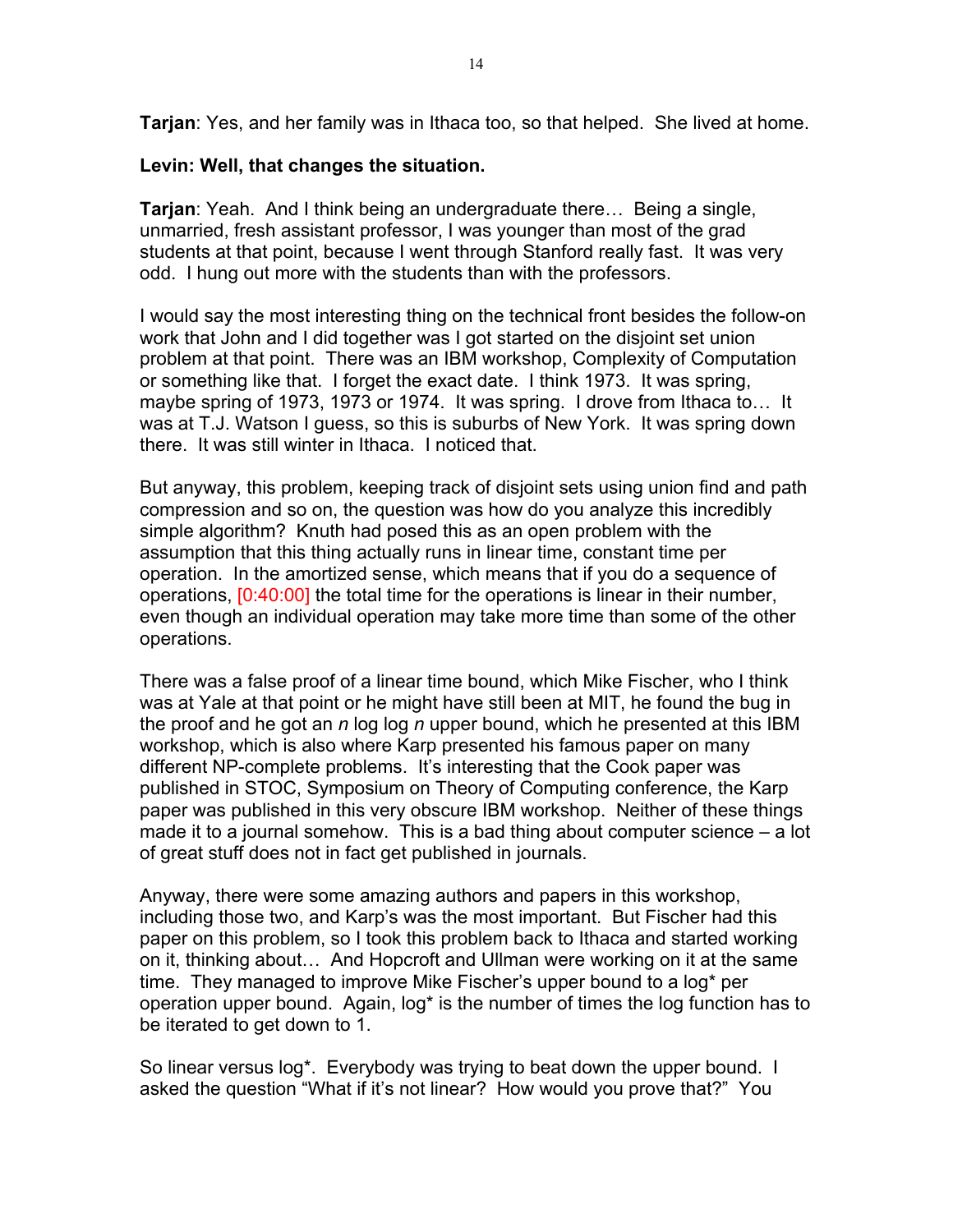need to construct an example. For any fixed value *k*, you need to construct a problem in which you can do a linear number of operations, each of which takes *k* steps. If you can do that for all possible *k*, it can't be linear. I started playing with examples and I was able to get a double-recursive construction that showed that indeed for all possible *k*, there's a big enough *n* such that there's an example of size *n* where you can do linear number of operations all costing *k*. The growth rate of *n*, the recursion looks just like the Ackermann function, which is this crazy function that Ackermann invented way back when to show that primitive recursion is not powerful enough to do all possible computation. General recursion is more powerful than primitive recursion, and it's a diagonalization over the primitive recursive functions. So here's this crazy function. If you turn it around, that means that the running time of this algorithm is not linear, not constant per operation. It's at least inverse Ackermann function.

Then the natural question is "Is this right? Or is it log\*? Or is it something crazy in between?" At that point, that's kind of when I moved to Berkeley. I spent a year or year and a half trying to prove that that bound was tight, because it's more interesting than linear or log\*, because nobody had ever seen this function in the analysis of an algorithm at that point. Eventually I managed to prove there was an upper bound as well as a lower bound. That I thought was very, very cool. I was very proud of that accomplishment. Worked hard for a very long time on that problem.

# **Levin: That was one of the I guess infrequent examples of you working on lower bounds.**

**Tarjan**: Yes, yes. It was a lower bound for a specific algorithm, although I later generalized it to a class of pointer algorithms. Then Mike Fredman and I think Mike Saks figured out how to prove it for an arbitrary random-access machine, algorithms in cell-probe model. So the lower bound holds in a very strong model.

# **Levin: As you said, this is the first time that the Ackermann function, or in this case its inverse, had turned up in the analysis of a real algorithm. Did that turn out to be the start of anything? Or is this some weird, isolated case?**

**Tarjan**: Well, it turns out to be relevant to various computational geometry configurations. If you're looking at envelopes of intersecting functions, be they linear functions or quadratic functions in one dimension or several dimensions where you got a surface, the combinatorics of these things give rise to inverse Ackermann function and their variants. Micha Sharir and a number of other combinatorial… computational geometrists figured this out. That's another important place where this function comes up.

# **Levin: But this was the first time?**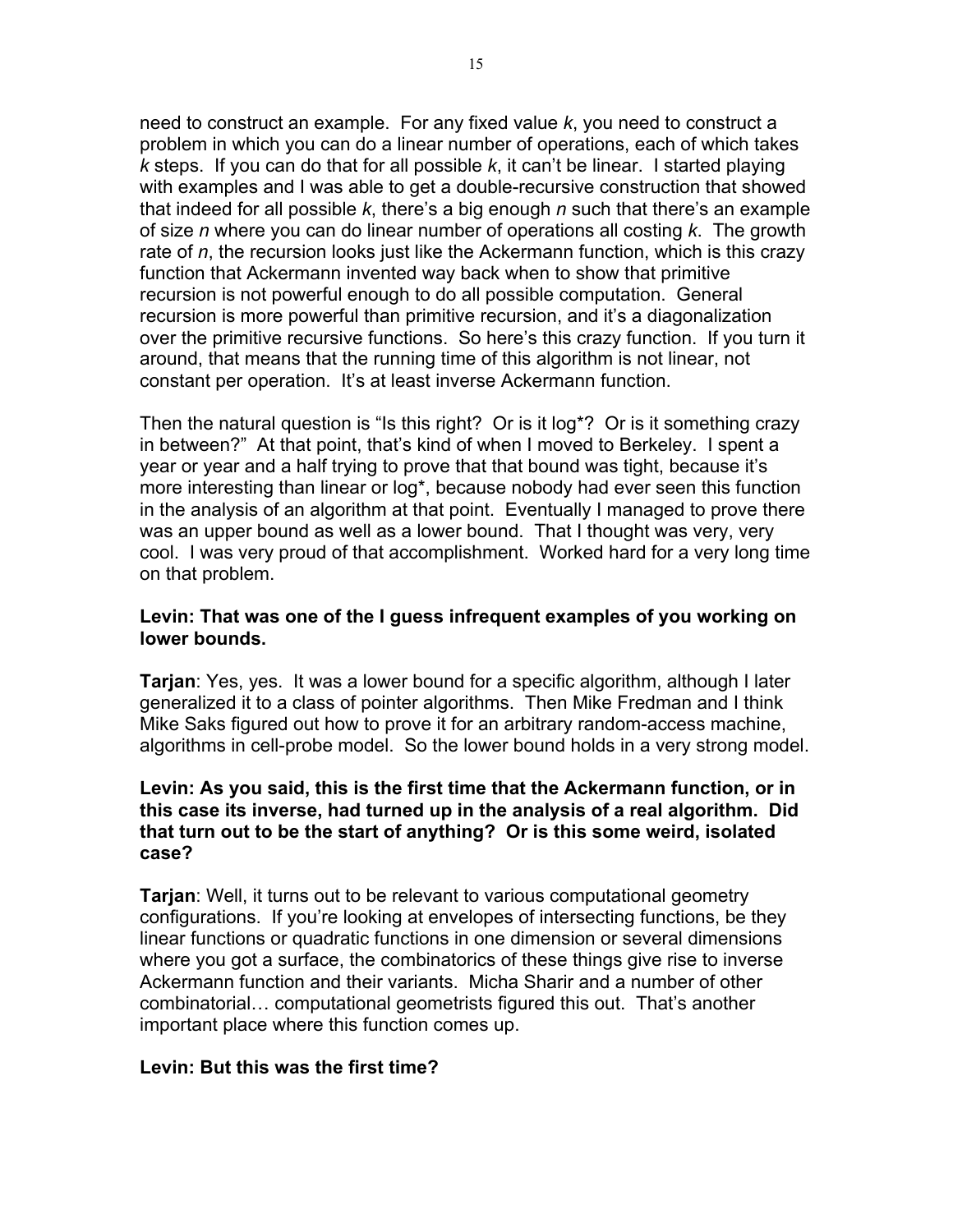**Tarjan**: Yeah, yeah, yeah.

**Levin: Interesting. Very interesting. I want to go back a little bit. You were talking about after having come back to the Bay Area you were at Berkeley on this Miller Fellowship, for a couple of years was it, I think?**

**Tarjan**: Yes, two years.

### **Levin: But you also were spending time at Stanford during that, right?**

**Tarjan**: Well, after the first year of the Miller Fellowship, people started suggesting I should become a professor again. Stanford was ready to offer me a professorship. And Berkeley too – they said they'd give me an acting associate professorship. Stanford offered me an assistant professorship. I talked to a lot of people and ended up accepting the Stanford offer but delaying for a year so I could finish the second year of the Miller Fellowship. So I did two years at Berkeley already knowing I was going to go to Stanford as an assistant professor. That's what happened.

### **Levin: You were then at Stanford again for several years.**

**Tarjan**: About, yeah, five years. I was there as a student for two years and a quarter, and I was there as an assistant associate professor for about five years. Had great students. The best thing about being a professor at Stanford was the amazing students.

#### **Levin: Who were some of your collaborators during that time?**

**Tarjan**: Well, they were mostly my students. Danny Sleator comes to mind. Very creative guy. Tom Lengauer also, who's now in Germany, with whom I did the dominator algorithm, which is used in a lot of code optimization compilers, the code optimization part of compilers. But yeah, the student I worked most closely with, especially after he graduated, was Danny, but I think I had eight students, eight PhD students finish in the five years I was there.

### **Levin: Did you find that the students led you into areas that you might not otherwise have chosen to explore?**

**Tarjan**: To some extent, I would say. We just kind of explored algorithmic-type problems together on a curiosity-driven basis, I would say. Lengauer is an interesting case because -- a very smart student. We worked on the graph algorithm stuff a little bit, but he ended up doing his PhD thesis on a complexityrelated problem that has to do with pebble games actually. Then later on, he switched completely. He went into computational biology. Most of his career has been spent in computational biology. So we were dabbling in this and that, mostly centered around algorithms, but with the occasional diversion.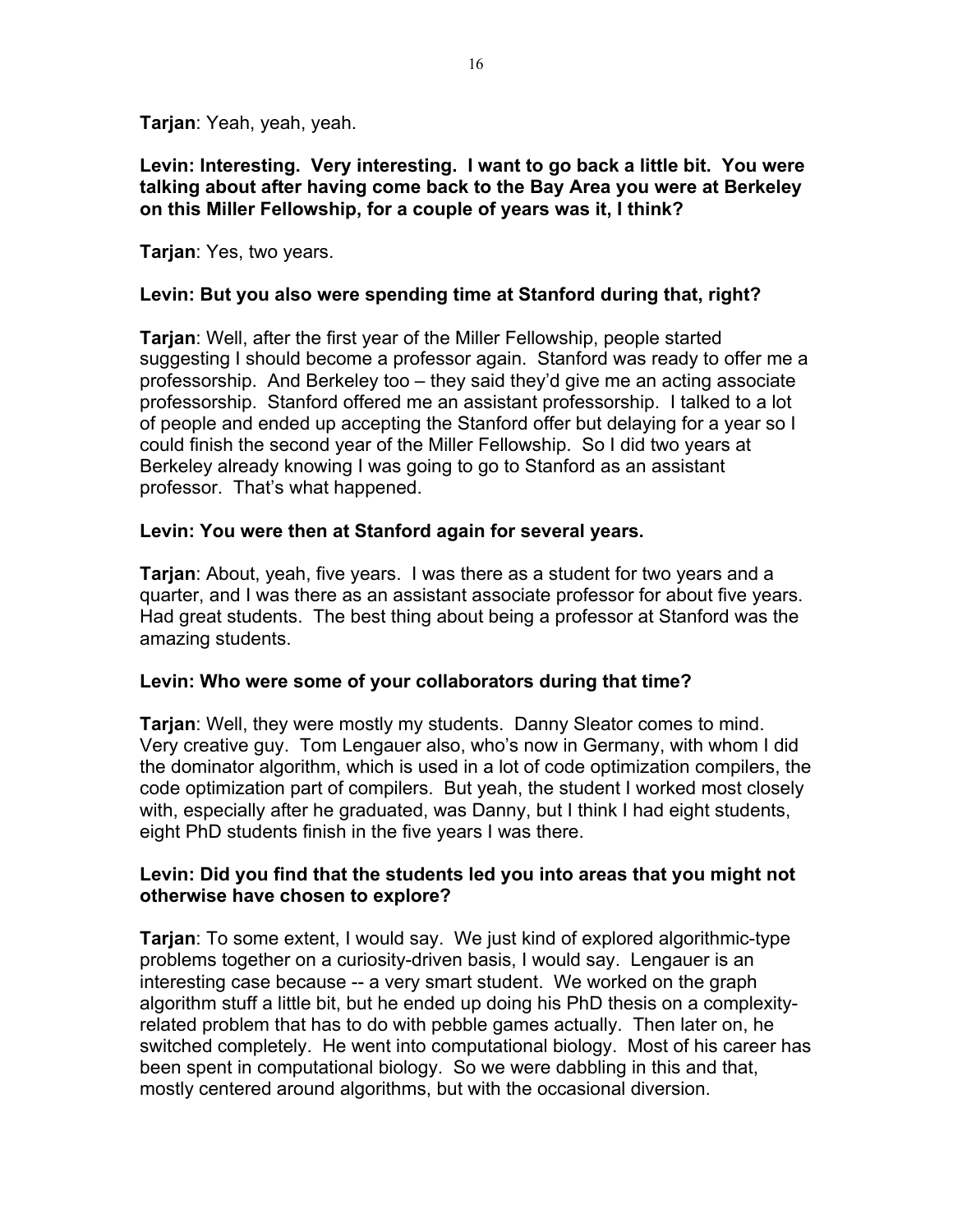#### Yeah.

**Levin: During the years that you were a professor at Stanford after your Miller Fellowship, you were just saying that you had a number of great students and that it was curiosity-driven research that occurred during that time. Can you highlight a few things that particularly stand out during that period that you worked on, either with your students or separately?**

**Tarjan**: Well, I mentioned the pebbling results with Tom Lengauer, which were incredibly complicated combinatorial arguments. I got involved with Wolfgang Paul, who was a German professor, at that point because he was working on the same problem basically. We ended up collaborating a bit, which was… I love to collaborate with people. It's actually much more fun than working on one's own, shall we say. So I enjoyed that collaboration. I enjoyed the work with Lengauer on the dominator-finding algorithm. That was actually something I worked on back when I was a postdoc [0:50:00] at Berkeley. I had an algorithm, but we managed to improve it and simplify it to the point where it was easy to implement and amazingly fast. It used an extension of the disjoint set union data structure, so it in fact had the inverse Ackermann function time bound.

Then I was working with Danny on network flow algorithms, which was kind of a revisit of things I thought about back in my undergraduate days. But there was a beautiful paper that Edmonds and Karp wrote in 1972, I think, on finding maximum flows in networks. Then there were some improvements by various Russians and I started… I mean we were looking at all possible algorithmic problems to see what we could do in the way of getting improvements in the asymptotics.

So we started looking at the maximum flow problem and it was clear that underlying it was a data structure problem. I think the most recent result before what we ended up doing was by Zvi Galil. But the issue is you have a network. You want to send some material from a source *s* to a sink *t* through the network. Each edge has a capacity. You can't exceed the capacity of the edge. Any vertex in the middle, the amount of stuff coming in has to equal the amount going out. The classical Ford–Fulkerson algorithm finds a path along which to send flow, sends as much as possible so one or possibly more edges get saturated, finds another path, and keeps doing this until there are no more paths.

Now to make this correct and to make it work, you have to consider re-routing as well as pushing flow. Re-routing means if I send some flow through an edge from *v* to *w*, I can reduce the flow and that gives me a net flow from *w* to *v*. Every time I push flow in a forward direction, that creates the possibility of pushing flow in a backward direction and undoing what I did before. This gives the definition of augmenting paths, which were the basis of the Ford–Fulkerson algorithm, which is not a polynomial-time algorithm necessarily. All they proved was that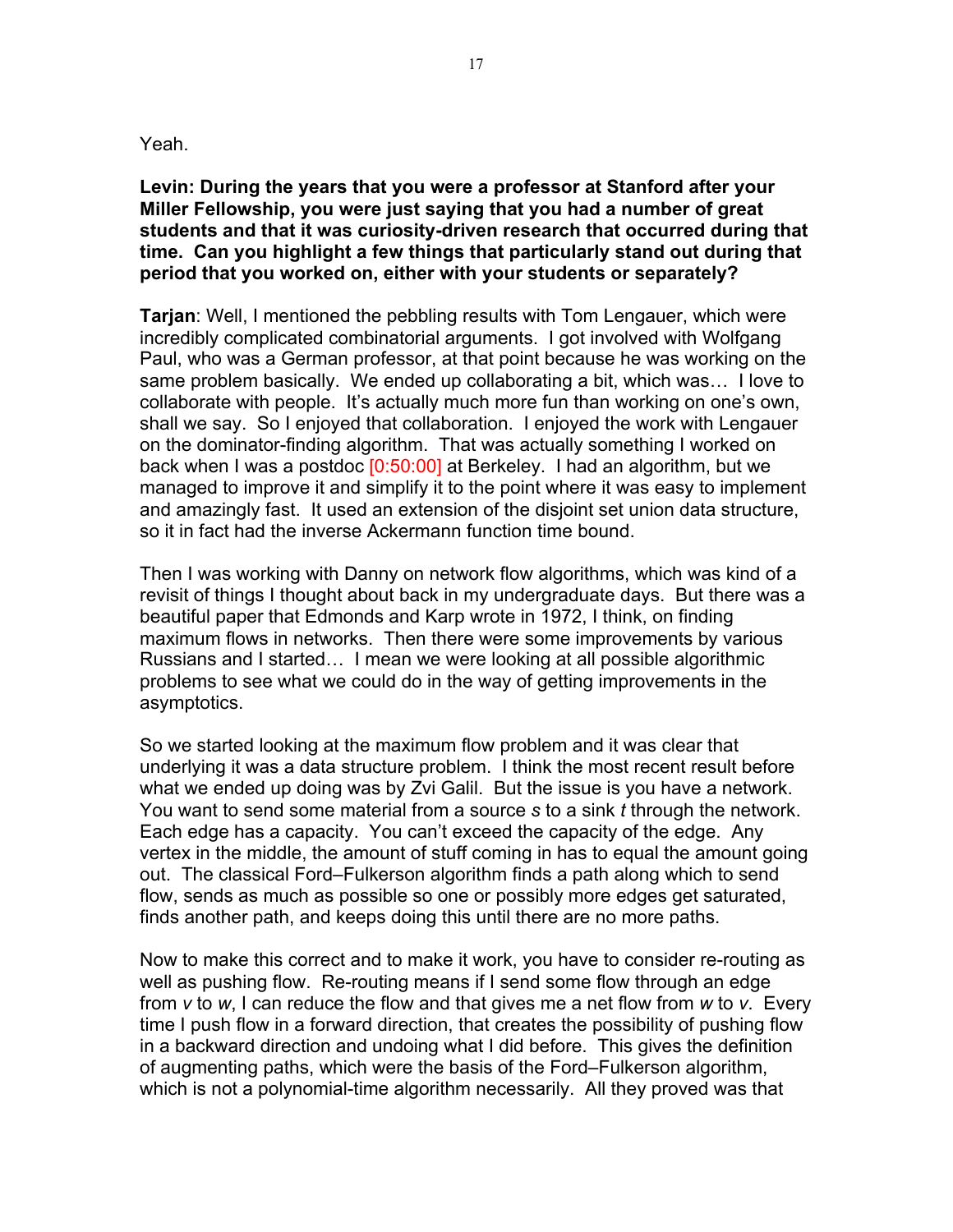each augmentation gives you one increment of flow, but if you get big numbers, this could run for a long time.

Edmonds and Karp among other things proved that if you choose paths cleverly, namely always choose an augmenting path with the fewest edges, then you get a polynomial time bound. But the next question is how do you implement this algorithm? How do you keep track of which edges have flows on them and where you can increase the flows?

If you think about it for a little while, you end up with a set of trees, rooted trees where there's a set of paths that you can send flow through that come into a root, and then the goal is to connect these trees together so you get a complete path from the source to the sink. You end up with a collection of trees. You want to extend from the root of one tree to another tree and keeping doing that. That's a linking process of trees. When you finally get a connection from *s* to *t* and you send flow through it that saturates one or more edges, those edges get cut.

Now you've converted this algorithm into a data structure problem – maintain a collection of trees under link and cut operations. Then we started looking at how do we come up with an efficient data structure to keep track of these trees and the linking and cutting? So this is an extension of doing it for paths. If you don't have the branching problem, you just do it for paths, you can represent each path by a binary tree and get a log time solution per operation.

Danny and I played around with this and we discovered that you could represent these trees by trees of binary search trees, sort of a two-level data structure, and that gives a log<sup>2</sup> solution if you use standard balanced binary trees. That was a reinterpretation of what Galil had already done. But then if you come up with a really clever implementation of… at the bottom level the search trees that exploits knowing where they are in the top-level structure, then you can do better. So we invented a data structure called a biased search tree where certain nodes are easier to access than other nodes, and we were able to get…

We got two results actually. We got this biased search tree data structure where the access time depends upon the access frequency or some weights or something like that. We were able to use that in this link-cut tree data structure to get a log time solution implementation of the… Edmonds, Karp, and also a Russian named Dinitz had more or less invented the same idea, so we implemented their algorithm and we got a fast network flow algorithm. That started us thinking about… There was one piece of the analysis in which we were not looking at individual operations. We were bounding things over the entire set of operations, this notion of amortization, which also came into play in the union-find algorithm.

Danny got his PhD. He went to Bell Labs. I had started collaborating with people at Bell Labs when I was still at Stanford, Mike Garey in particular and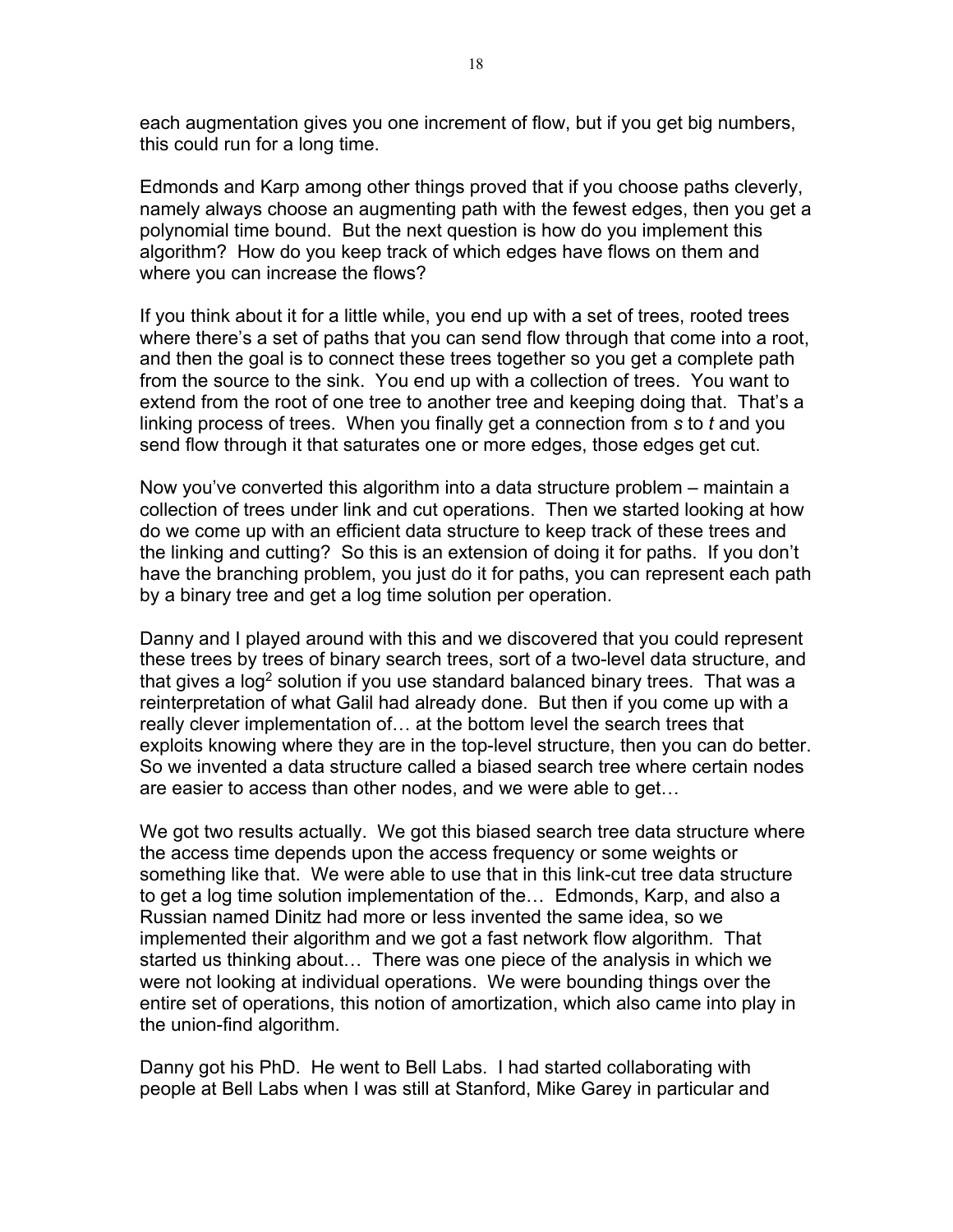Dave Johnson. They visited Stanford a lot. Ron Graham came to Stanford a lot. He brought Paul Erdős. It was amazing the number of people who were around. Anyway, I started visiting Bell Labs. Danny went to Bell Labs. I was up for a sabbatical. I took a sabbatical. I went to Bell Labs for a year. Then they made me a permanent offer and it was an offer I couldn't very well refuse, so I ended up staying at Bell Labs then. And that was the move from the west coast to the east coast.

# **Levin: East coast weather again.** *[laughs]*

**Tarjan**: *[laughs]* But New Jersey…

# **Levin: New Jersey is different.**

**Tarjan**: …which is a lot milder than Ithaca, New York.

# **Levin: That's true. That is true.**

**Tarjan**: Yes. I moved to… Well, I started at Bell Labs in 1980, September of 1980 I guess. It was the tail end of the heyday of Bell Labs. It was before the first breakup of the phone company. There were all kinds of great people there. Unix was happening.

# **Levin:** *[brief, inaudible]*

Yeah, yeah. It was fabulous.

To continue the story with Danny, we understood that this notion of amortization was important and we had this complicated data structure, this biased search tree kind of thing. Why not try to apply this idea to a search tree? That is, can you develop a search tree where the operations are not worst-case efficient but efficient in the amortized sense, so if you do an expensive lookup, the tree kind of readjusts itself so that the next operation on the same element is going to be cheap? That's the question. Start with the easier proposition. Forget search trees. What about linear lists?

There had been some work actually by Ron Rivest and various other people analyzing the behavior of simple self-adjusting linear list schemes, in particular move-to-front. So a simpler way to implement a table. You can implement a table as a hash table or a binary search tree or even a linear list with sequential search. You just walk down the list until you find the item that you want. The move-to-front rule says, "When you find the item, move it then to the front of the list."

Now let's suppose you're in a situation where you got a whole bunch of items and they're accessed with different frequencies. The ideal situation would be you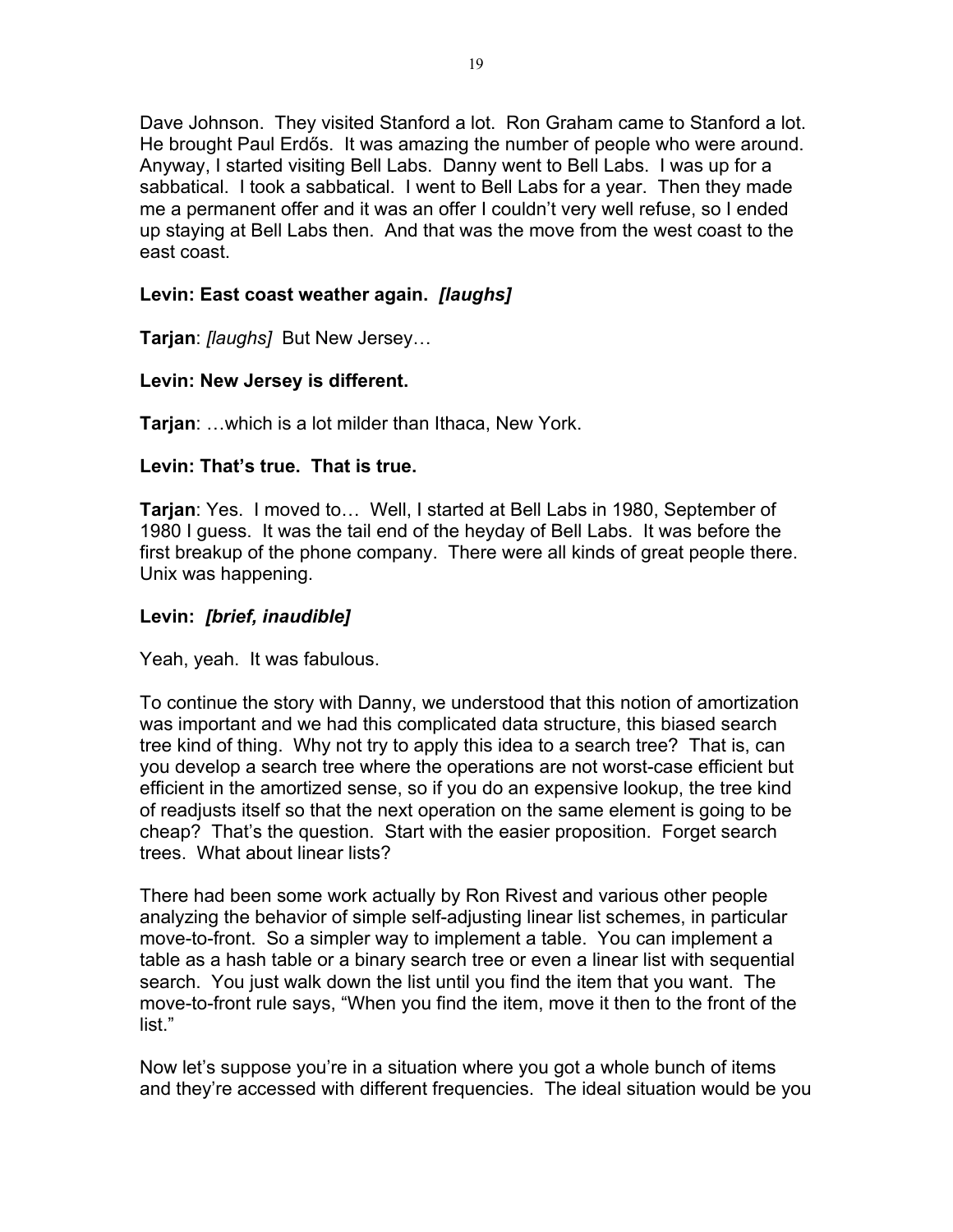figure out the access frequencies, you put the most frequently accessed item on the front and so on and so forth, build the optimum list. But what if you don't know the frequencies or they're changing over time, there's some kind of locality of reference, there's some context? You're looking at this group of items for a while and then this other group, so you want to move the other group up to the front and so on.

So move-to-front has really good behavior and Rivest for example analyzed it in a probabilistic model. But we brought this notion of amortization to the problem and looked at the amortized performance of move-to-front. We were able to prove that in fact, as compared to any algorithm among a certain class, no matter what the input sequence is, move-to-front comes within a constant factor of the best algorithm even knowing the entire future of the access sequence. This was a fairly powerful result…

# **Levin: Yeah, I can believe it.**

**Tarjan**: …in a rather simplistic problem.

So it was a nice result. Then we went back to the binary search tree situation. We were asking the question, "What about binary search tree? Is there some analogue to move-to-front?" We played with that for a while and first attempts failed. But then we invented the splay algorithm, which in fact has properties much like move-to-front, gave us the splay tree data structure, for which we actually eventually won the Paris Kanellakis Award. Because it's a very simple data structure, there's no explicit balancing, this thing adjusts to match its usage, and we had this very audacious conjecture, which is essentially that splaying performs as well on binary search trees as move-to-front does on linear lists. Namely, for any binary search tree–based algorithm, you can't beat splay by more than a constant factor on any access sequence, even if you know the access sequence in advance. That is, knowing the future can't help. If this is true, it means that splaying in some sense is a general-purpose binary search tree algorithm, very simple. That problem is still open after 35 years or something like that. That's my favorite open problem, prove or disprove the dynamic optimality conjecture.

# **Levin: There's been plenty of work on it during that time I imagine.** *[phone rings in background]*

**Tarjan**: Yes, yes.

*[As a result of the disruption from the ringing phone, which has been edited out, Tarjan revisits and expands on his discussion of splay trees.]*

**Tarjan**: So we played around with algorithms for search trees, trying to reproduce on search trees the same behavior we had with move-to-front on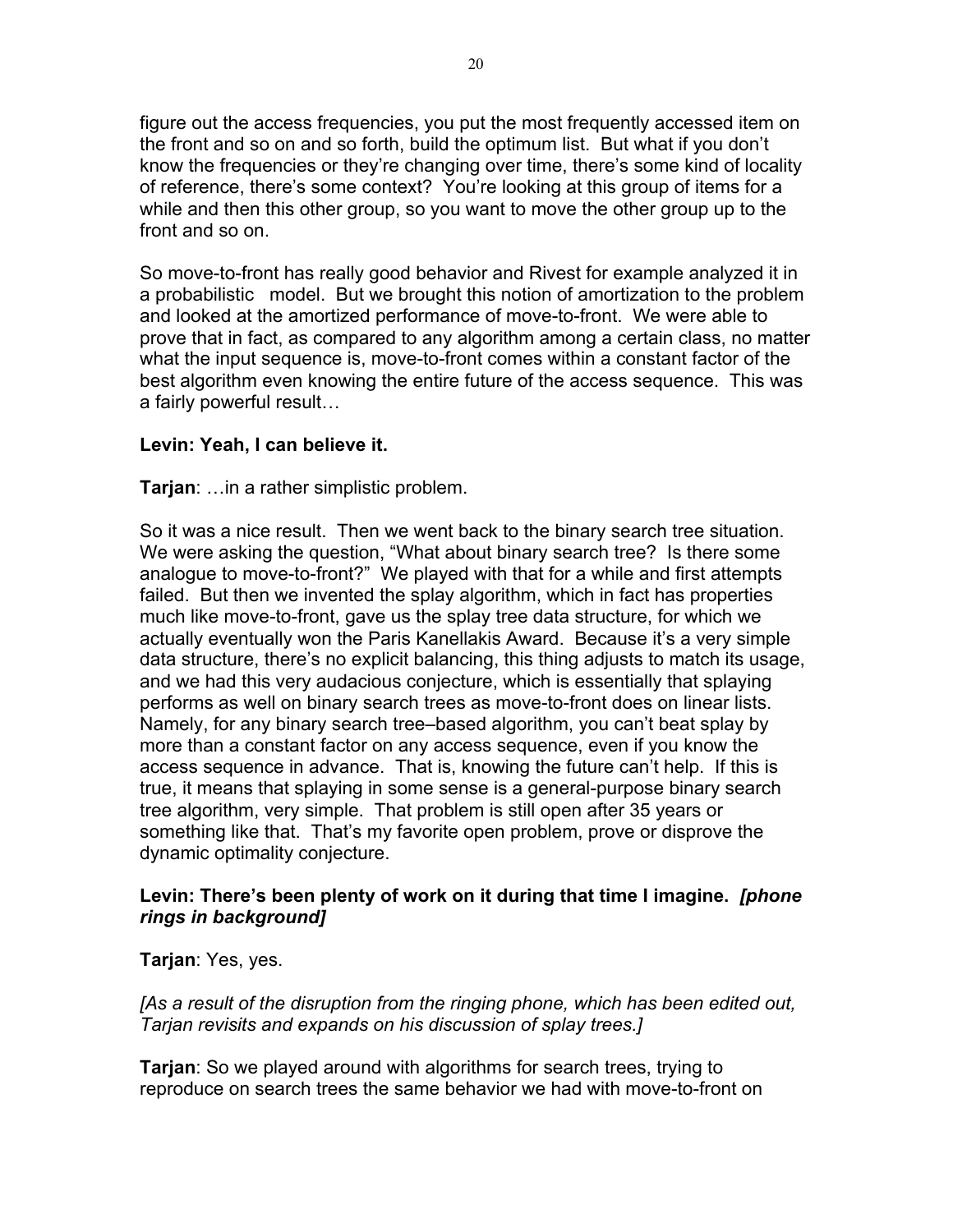linear lists. So search trees, the local restructuring operation is a rotation which kind of changes things on a local area. We tried strictly bottom-up, strictly topdown, didn't work. But then if you do the rotations in pairs, we came up with a strategy that we called splaying, one definition of which is to spread out, which basically moves an item all the way to the root, moves everything on the search path about halfway toward the root, and spreads everything else out a little bit.

So we developed this self-adjusting search tree, which we were then able to prove had logarithmic worst-case… amortized time behavior. Standard balanced search trees have log time worst-case per operation. This data structure had log time amortized behavior. There could be expensive operations, but they're compensated for by cheap ones. But not only that, we were able to show that for various imbalance situations, biased situations, the data structure behaved very well. In particular for our network flow application, we could plug the splay tree in and we got the log time performance overall and we got rid of the complexity of the biased search tree data structure.

Then we made the audacious conjecture that this splay tree is essentially universal among binary search tree algorithms in the sense that if you're given a sequence of operations and you the adversary know the sequence ahead of time, no matter what algorithm you try, the splay algorithm, which does the operations one at a time in very simple fashion, will perform just as well to within a constant factor as the optimum algorithm.

This is the dynamic optimality conjecture. It's been open since we wrote the paper, which was early-mid 1980s, so 30 plus years. I think it's the most interesting open conjecture in the area of data structures. People have made some progress on it, but it's still open and it's very challenging. It's another example of a situation where you have a very simple algorithm, some local update process. When you repeat it, it displays very complicated behavior. That's true of path compression where we got the inverse Ackermann function bound. That seems to be true of splaying. I'm sure there are many other examples. It's kind of like the phenomenon of fractals, where you have a very simple function, but when you iterate it, you get incredibly intricate patterns. It's an example in algorithms of the same sort of thing, or at least that's the way I see it.

#### **Levin: Have you personally continued to work on this conjecture?**

**Tarjan**: Yes, off and on. In fact, I have a grad student now who's been working on it and he has some, I think, novel ideas, so we'll see where that goes.

#### **Levin: Maybe this will be the time.**

**Tarjan**: It's time, but you never know with these things. One thing about theory, you never know ahead of time what the answer is or whether you're going to be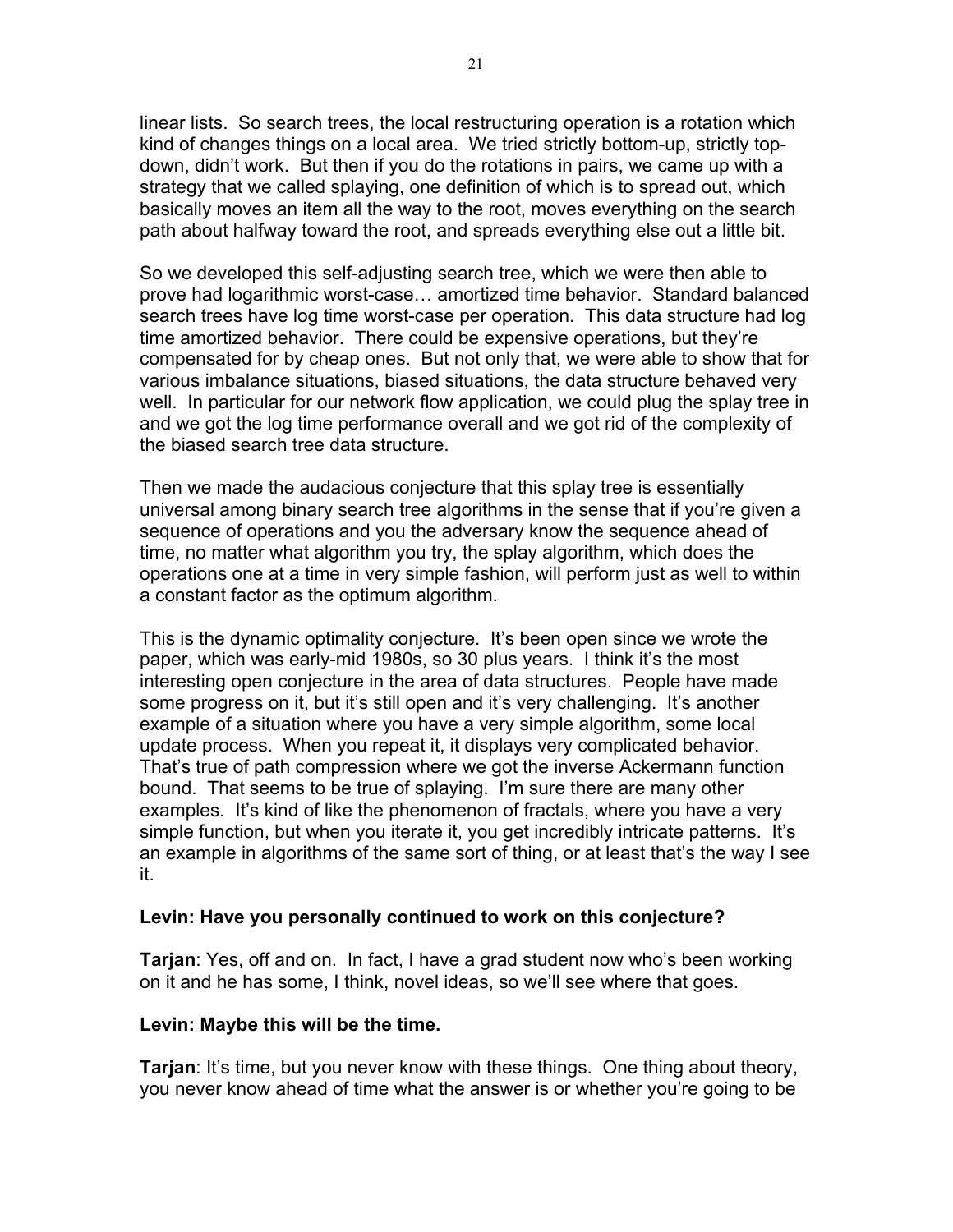able to find the answer. I always tell students, "If you have a problem and you don't know what the answer is, work on both sides of it. Because even if you're working on the wrong side, you're going to get insights that will help you when you turn to try the other side of it. And if you happen to work on the wrong side the whole time, you're never going to get the answer because you're trying to prove the wrong thing."

**Levin: The voice of experience, it sounds like. You were at Bell Labs for several years. I think you talked about the fact that they gave you an offer and you ended up staying after your sabbatical.**

**Tarjan**: Yes, that is true.

# **Levin: Obviously that was a pretty different environment than being in an academic department, even though there were close connections.**

**Tarjan**: It was, and I had spent some time there on visits previously, so I had some understanding. The difference between an industrial research lab and a university is most of your collaborations are with your colleagues, whereas in a university most of your collaborations are with the students.

Bell Labs was a wonderful place and I worked a lot with Garey and Johnson on algorithms and all kinds of things. But actually I discovered after the first year I was there that I was losing my motivation to do research because I was not getting the exposure to students. So I took an adjunct professor position at NYU and taught a course there. I was able to teach a course, an advanced algorithms course one night a week, so I would take the train in, teach, talk to the students, stay overnight, go back out the next day. I found that very rewarding, rebuilt my motivation to work on problems.

I actually had one PhD student at NYU, Neil Sarnak, who worked on persistent data structures, the idea there being most dynamic data structures, you do an update and the old structure gets destroyed so you could never go back and if you make an error you're out of luck, or if you want to go back and access previous versions you're out of luck. We started looking at applications of search trees in situations where you want to be able to at least access if not modify old versions as well as new versions. This idea comes up in many contexts. First of all, if you want an undo operation in any kind of editing system, you need to be able to back up, and if you want multiple versions so you can go back and look at previous versions, you need this capability, and there are a whole bunch of applications in computational geometry.

We figured out a way to build persistent balanced search trees, giving up only a constant factor in efficiency, and with both good time and space bounds. Subsequently we generalized that. I was still working with Danny at the time and with one of his students, we generalized that to general techniques for making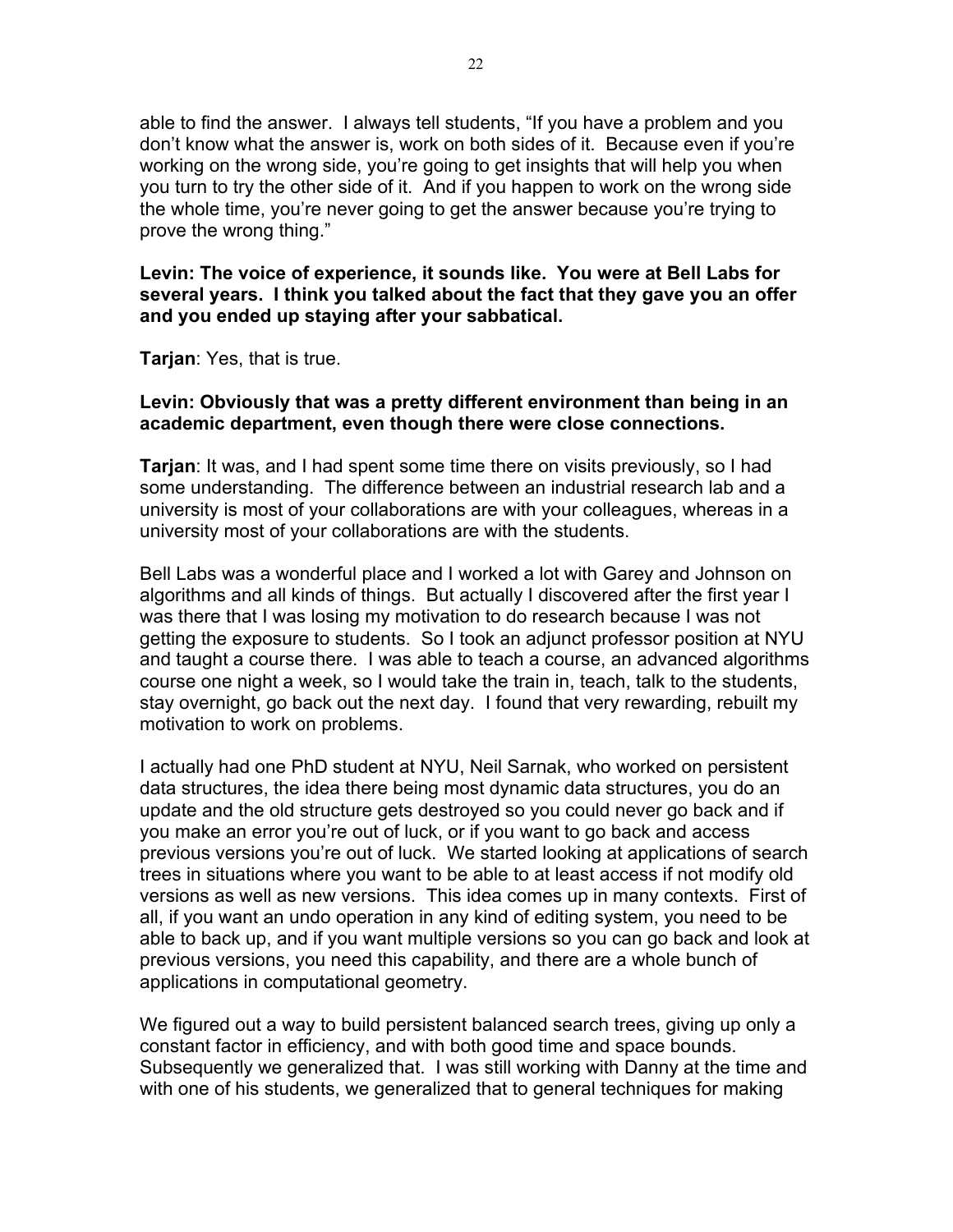data structures persistent, that is preserving past versions at least so you can access them and with more powerful techniques you can update them as well subject to certain constraints.

**Levin: How has that area evolved? I'm interested in it because, from my own background in operating systems and so on, the technique that's typically used there is just checkpointing of data structures, [1:10:00] and then if you want to get back to an older state, you go back to the checkpoint. That's a big hammer. It works great for a certain class of things…**

**Tarjan**: Yes. And it can be expensive.

# **Levin: Exactly.**

**Tarjan**: I mean the first observation is keep track of the changes. I mean these ideas that…

# **Levin: Yes. Logging as well.**

**Tarjan**: Logging, that's the first and most important idea. I think in practice that's almost as far as it's gotten. That is, there are some beautiful theoretical ideas that in the right context might actually be useful for something, but nobody's tried to apply them yet.

The dynamic tree data structure that Danny and I used for the network flow algorithm, it's a beautiful data structure. I did some experiments with one of my Princeton students, Renato Werneck, with this data structure in the network flow application and in some others. The conclusion was that using a naive data structure is at least as fast as using this sophisticated but asymptotically efficient data structure. Sometimes beautiful ideas, they have to wait for the right time.

Interestingly on that front, this I always thought was a beautiful data structure with not yet a practical application. I was talking to a colleague of mine at Princeton, Sebastian Seung, and it turns out that they're using this data structure. He's modeling mouse brains. He wants to figure out the interconnection pattern of mouse brains. He slices mouse brains and then each 2D slice, they have to determine… they have to do a pattern recognition to find the chunks of neurons and then they have to determine which chunk on this slide corresponds to which slice, which one corresponds to that slice, so they can piece together these neurons. And these neurons are long, stringy things. They're trees in fact. It turns out, they're using this data structure to keep track of these neurons, which I think is just amazing. The scale of the problem is such and the fact that these things are actually tree-like means it works well for them. So you never know when these ideas get used in practice.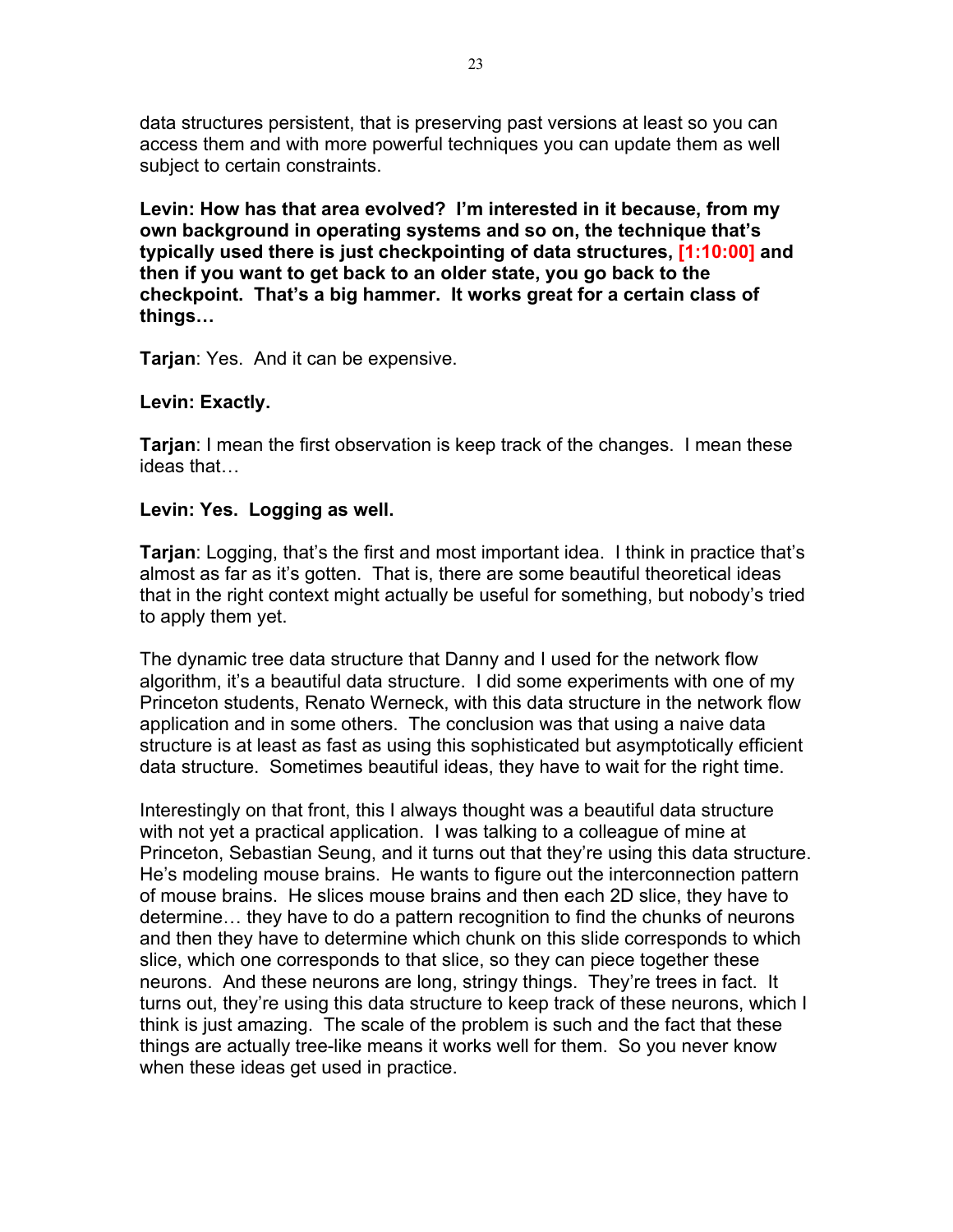**Levin: Unexpected application indeed. Yes, exactly. Coming back to the persistent data structure idea and the extent to which it actually finds its way into practical use now, do you have any sense of that?**

**Tarjan**: I don't. I should probably take a look and see.

**Levin: It'd be interesting to know. Certainly the idea of logging, which has been around for a very long time and the combination with checkpointing as an efficiency mechanism is something that gets used in systems a lot. But the more general idea I don't know about.**

**Tarjan**: Yes. The sort of first approach to binary search trees is just copy the access path every time you make a change. Then you get a log space overhead. We found a way around that. But this idea of just copying the access path, we found five or six independent inventions of the same idea in different fields, so it's a natural idea that emerged more or less at the same time.

### **Levin: Just so. Coming back to Bell Labs and the difference in the environment there from academia, in academia of course you have completely curiosity-driven research.**

::

# **Levin: How did you find that at Bell Labs? Did you have any sense that there were things that you were supposed to work on and other things that were less well regarded?**

**Tarjan**: Well, there were small parts of Bell Labs where it was in fact curiositydriven research. I mean I was in the mathematics research department first under Ron Graham and then under Mike Garey, and we had the freedom to look at anything we wanted to. I mean we got exposure to problems that emerged from the business units, but there wasn't really any pressure to work on them necessarily. That part of it was curi-… I mean people were interested in trying to help solve real-world problems, but there was no mandate. I mean we were very privileged. It was a small group within a huge organization. If you have a huge organization, there's room for small outliers and amazing stuff came out.

# **Levin: How small a group was it?**

**Tarjan**: Well, our department was a dozen people maximum, and there was a computer science theory group with Al Aho and various other people. Computer science, mathematics, altogether: 25 to 50 people were doing curiosity-driven research in an organization of several thousand. There were physicists too. Those were good times. The phone company was a monopoly. It had not yet split. The beginning of the end came in 1984 when AT&T split into Ma Bell… well, AT&T, the long distance part, and the seven operating companies and Bell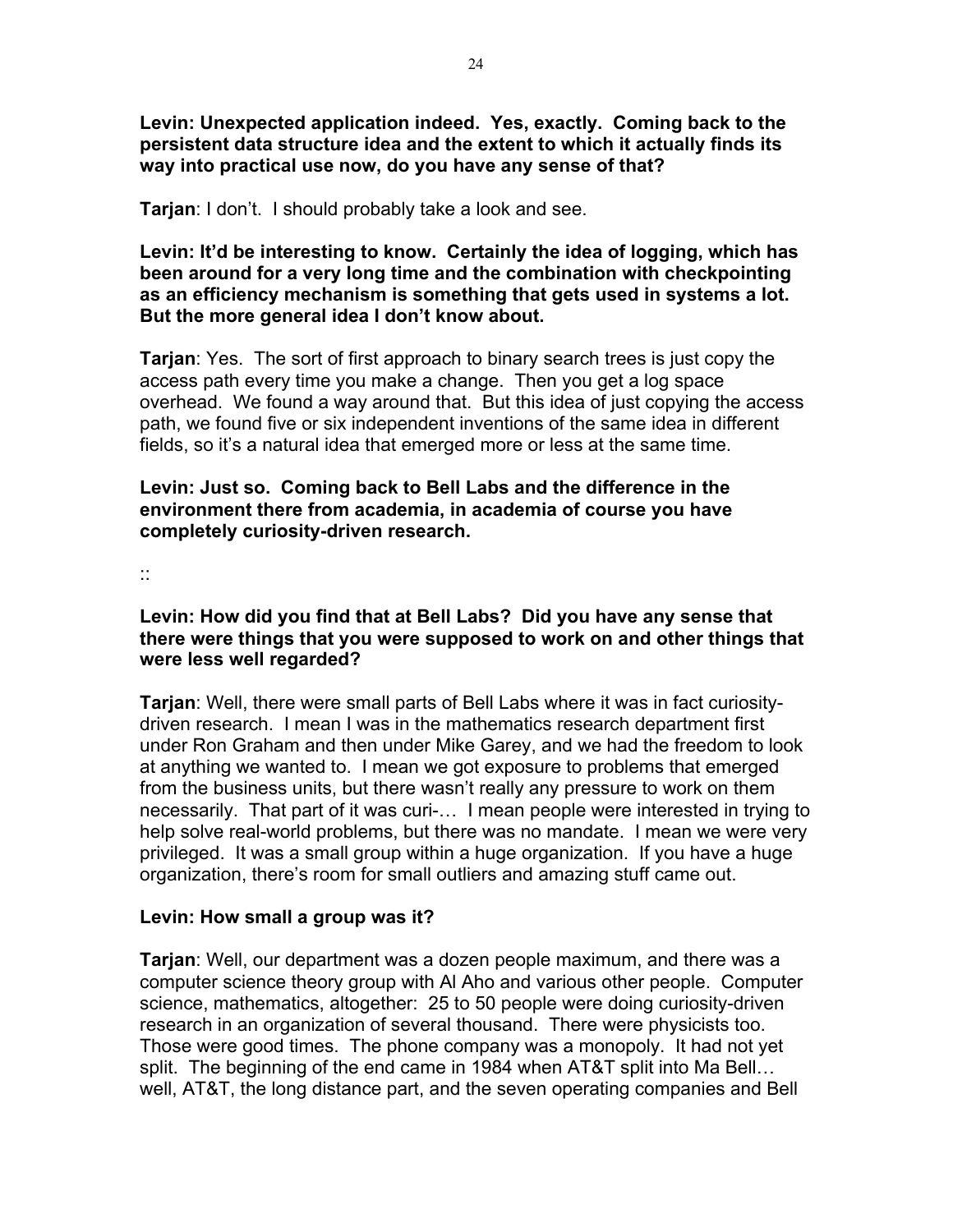Labs split into AT&T, Bell Labs, and Bellcore, which was jointly owned by the local operating companies. There was a question of who would go where. I lived through that split. Things were quasi-stable for a while. It's hard to destroy a strong and large organization, but over time things didn't go so well unfortunately.

# **Levin: Well, the economics of the business had fundamentally changed…**

**Tarjan**: That is certainly true.

# **Levin: …and sooner or later it was going to have its effect.**

**Tarjan**: Yes. And Bellcore in particular. I mean some people thought that Bellcore would be successful longer term, but you can't have a research organization that is jointly owned by semi-competing organizations.

So I was at Bell Labs… Well, so I started in 1980 at Bell Labs. I took this adjunct position at NYU. I taught there for I think four years, just one course, one semester, one day a week. Then Texas started dangling… This was the oil boom, so Texas had a lot of oil money and they started dangling endowed chairs in front of people, and eventually they got around to me. I went to Austin and visited and I decided at that point, "Maybe it's time to look around and consider other alternatives." I looked at both industrial places and at academic places, and eventually chose the conservative path. I mean I was married at the time with two kids, one young one. I get an offer from Princeton, so I took a professorship at Princeton but kept an affiliation with Bell Labs part-time. Since then, I've been at Princeton full-time but with a part-time affiliation with some industrial research group or other subsequently.

**Levin: Ah, yes. I want to explore those. But I have one more question about Bell Labs. During the time that you were actually there as a regular employee before you went to Princeton, Ken Thompson and Dennis Ritchie won the Turing Award for the work that they had done on Unix. I'm wondering if you recall whether that had any particular impact in the organization at the time.**

**Tarjan**: I would say they were always well-regarded and this only increased their level of regard. I mean smart people who did great things were really appreciated in that organization. I mean strong leadership, that was important. I mean eventually… Arno Penzias was a head of Bell Labs. He was a physicist. He was not a manager. The people they promoted to management were strong researchers and then they tried to inculcate management skills in them. I mean I think this was critical to the success of the labs through its successful period.

# **Levin: Right. Put a Nobel Prize winner in charge of your labs, going to appreciate – maybe – "Nobel Prize," quote-unquote, in computing.**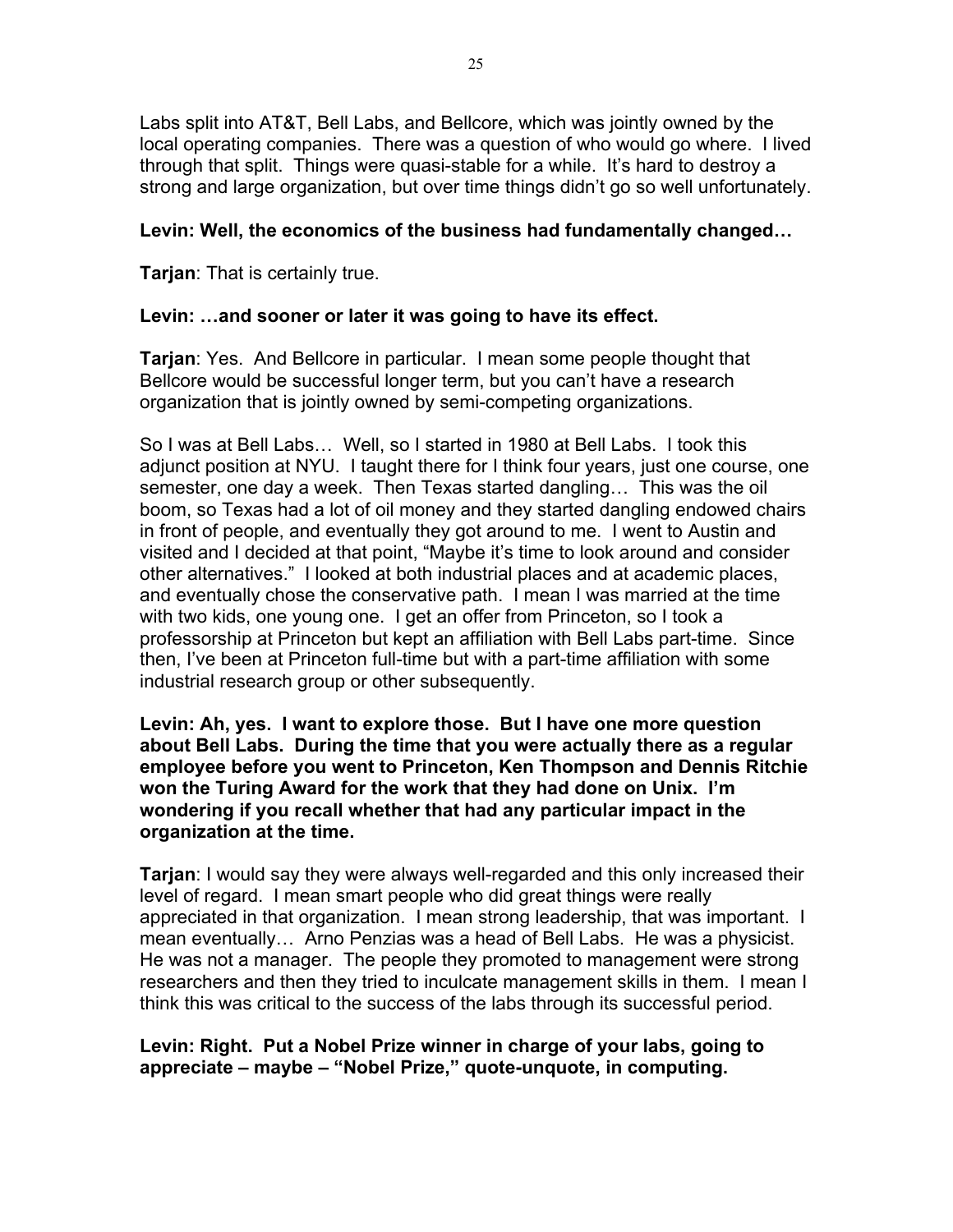**Tarjan**: He rewarded serious academic-style research. And there were enough interesting industrial problems around that people could do both or do something and get a paper out of it or a system out of it and have it have a real impact in the business.

# **Levin: Do you remember how those problems came to the attention of people in the labs? Was there any kind of mechanism for it or is it just stuff that seeped in?**

**Tarjan**: The responsibility to do it was the department heads'. They would visit people in the business units and so on and talk to them about what problems they were interested in, and then bring them back to the labs or else have us go and visit and try to get some discussion going. [1:20:00]

# **Levin: Did you end up having to… or not "having to" but … having the opportunity to visit in some part of the business in pursuit of one of these opportunities?**

**Tarjan**: I visited the branch of Bell Labs in Illinois. Maybe it was in Naperville or some place like that. I don't remember the subject, but it had something to do with government stuff. I mean Bell Labs had its fingers is all kinds of pies.

# **Levin: I wanted to ask you about some other things that happened before you went to Princeton. During that time, I think it was that you wrote a book. Is that right?**

**Tarjan**: Yes, yes.

# **Levin:** *Data Structures and Network Algorithms***?**

**Tarjan**: Yes. That's when I was at Bell Labs. I taught a summer school I think it was. Well, SIAM sponsored the book. I'm not sure that they sponsored the summer school. I gave a series of lectures and then I turned that into a small book.

### **Levin: That book was quite well regarded as I understand. Won a prize, in fact.**

**Tarjan**: A lot of people loved it.

# **Levin: Is the subject matter such that it should still be in print?**

**Tarjan**: I would love to redo that book. I covered many of the important problems. By now, there are better solutions to many of them, so it deserves a thorough rewriting. But still, it's got the right set of problems and it's got good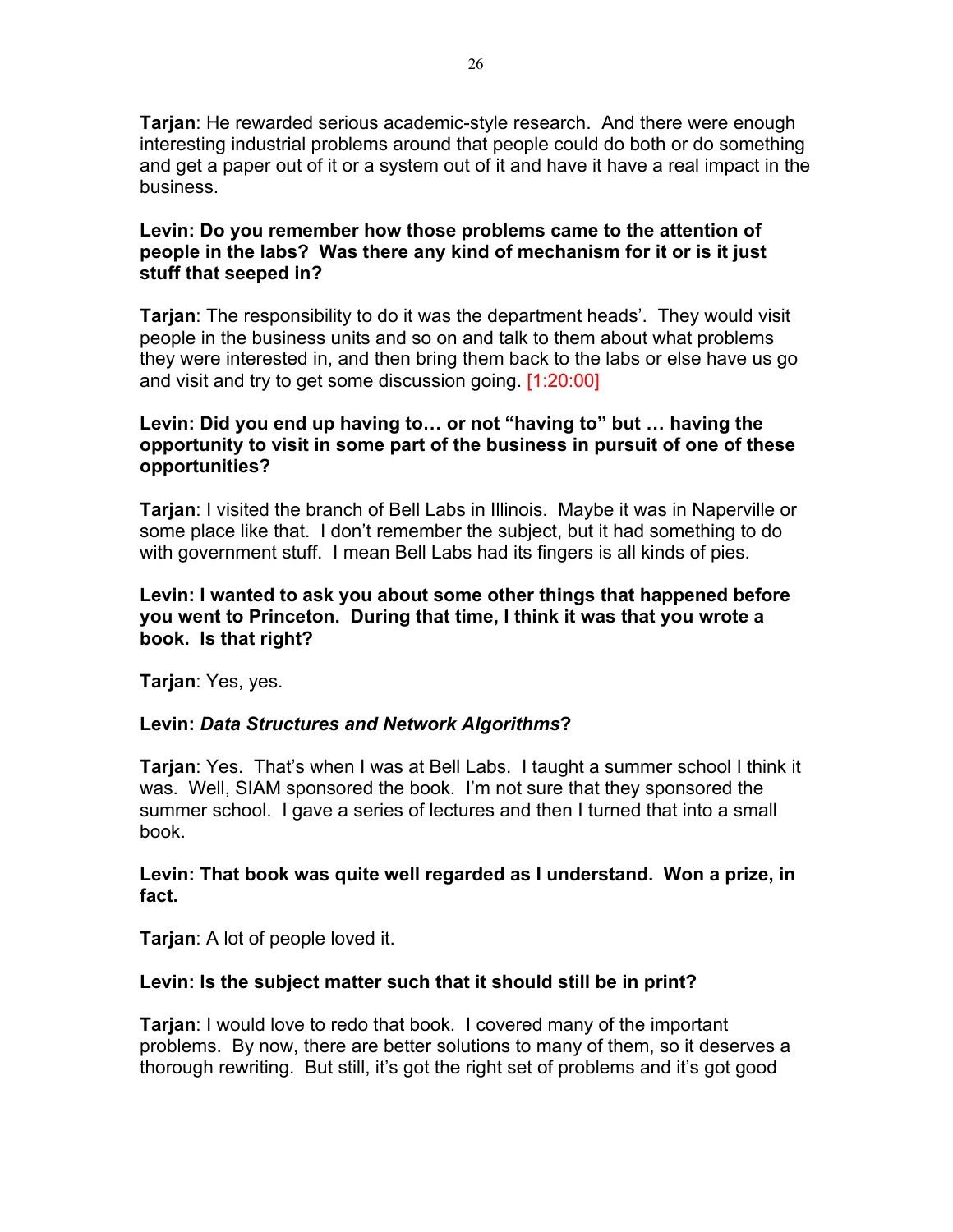algorithms in there, so it's definitely worth reading if somebody is interested in getting started in the field, shall we say. That's what I think.

# **Levin: Is it available online in any form?**

**Tarjan**: SIAM still sells it. There's probably an electronic version.

# **Levin: I mean it's the sort of thing that should be used at very least for background and perspective on these areas that have grown so much.**

**Tarjan**: Yes.

### **Levin: Interesting.**

**Tarjan**: I would say another interesting experience I had with respect to book writing was when I was at Stanford, I was 30 years old. George Pólya was still there. He was still alive and he was still occasionally teaching a course, so I had an opportunity to co-teach a combinatorics discrete mathematics course with him for one term. The notes for that course got turned into a book. I had a grad student, Don Woods, who collected the notes, wrote it up, and published it. It was a wonderful experience though. Sort of my ideal. If I'm still as functional at 90 as Professor Pólya was, I'll be thrilled. He was a wonderful, wonderful man and had a great way of explaining things.

# **Levin: A legendary figure at Stanford certainly and elsewhere.**

**Tarjan**: Yes, yes. And his books, *How to Solve It* and *The Art of Plausible Reasoning*, those were part of my readings back in the early days.

**Levin: Just so. This one I happened to stumble across. It may not be available in… because it was course notes, may not be available as a published book but is available electronically through iTunes of all things.**

**Tarjan**: Ah. Excellent.

#### **Levin: I'm guessing that means that it still gets significant use.**

**Tarjan**: I think it still gets used, yeah. It's got classical material in it. That stuff is less obsolete than the algorithms, because mathematics moves at a slower pace and we were looking at very basic problems.

#### **Levin: Was that your only opportunity to interact with Pólya?**

**Tarjan**: Yes. I went over to his house a few times, but he was getting on in years, so…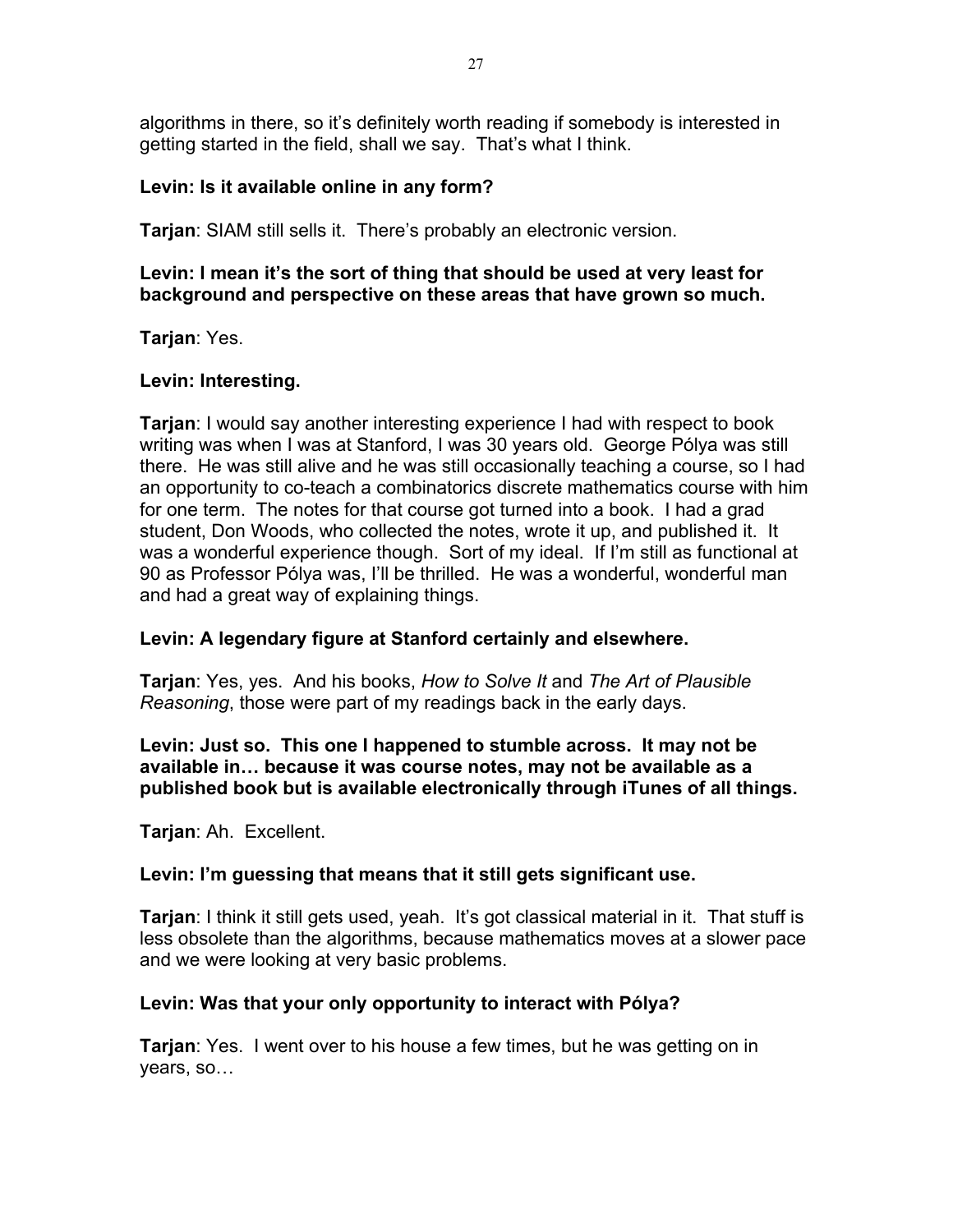**Levin: It's impressive that he was still going.**

**Tarjan**: Yes.

**Levin: That's something. Coming back to the book you did, the SIAM book that you did at Bell Labs, obviously a book like that is a pretty substantial undertaking, even if it is derived from a set of class notes, that bookifying it is a big deal. Was that something that Bell Labs sort of actively supported or was it just assumed that you could do that sort of thing and no one was going to give you trouble about it?**

**Tarjan**: Well, in those days there were no typesetting systems, so I had secretarial support and I had support from the art department to draw the figures. In that sense, I certainly had active support and they were happy to give me the time to do it also. I was not unique in that regard. I mean Brian Kernighan was Bell Labs, I'm sure published many books during the time he was there.

**Levin: Oh yes. Certainly true. Well, the C book being the most famous one probably. Certainly the one that sold the most copies.**

**Let's turn now to a couple of things that you've mentioned, certainly Princeton and in particular the fact that beginning with your time at Bell Labs and continuing to the present day, you've always been involved with a corporate entity in parallel with your academic position. I think in my experience that's rather unusual, at least for someone who's worked in the more theoretical side of computing, the algorithms and so on, as opposed to as a more conventional consultant to a company. This is obviously something you've wanted to do, and I'd like to understand about that.**

**Tarjan**: Yes, certainly. I've certainly enjoyed it over time. Yeah. How to explain it. Well, as I said, if one is in academia, one spends time collaborating with students; if one is in an industrial setting, one spends time collaborating with one's colleagues. I like to do both, so having the combination is a natural way to do both. Although I collaborate with plenty of academic colleagues also, but mostly in other universities, I would say. I mean the Internet is really good for long-distance collaboration, and it gives one an excuse to travel to fun places too.

Yes. At Bell Labs, I was never involved in management and I've never had an official management position. But I spent four years part-time, '85 to '89, at Bell Labs after I took the Princeton position, and then NEC started a research institute in Princeton, which was more convenient and intriguing because there was the possibility of building up a strong research group from scratch. My first marriage was kind of breaking up at the time, so in '89 I left Bell Labs, I took a part-time position with Research Institute which was right down the street. I could go back and forth, it was very convenient, and I got… They had fellow positions and we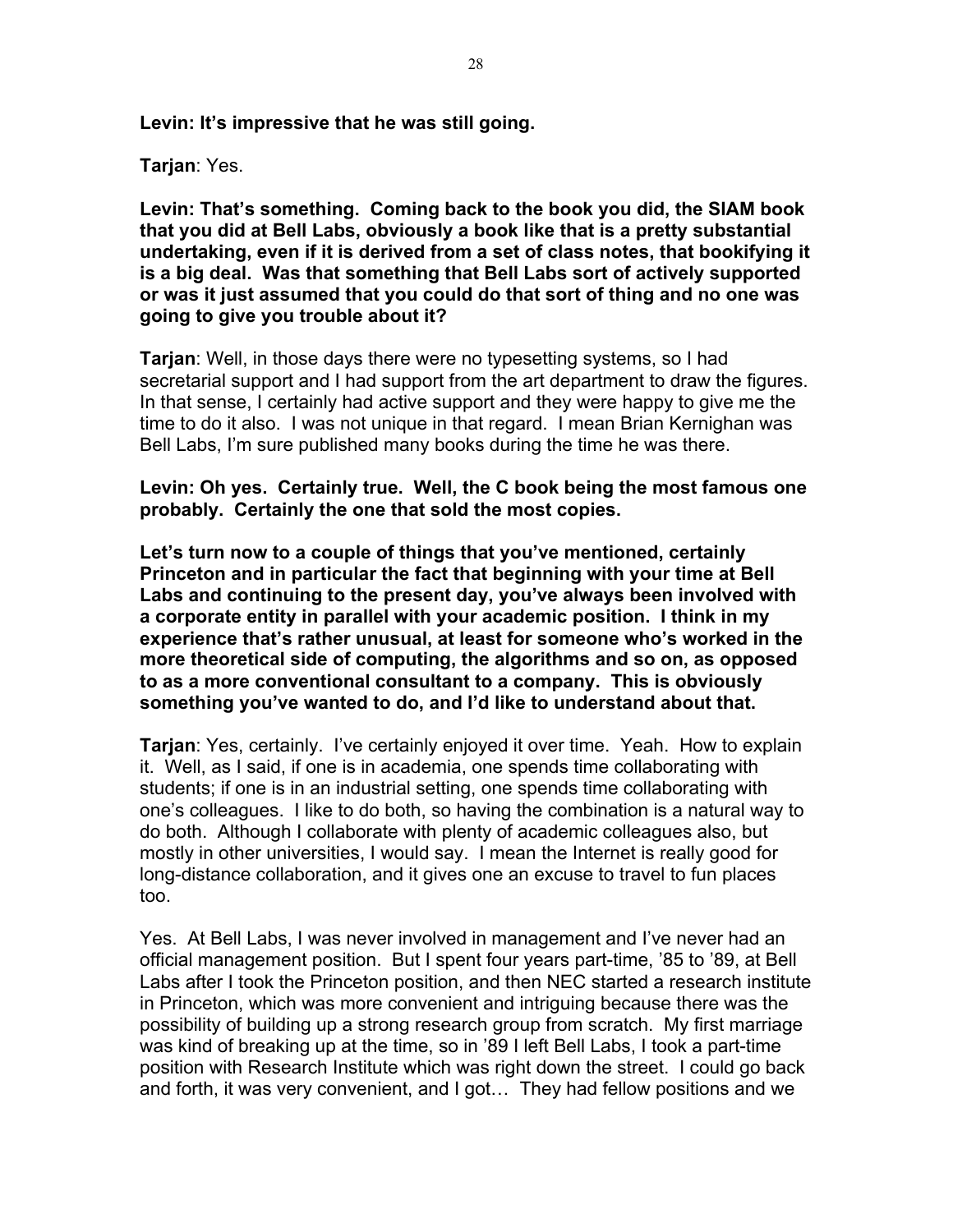were supposed to be the senior leadership, so we didn't have any official… Well, the official management role was to kind of advise and consent, help with the hiring, help with the evaluation and so on, as well as doing our own research. We managed to hire some very strong people. While it lasted, it was a wonderful place. And it was closer. Andrew Goldberg for example, who I had collaborated with when he was a grad student at MIT, again on network flow algorithms, took a position at NEC Research Institute.

I spent eight years there, something like that, until '97 maybe. Then several of us got involved in developing a technique for digital watermarking. I kind of got added in on the back end to make sure the thing was technically sound, but we were trying to actually commercialize this, several of us. We ran into some disputes with the management of NEC. Working for a Japanese company in the US I think is a bit of a challenge, for understandable reasons. Not good logistics.

We set out to look for a place where we could do that or some related kind of work, and we found this crazy company in California called Intertrust, which was a startup trying to do digital rights management. They were trying to start a research lab, which is completely crazy for a startup, right? [1:30:00] But several of us moved there, I part-time, but that's when I started doing my crazy commute between California and New Jersey, which I have been doing ever since. First I was at Intertrust, then I was at Hewlett-Packard, then I was at Microsoft for a couple of years, and now I'm actually back at Intertrust part-time.

It's a different environment. You get exposed to some real problems or what appear to be real problems. I like to work on problems that I think are fundamental and have some practical potential impact. Academia, I think it's a little bit easy to kind of get diverted into… I don't know what to call it. It's a little bit too theoretical or too "up in the clouds" kind of research. It's good to see what people are actually trying to do, what problems they're actually trying to solve. It's a little bit hard to do that if one is completely in the academic world. On the other hand, interacting with students both doing research and teaching is tremendously motivating. Somehow I've enjoyed both for a long time.

**Levin: I can imagine that there could be some complications in trying to… Because companies tend to worry about intellectual property issues and stuff like that. Universities tend to try to stay away from that as much as possible. If you're working in both places and you've got students, I can imagine that there might have been some challenges. How did you manage that?**

**Tarjan**: Try to keep them separate as much as possible. I would say that most significant issues had to do with Intertrust because they were IP-centric. But at Intertrust I was working mostly on stuff unrelated to my academic work, my algorithms work, specifically security-related stuff. We started with the digital watermarking, we started working on general techniques for software protection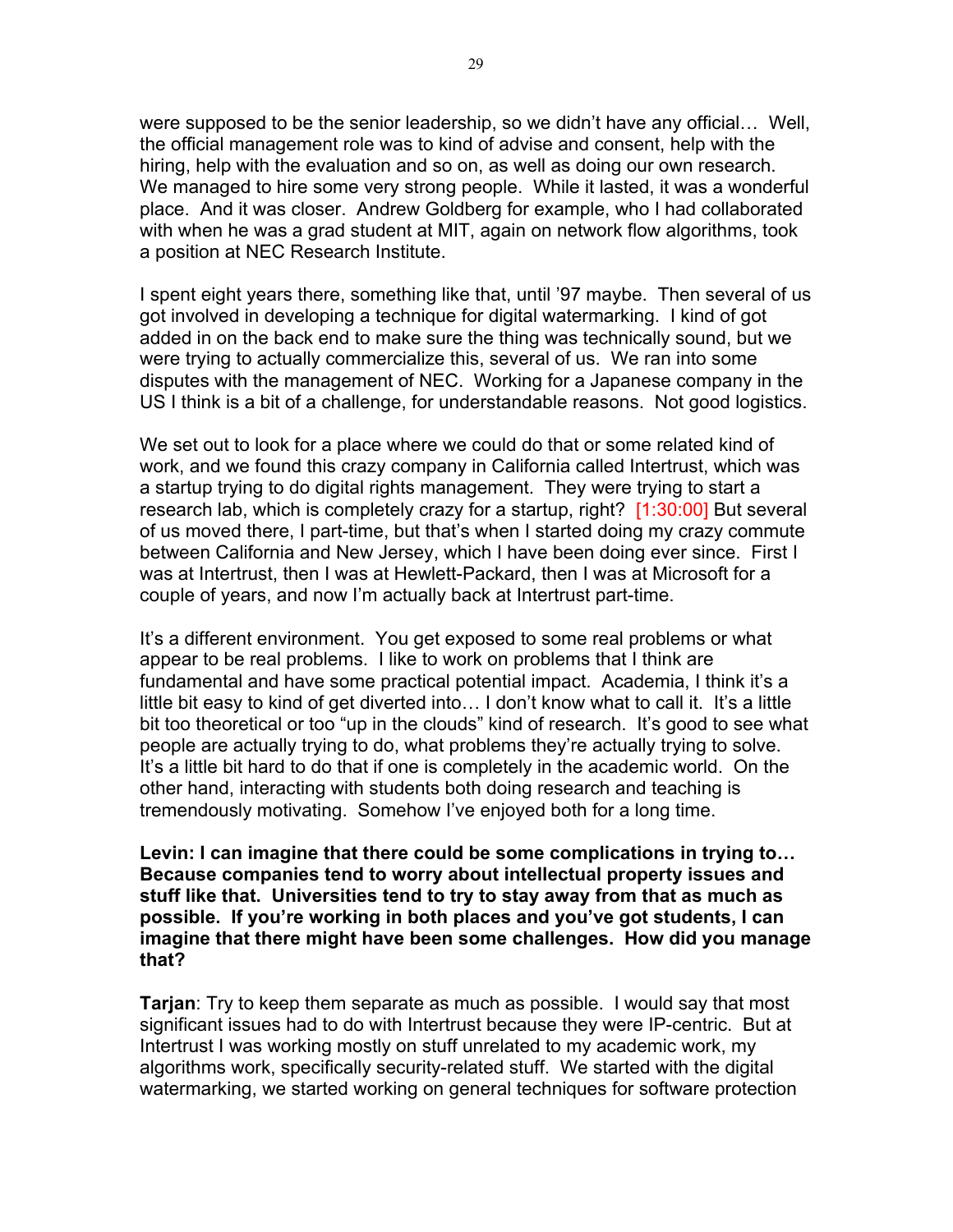actually, software watermarking and a number of other techniques, and we ended up writing several patents on that stuff. That stuff actually got into the Intertrust products eventually, but it was definitely separate from my academic work.

The other places were much more relaxed about this issue. And I'm kind of ambivalent about this idea of patent protection for software. I'm not convinced it's a good idea. My real objective is to get my ideas out there and get them used, and patents can get in the way sometimes.

**Levin: Let's explore that, because I think this is a topic that's obviously far from settled in our society now. Of course the original idea of patents was to make technology available to the public by forcing publication. That hasn't worked as well perhaps as Thomas Jefferson and others thought it would when it comes to software, and you seem to have some doubts as well.**

**Tarjan**: Well, is an algorithm a mathematical thing that you discover or is it an invention? This is one question. The other issue is the patent system doesn't work terribly well because it seems to be possible to patent ideas that are obvious, at least obvious to an expert, shall we say, although the criterion is supposed to be "non-obvious." So I think there are theoretical issues and practical issues with patents. I mean if I came up with a creative idea and the company wanted to do it, I was happy to patent it. I have a number of patents on things I did at HP. But getting something into practice is somehow different from patenting it, at least in the algorithmic space. I do think the patents are kind of… they get in the way more than they help, somehow.

**Levin: Well, I think certainly when it comes to algorithms and even in some cases for things that are much more specific implementations, it seems to have gotten to the state where companies do it just for their own protection. It's a completely defensive activity.**

**Tarjan**: Yes, yes, yes.

**Levin: They end up trading patents and agreeing not to sue each other, and that's the end of the story, which is I'm sure not what Thomas Jefferson had in mind.**

**Tarjan**: I suppose not, but that seems to be the way the system has evolved.

# **Levin: Do you see any hope that we might get to something better?**

**Tarjan**: I have no idea. The other thing I think about patents is lawyers write these documents. I mean they're incredibly hard for a scientist to read, so the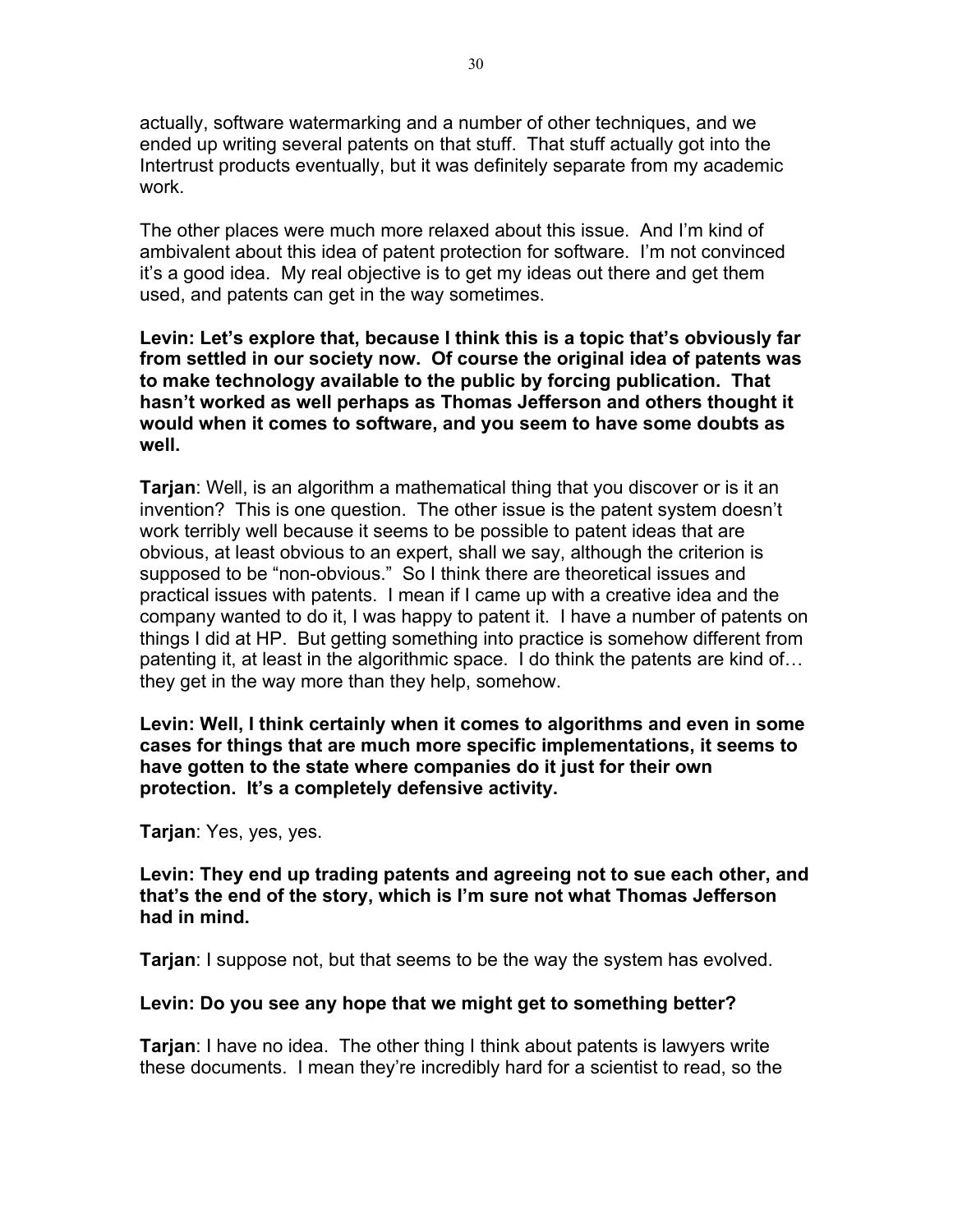ideas kind of get lost in there somewhere. It's a different business than the inventive process, or it's a different kind of creation, shall we say.

# **Levin: Yes, indeed. Well, it's unfortunate that it does get in the way of the flow between industry and academia, because I think that flow benefits both.**

**Tarjan**: I completely agree.

**Levin: Coming back to the sequence of companies that you worked for and did things, you mentioned that you got a lot of extra travel out of it. That was certainly one good thing. But the companies had undoubtedly different characters. NEC, as you said, was a Japanese company, Intertrust a startup, the other two were big American companies. To what extent did those differences influence the kind of work that was being done? Or was that really kind of orthogonal?**

**Tarjan**: Well, NEC was set up on kind of a Bell Labs model, the pure side of Bell Labs. It was creation of an ideal and there was the hope that eventually some of their ideas would be commercialized, but somehow they could never really get it to work. It was a great idea and it lasted for 5 or 10 years, but then the company didn't get any benefit out of it. But we were free to do whatever we wanted to basically and it was really hard to… The Japanese had sort of a "not invented here" syndrome, so if one actually had a good idea, to get them to use it was hard and it was also hard to figure out what problems they really had that we might be able to help solve.

Intertrust was a startup. We had this lab. We actually managed to do some stuff that eventually became relevant to the product, but it was always a very IPcentric company so they made most of their money over time from licensing their original digital rights management patents. But the software self-protection stuff we did, as I said, did eventually get into products. Their problem was not so much getting research into practice but converting their ideas into practical running software. They always kind of wanted to be a products company but they could never quite figure out how to do it, but they succeeded just on the basis of the IP.

HP, in some ways, of the industrial labs I've been in, I had the most successful experiences and the most frustrating experiences trying to get ideas into practice. Because I was working on, well, a lot of optimization-related problems, scheduling of high-performance computers, and also we were working on some personnel-matching problems. HP bought a… EDS. Was it EDS? I think so - this big services company. They had the challenge of "You have a project. It has certain requirements that need to be fulfilled by a set of people. How do you match the people to the slots in the project?" Classical assignment problem. We worked on some systems for that. We had some beautiful algorithms and ideas,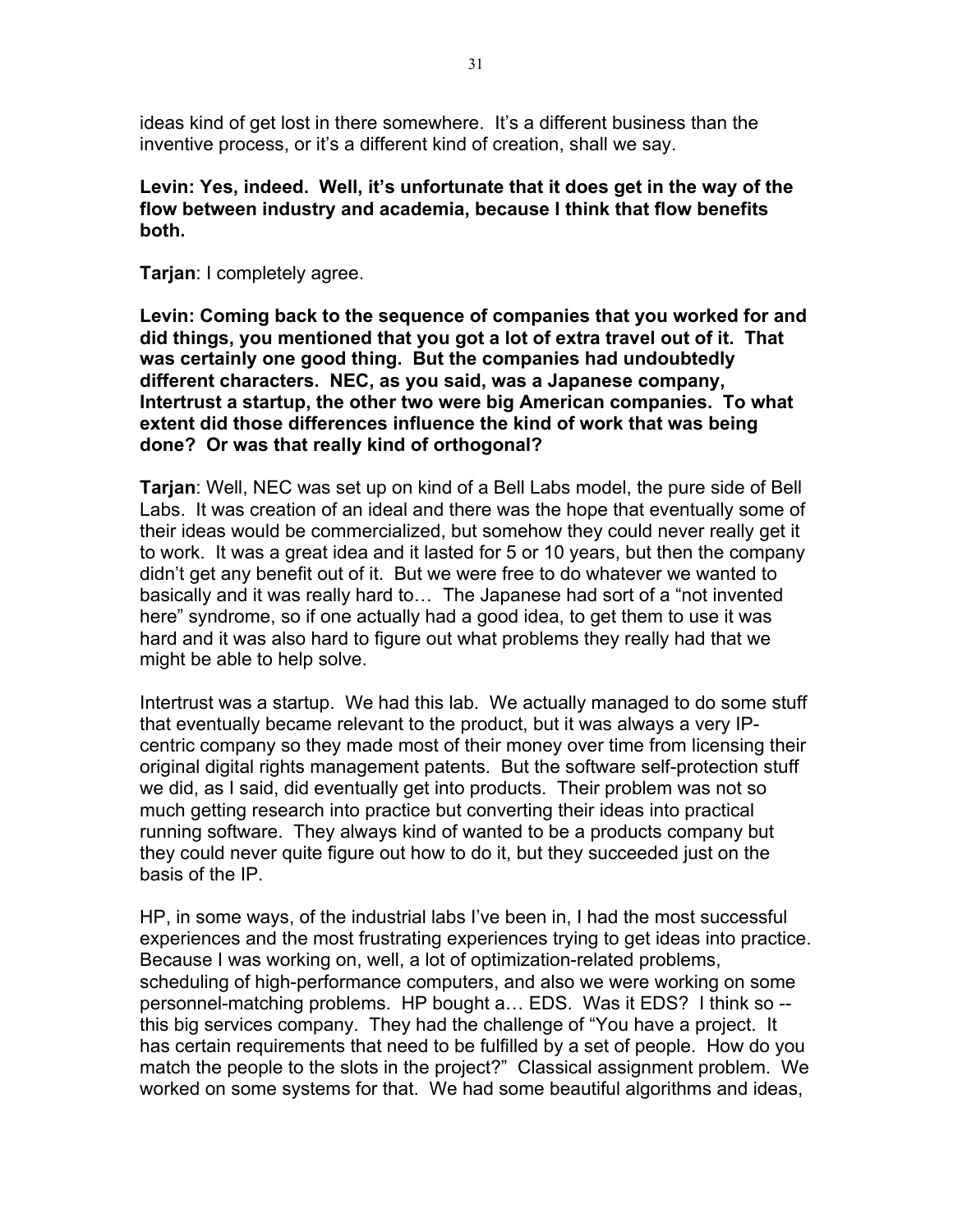but getting it into practice was a real challenge. Because again you're in a big company, the people in the business units have their own processes. They're not willing to try something new unless what's going on is just failing miserably.

There are an amazing number of brilliant people at HP, but somehow HP Labs… There were some successes. I think the labs did not get credit for the successes it had in getting things into the business units. Getting traction was very difficult. HP as an old-line company kind of didn't rise [1:40:00] to various challenges somehow, notably cloud computing. They had an opportunity, I think, to be second to Amazon in the cloud computing space and somehow they missed the boat. Then Microsoft came along -- game over at that point.

# **Levin: The thread that runs though this is that it's not always very… it's often difficult to get the ideas that are done even in some context that seems relevant to the company into the product.**

**Tarjan**: There's a huge challenge. Yes. There is a huge challenge getting ideas into product. I mean big companies are notoriously resistant to change, for good reason I think. Where do startups come from? A lot of startups in the Valley come from people in big companies having some idea that they can't push through and going somewhere else and doing it themselves. It happens in academia too. I mean if you have a good idea and you want to commercialize it, you obviously can't do it in an academic setting. Can't do it in a big company either. You go do it yourself. I think the US is marvelous in this sense because startup culture is amazing, unique. Or it has been unique. Whether it stays that way going forward, that's an open question.

# **Levin: It does seem that corporate research, that is to say research of the more blue-sky, unfettered kind that we've been talking about done in corporate setting, is a dying breed.**

**Tarjan**: Well, the classical examples were AT&T and IBM, which are both shadows of their former selves, if that. Microsoft created a research organization, which is the most obvious thing to compare, but they've had their ups and downs, I would say. Google and some of the other newer companies seem to have a different model of how research should work and how it should connect into their environment. I think there's room for many models, but certainly the old one, there are no or few examples of it these days.

# **Levin: Do you see that people who work in algorithms are having the same opportunities to influence companies that you've had over the course of your career?**

**Tarjan**: That's a very good question and I don't really have an answer to it. I mean algorithms in the sense that I do it, it's kind of out of fashion at this point. The big thing now is big data, data analytics, neural nets, machine learning,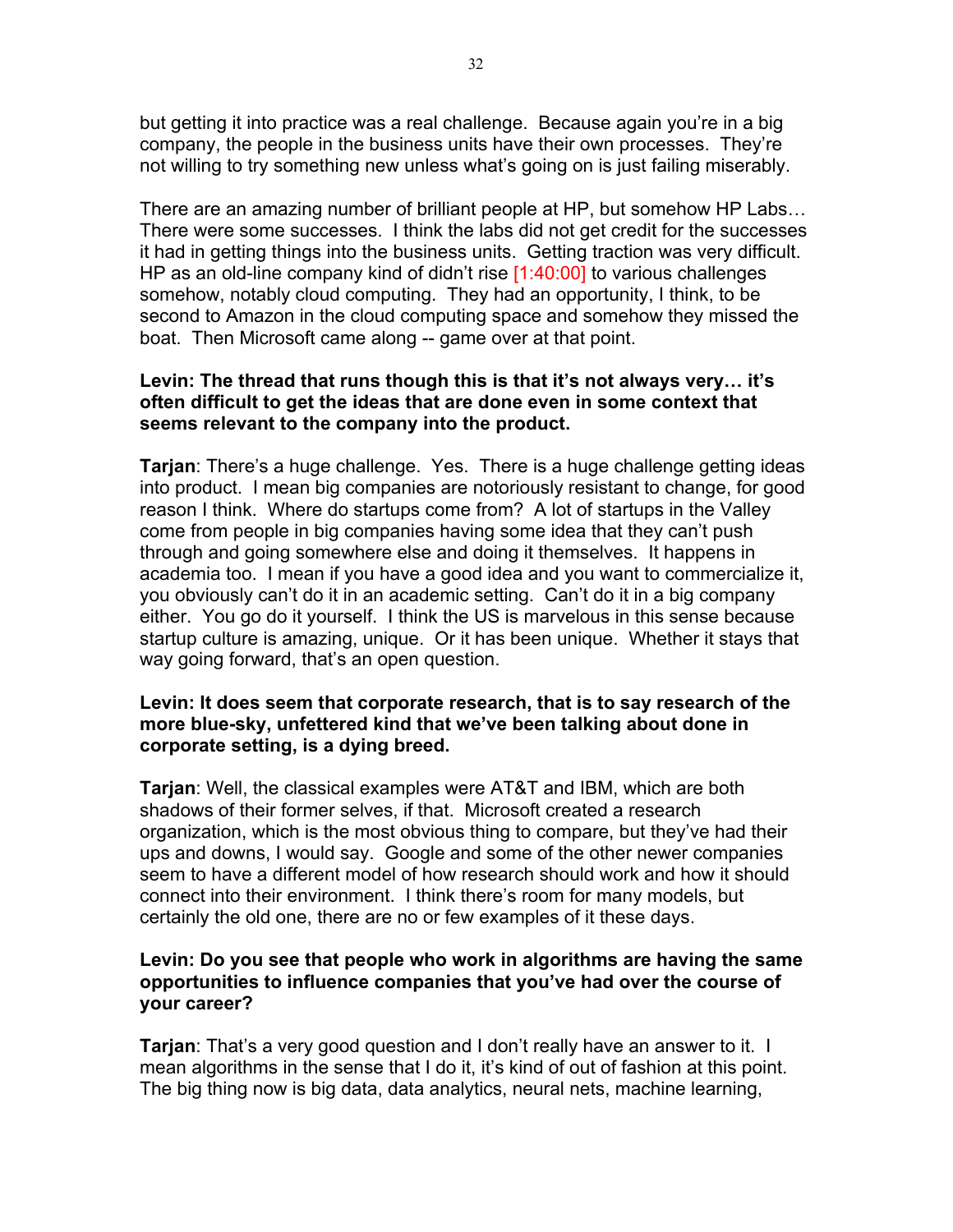because it's been highly successful in certain domains. What I think though is that this is only part of the solution. Eventually people are going to have to come back and realize you can do the pattern-matching, you can get the coefficients, but if you've got a decision problem with some complicated combinatorics and you want something close to an optimum solution, I don't think machine learning is going to solve it. You need different techniques. I hope we get back to that.

# **Levin: Computing, like everything else, has its fads and trends.**

**Tarjan**: It certainly has its fads, and they come and go. In my lifetime, AI has probably gone through at least three cycles. This one may be bigger than all the previous ones and they've certainly had remarkable success. But eventually I think the limitations of the current techniques… we're going to run into the limitations of the current techniques. But who knows? One needs to be openminded. Predicting the future is completely impossible in technology, and things change faster and faster and faster.

### **Levin: So after being at several different universities and different other places, you settled down at Princeton for 32 years now.**

**Tarjan**: Quite a while. Yes, indeed.

**Levin: Quite a long time. Obviously it suits you, despite all the travel that it entails to get to some of these other places.**

# **Tarjan**: *[laughs]*

# **Levin: Over that really long period of time, can you identify a few highlights of work or students or anything that stand out in your mind from those years?**

**Tarjan**: Yes. This story illustrates the advantage of moving to a new place or interacting with a new colleague or set of colleagues or something like that. When I got to Princeton, I started talking to Bill Thurston who was in the math department, who was an incredible creative genius, sort of the parent of hyperbolic geometry, but he was able to apply hyperbolic geometry in all kinds of strange and wonderful places. And Danny moved to Carnegie Mellon I think before I went to Princeton, but he was still visiting so he came from time to time. We were still talking about splay trees and problems related to that. Of course binary search trees, this is a rich… the structure of binary search trees is a rich combinatorial space and you can ask mathematical questions as well as computer science questions. It's more than a data structure.

There's a very basic question, which is "Given a search tree on *n* nodes, you can always convert it into another search tree on the same set of *n* nodes in the same order by doing rotations," which are these local transformations that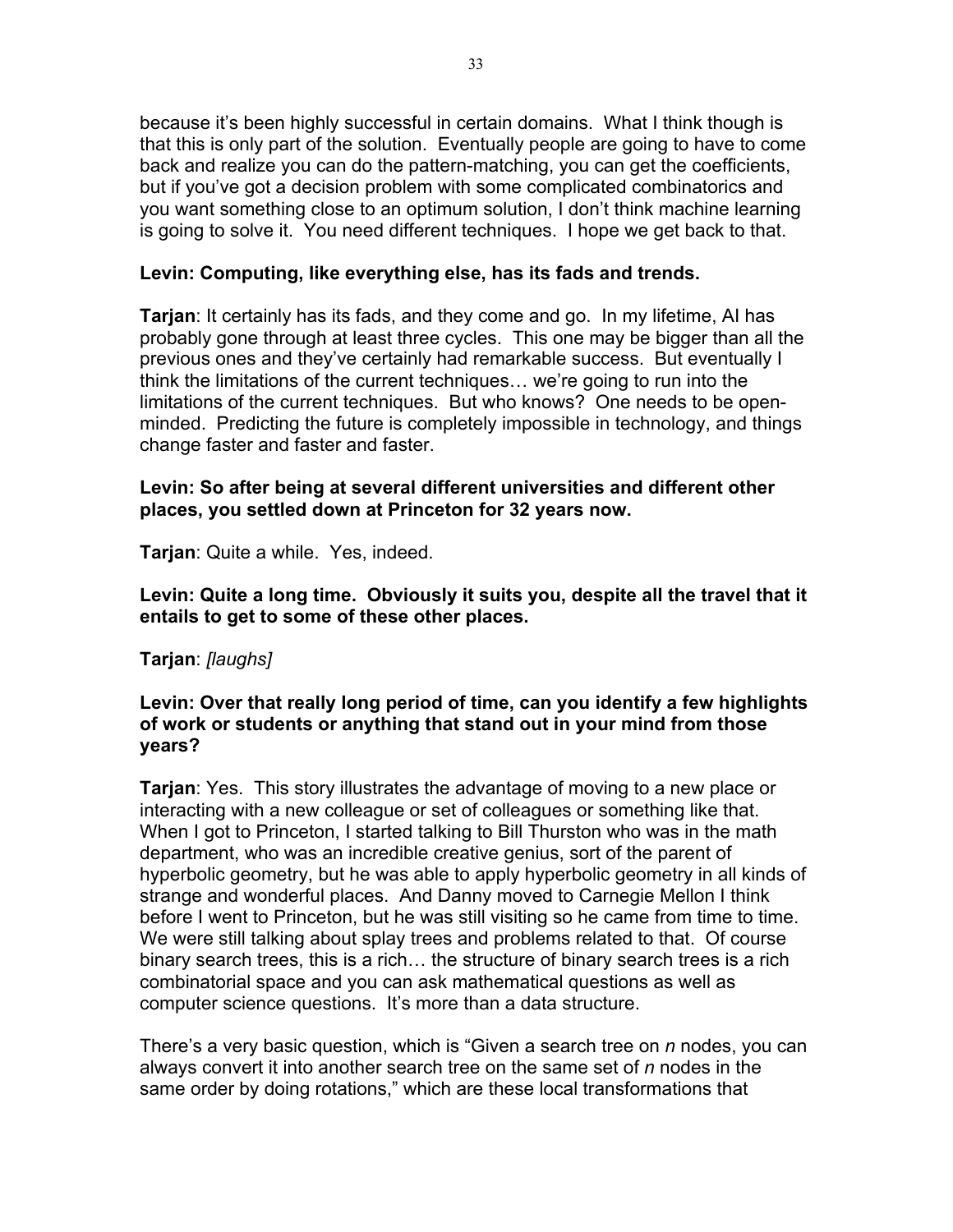change one tree into another. The question is, "Is this graph… Let's imagine a graph whose vertices are the trees, with two trees connected if they're joined by a… if it can rotate at one place and get to the other one. So big graph, Catalan number of search trees. What are the properties of this graph? Is it connected? Yes. What's the diameter? Is there a Hamiltonian cycle?" I had one PhD student at Princeton, Joan Lucas, whose thesis among other things showed that there is a Hamiltonian cycle. You can go through all the trees, you can construct a Gray code of trees using rotations as the individual moves.

Danny and I started to get interested in this question of "How far apart can two trees be?" The answer is it's easy to get an upper bound which is about 2*n*, where *n* is the number of nodes and there's a subtractive constant. But proving that this is… And it's easy to prove a lower bound of *n*, but then there's this mysterious constant factor. Here again is an example where I did work on a constant factor, but I'll justify it by saying it's more a mathematical problem than a computer science problem.

We were trying to prove that 2*n* minus a constant is the correct answer and we started talking to Bill Thurston. He made the observation that they're equivalent structures. First of all, if you take a polygon, an *n*-sided polygon, there are various ways to slice it into triangles by connecting two of the vertices in the polygon. Let's think of a convex polygon. Triangulations correspond exactly to binary search trees. The *n* changes by 2 I think. There is a move that turns one triangulation of a polygon into another, which consists of taking a diagonal and the two triangles bounding it form a quadrilateral and you remove the one diagonal and replace it the other way. This corresponds exactly to rotations in binary search trees. So the diameter of the binary search tree graph is the same as the diameter of the polygon under diagonal flip transformation graph.

So these are exactly equivalent. Then you can make the observation that if you take two polygons with triangulations, glue the boundaries together and blow the thing up in the middle, you get a polyhedron with triangular faces. Now each of these diagonal flips corresponds to a tetrahedron, and now the sequence of diagonal flip moves corresponds to chopping this polyhedron up unto tetrahedra where all the vertices are on the original boundary. Now if you can prove that there are certain polyhedra such that you need lots of tetrahedra to fill in to do the packing, then you get a lower bound  $[1:50:00]$  for this packing problem, which translates to a lower bound for the diagonal flipping problem, which translates to a lower bound for the tree problem.

So you can do a volumetric argument – compute the volume of the polyhedron, compute the maximum volume of a tetrahedron, divide. This idea fails miserably if you do this in Euclidian geometry, but now comes the Thurston idea – hyperbolic space. If you embed this thing into hyperbolic geometry in the right way, the volume of a tetrahedron is a unit and the volume of the whole thing turns out to be 2*n* minus a constant, magic happens. You get the answer. So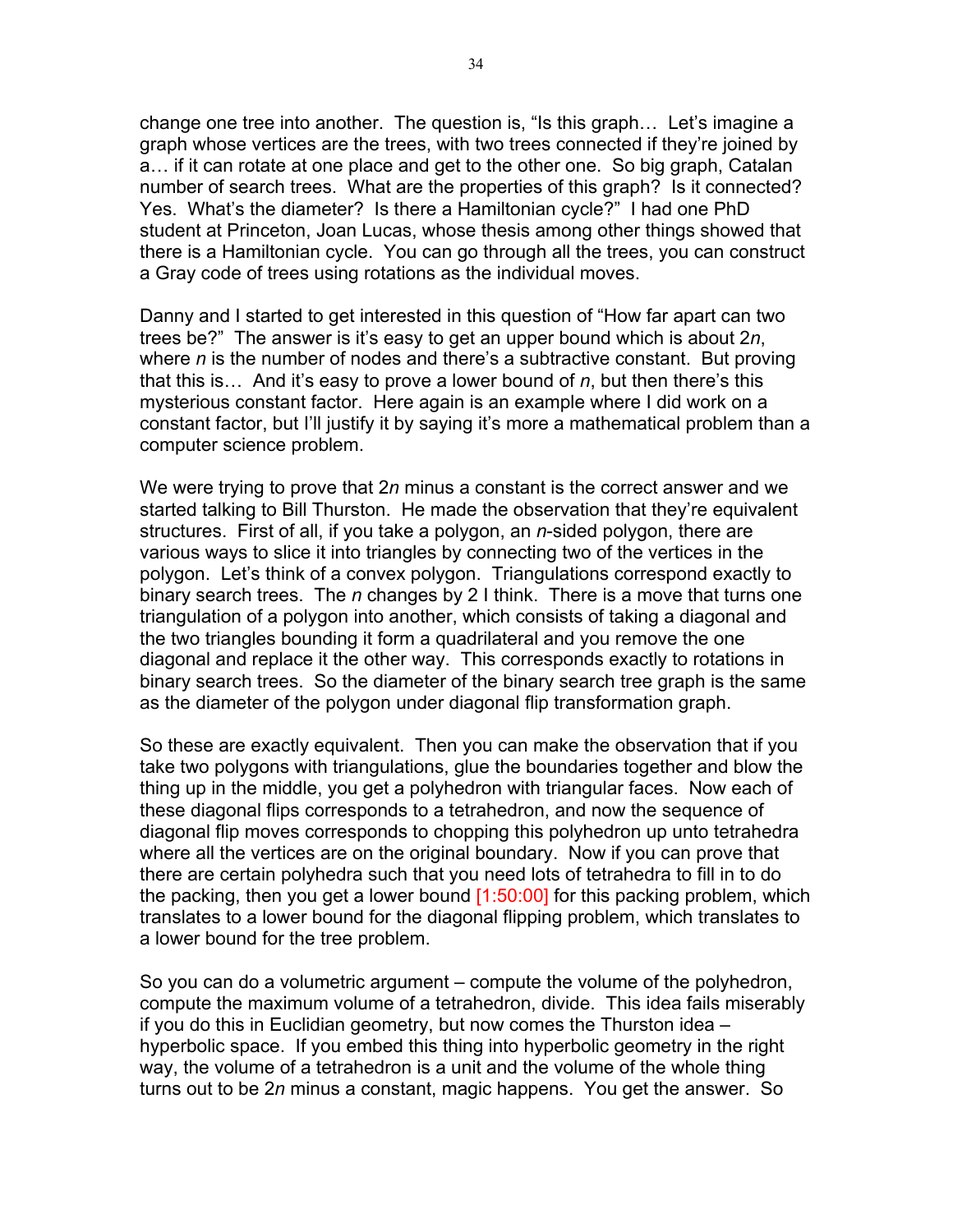hyperbolic geometry gave us -- via Bill knowing hyperbolic geometry -- the lower bound for this original semi-algorithmic question. This is an example of the mysterious, incredible power of mathematics. Also, it was a great experience because that was the first time I met Bill and got to work with him.

# **Levin: And having the right tool.**

**Tarjan**: Yes, having the right tool, definitely. The more things you know, the better off you are, and/or the more smart colleagues you have who have other sets of tools, the better off you are. Collaboration is wonderful. Sharing problems is wonderful. I try to do as much sharing as possible with problems, because that's how they get solved and there are always more problems out there in the world.

# **Levin: No need to be proprietary.**

**Tarjan**: No, no.

# **Levin: Any other highlights that stand out in your decades?**

**Tarjan**: Well, while I was at Princeton, I did a lot of work with Andrew Goldberg on network flow algorithms and so on. As I said, he joined as a colleague at NEC. That was a wonderful time. I had other great students.

Monika Henzinger, who was at Google for quite a while in the early days running their small research group, was one of my students.

Jeff Westbrook was one of my students. The interesting thing about Jeff is that he was brilliant, he was a strong computer scientist, but he had been an undergraduate at Harvard and worked for the *Harvard Lampoon*. Eventually he decided… Well, he had colleagues from Harvard who had gone to Hollywood, were writing for *The Simpsons*. He decided… They enticed him into joining them, so he ended up in Hollywood as a writer for *Futurama* and *The Simpsons* and some of these other shows.

So you can never tell what paths your students will take. My student from NYU, Neil Sarnak, who worked on persistent search trees, eventually ended up at Goldman Sachs doing some of their IT stuff. He was doing banking in the IT space. He's now happily retired playing golf. So computer science PhD is a wonderful starting point for many interesting careers.

# **Levin: Well, it teaches you how to think creatively.**

**Tarjan**: Definitely, yes.

# **Levin: Definitely useful in lots of areas.**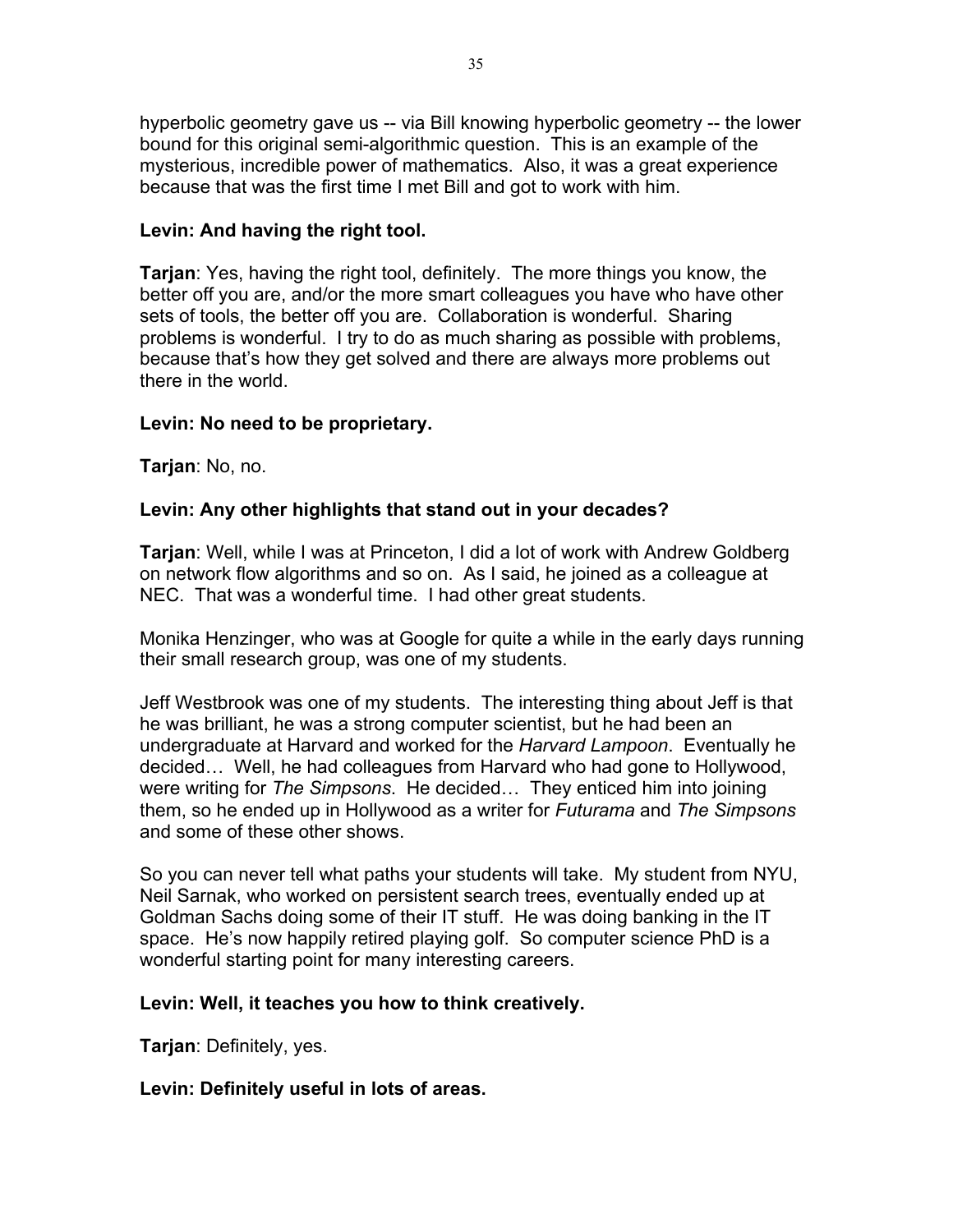#### **Tarjan**: Yes.

**Levin: What I'd like to do now is: we've talked at various points about some of your specific results and work, and if we can kind of take a step back or a step up – I'm not quite sure which – and look at trends in your work. I know just looking at the amazing list of papers that you have and the breadth of topics that they cover, there have been quite a few trends in your work, things that you've come back to over time. I'd like to ask you to highlight some of the ones that you regard as the most significant or the ones that have been the most satisfying in some ways for you.**

**Tarjan**: The first important trend or general approach I think we've talked about already is this notion of amortized efficiency, measuring the efficiency of an algorithm by generally running time, but it could be space or it could be counting some special set of operations, but ignoring constant factors. This allows a level of abstraction that allows you… It gives a nice level of abstraction to try to deal with the problem in the most important way and ignore messy details.

Then, well, I got started doing graph algorithms. The idea of graph search as a tool. What are the properties of graph search? What does it do to graphs? I worked with Hopcroft mostly on depth-first search, but I've also done work with breadth-first search and some extensions of breadth-first search like lexicographic search, maximum cardinality search. This is a powerful general technique for solving graph problems.

The idea of amortization. If you are in a situation where you are doing a long sequence of operations, generally you don't care about the individual efficiency. You care about the total efficiency. Then you can consider trading off expensive operations as long as they're balanced by cheap ones. This leads to much more freedom in the design space. In particular, it got us to splay trees and this analysis of move-to-front. It comes up both in data structures and in more complicated algorithms where you have some piece of the computation that you're doing repeatedly, and it doesn't have to be fast all of the time. All it has to be is fast enough of the time.

The idea of reducing a combinatorial problem, graph problem, or some other problem to a data structure problem. Extracting exactly the right operations that need to be done and then figuring out how to implement those operations in sort of a minimalistic way, that's a key idea.

We didn't mention randomization, but randomization is also a very powerful technique and I've done a few efficient randomized algorithms. Random sampling. The most interesting example is the randomized algorithm I developed with David Karger and Philip Klein to find minimum spanning tree in linear time. It uses random sampling and it uses recursion. Interestingly, it's got the same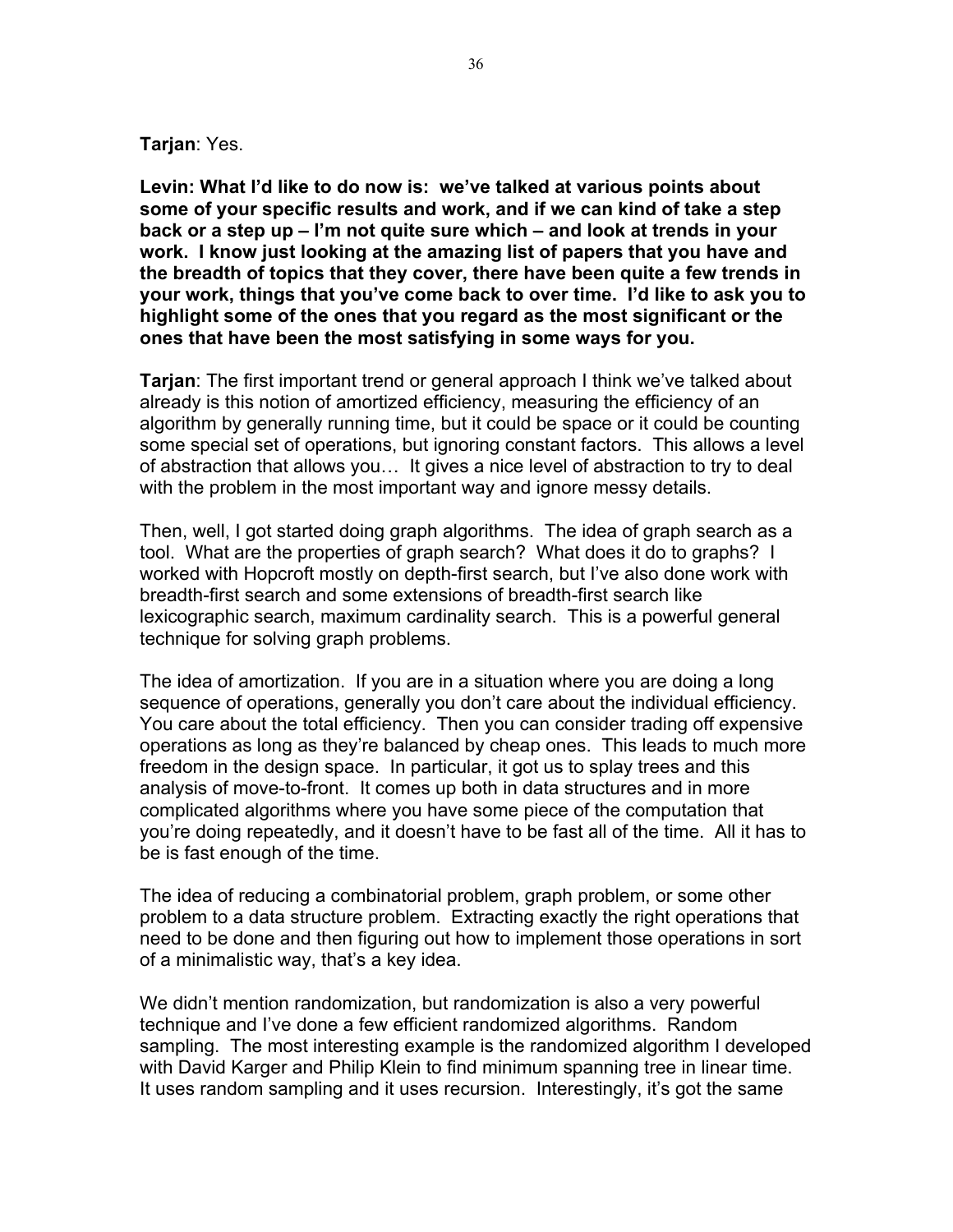property as the median finding algorithm that I did back in Stanford. It uses recursion in two places in fundamentally different ways, and you put the thing together in the right way, you get a linear-time algorithm. Randomization is critical in security -- crypto and so on -- and it helps in a lot of algorithmic situations. With the minimum spanning tree problem for example, that was actually something I did while I was at Princeton also, although I worked with Philip, who was at Brown but visiting Princeton, and with David, who at MIT at the time. I think David's PhD thesis was all about random sampling and its use in efficient algorithms.

Ah, the minimum spanning tree problem. We found a linear-time algorithm that uses randomization. It's still open whether this problem can be solved deterministically in linear time. It's a very peculiar situation, and again, inverse Ackermann function comes in here. Bernard Chazelle developed a deterministic algorithm that runs in linear-time inverse Ackermann function time. That algorithm was modified by Pettie and Ramachandran to produce an algorithm that runs in optimum time to within a constant factor. But they don't know what the bound is, so it might be…

So there is an optimum deterministic algorithm, but what its running time is, nobody knows. "How can this be?" you ask. The answer is there's another general technique. These minimum spanning tree algorithms use essentially parallelism in a very heavy way. They do a recursion that very rapidly reduces the problem to tiny little subproblems. If the subproblems are small enough, you can enumerate all possible algorithms, decide the best one, and apply it. The number of possible algorithms to solve the tiny subproblems, even though it's super exponential in the problem size, it can be arbitrarily sublinear in the size of the big problem. You can get the optimum algorithm for all little subproblems and just do table lookup. So you run this thing and the recursion turns out to be only constant depth. Then you get an algorithm, [2:00:00] but you don't know the bound for these optimum tiny algorithms that you computed by brute force. A very strange situation.

Randomization? Yes, I think… Now trends that I have not worked so much on but that everybody asks me about and I think are very important is, well, two. One is multiple processors and the other is issues of memory hierarchy. Our model was always single processor, flat memory, random access memory. This gives us a level of abstraction in which it's very easy to work and we can get remarkably practically efficient algorithms as well as theoretically efficient ones. On the other hand, modern machines have a memory hierarchy and caching is a significant phenomenon, and if you have to go out to disk or flash or something like that, there's real slowdown involved. It is important to understand how you get efficient algorithms that deal well with the memory hierarchy. Also now there are multicore machines all over the place. How do we use parallelism effectively?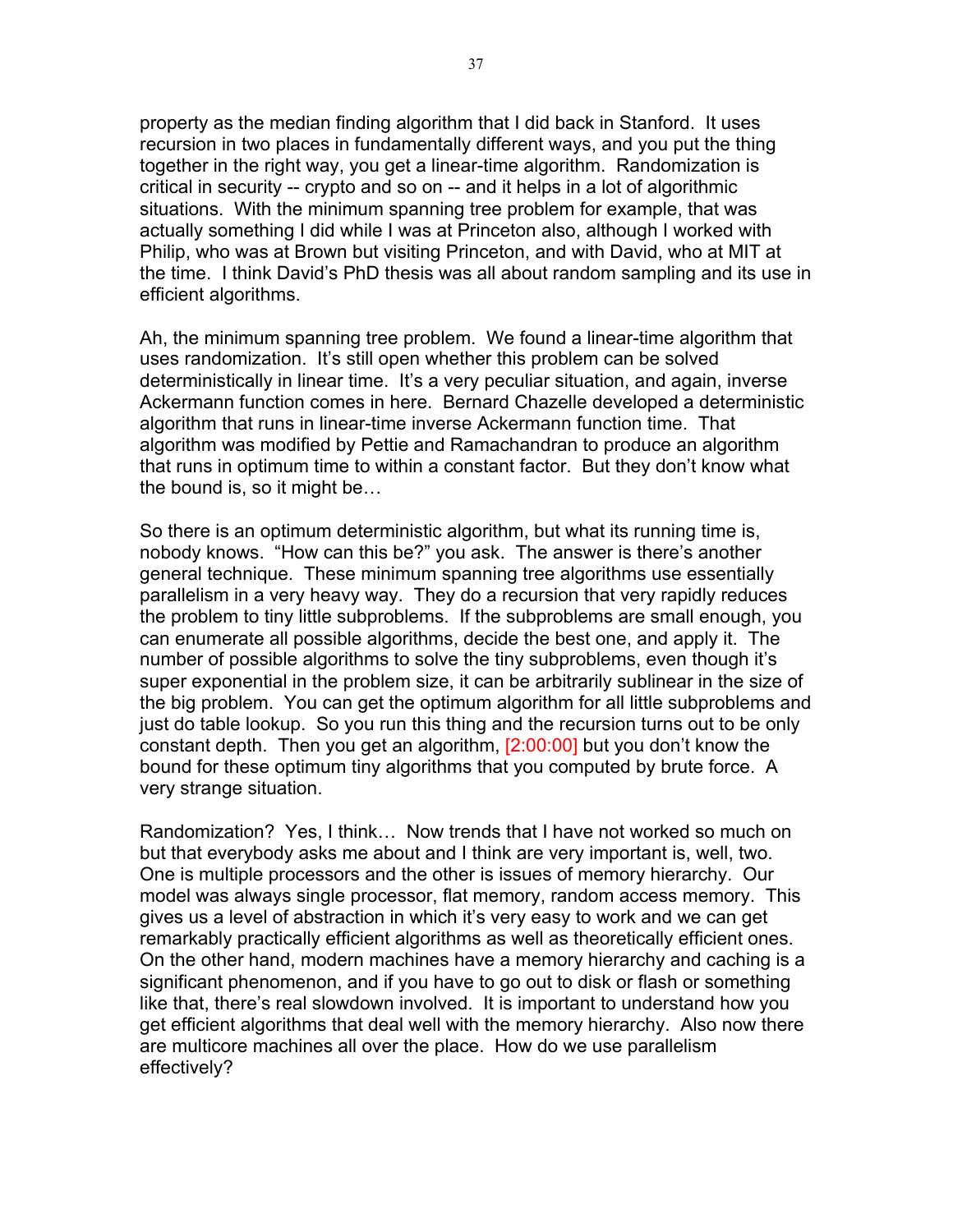I think it's kind of wide open for both of these questions. Again, computer science cycles over topics. Back in the '80s, there was a lot of work on parallel random-access machines, flat shared memory but lots of processors all working together with a common clock to solve a problem. Plenty of beautiful work. People tried to build computers to actually do this, the Connection Machine for example. Conventional hardware turned out to be more efficient. Those ideas kind of got put aside. But now I think these ideas are coming back but in sort of a more general context. They're a small number of processors, relatively small, huge memory, which may be shared or it may be distributed, and not a common clock. If you're dealing with asynchronous parallel processors, even with shared memory it's a real challenge to get any kind of provable efficiency. I've been looking at data structures recently and trying to actually prove bounds in that setting. It's a step beyond to look at distributed memories, which is a form of memory hierarchy. I think there are huge challenges.

I guess my… I've worked on a lot of topics over time, but as I think I already said, I like problems that I view as fundamental, that are not sort of twiddles on twiddles on twiddles. The design space is incredibly rich. Computer science is a young field. We've found new problems, come up with pretty good solutions, but not necessarily completely explored the design space. A lot of what I've been doing recently has been revisiting old problems that I still don't fully understand and trying to really nail down what is the right solution to the problem, what can you really say is best possible?

I mean I've done enough work for at least my lifetime, so now I can do what I want, right? There are still these problems that intrigue me that I continue to work on, like dynamic optimality and like some of the basic data structure problems. I'm still interested in network flow. But also trying to bring the results into the modern age, the multiprocessor age, the big memory, distributed memory, hierarchical memory age. I think there are huge challenges there. There's been plenty of work, but there's plenty of work still to be done.

#### **Levin: That's a…** *[laughs]* **You may say you've done plenty of work for a lifetime, but it sounds like there's plenty more you want to do.**

**Tarjan**: Yeah. As long as I have problems to work on and I can keep up with my students, I see no interest to stop.

**Levin: One area that you didn't mention but which I think is probably one that's gotten more attention recently is online algorithms and the competitive analysis that kind of goes with them, because certainly that stuff came up in the context of things like auctions and so on, all the game theory things that happen. Do you see that as something that's still trending up?**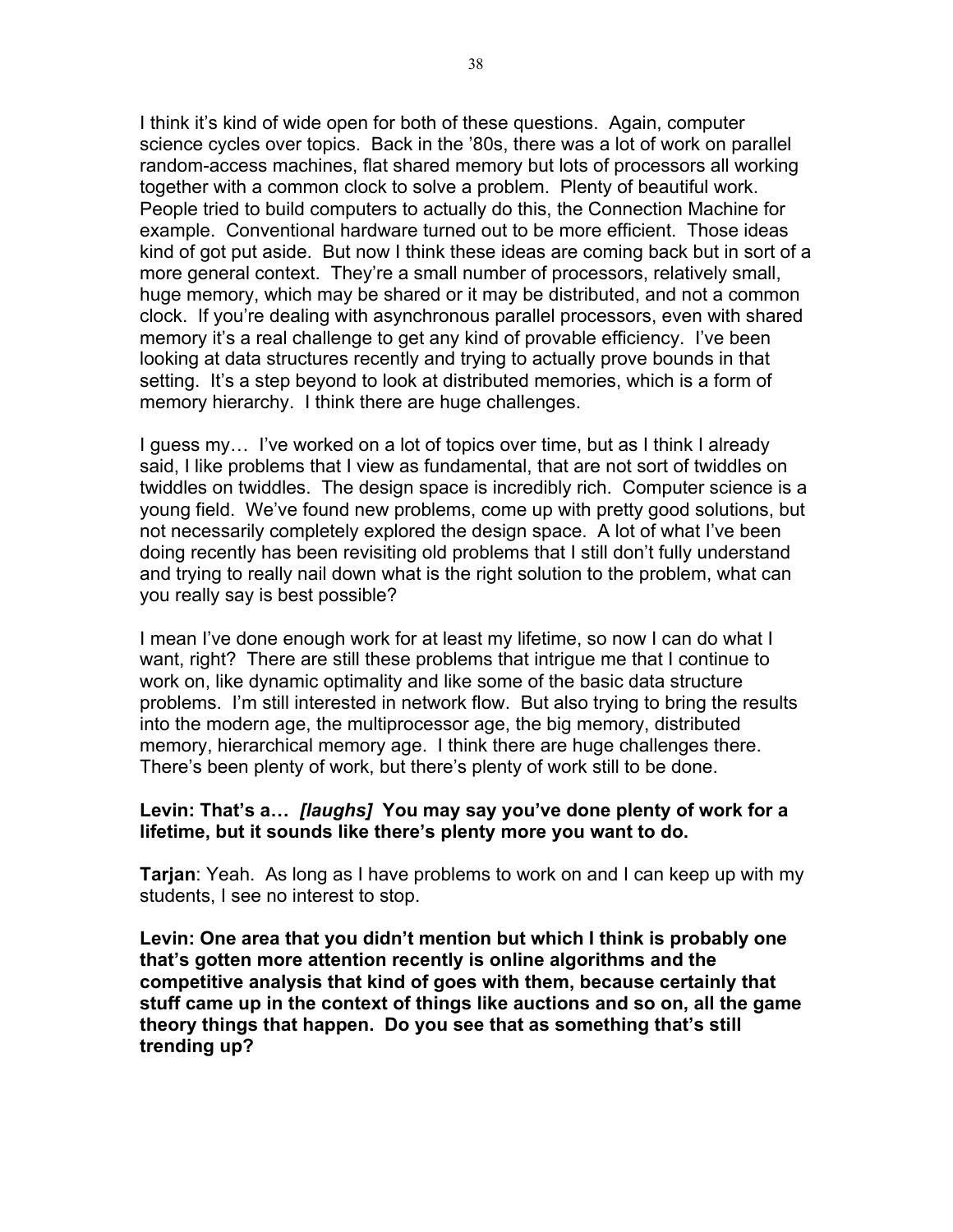**Tarjan**: It was certainly a hot topic for a while. I mean I would say the real source of that was a lot of work on scheduling-type algorithms and bin-packing-type algorithms that people like Dave Johnson did and Mike Garey and Ron Graham, mostly people at Bell Labs. Then the notion, when we… the move-to-front result is a competitive result, and the splay tree analysis is competitive stuff. Danny and his students kind of picked up the bandwagon, coined the term "competitive," and did a lot of work in various settings. It was quite a lot of work for a long time, I guess late '80s, early to mid '90s, and then it got into game theory, computational economics, and so on. I think that's a very important concept. I don't know if it's tailed off, but it's not the hot area that it used to be. But it's fundamental, which means it will come back. It's not going to die out completely.

# **Levin: Let me try an idea on you and see what you think. You develop an algorithm and then you analyze it. Maybe the algorithm is complicated, maybe the analysis is simple, or maybe the other way around, or sometimes they're both complicated. Presumably the last is not a good state.**

**Tarjan**: The best state is the algorithm is simple and the analysis is complicated. The analysis can be as complicated as it needs to be as long as it's correct. Make the algorithm simple. I'm not sure where you're going with this, but...

#### **Levin: Well, you went there.**

#### **Tarjan**: *[laughs]*

**Levin: That was what I was hoping you were going to say. My point that I was trying to get to is: it seems that's actually been a trend in your work, is to pick up things that you did earlier, maybe were dissatisfied with the complexity, tried to figure out how to simplify them while still having the same performance characteristic or whatever, even if the analysis ends up being messier in order to do that.**

**Tarjan**: Yes, I would say that's true, definitely. It's the practical thread, right? You want the algorithm to be simple so there's some hope that somebody will actually use it. So it's implementable, you can run it on a machine without huge torture. I mean that has to be doable and people have to want to do it. If it's not simple, they're not going to want to do it.

### **Levin: In some sense, the lack of simplicity in the algorithm gets you every time whereas the complexity of the analysis you only pay for once.**

**Tarjan**: Right. It's another measure of complexity, the length of the code. It's sort of Kolmogorov complexity, or it is Kolmogorov complexity. How complicated is it to express the static steps of the algorithm? That's actually the most important kind of complexity, because if you have a problem to solve and it's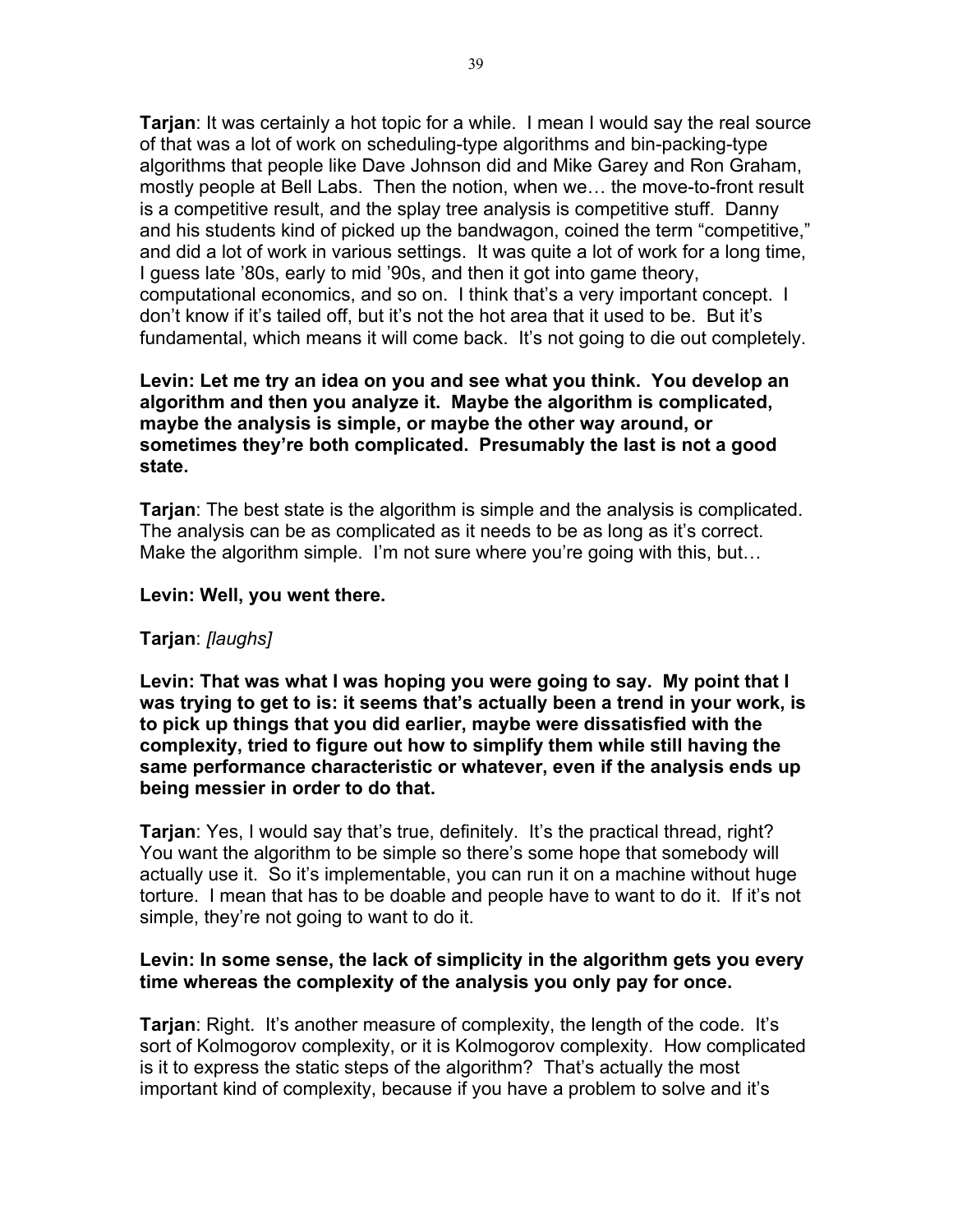small enough that you can write a quick-and-dirty one-off algorithm to solve it, program to solve it, game over. It's only if you need to solve a problem repeatedly or on huge instances where the simple algorithm doesn't work. Then the stuff that I do becomes relevant.

# **Levin:** *[briefly inaudible]* **You mentioned randomization and its importance. I wanted just to touch back on that for a minute. If I look over the space of your work, it seems like randomization has played a relatively small but important part. Is that true?**

**Tarjan**: I think that's true, yeah. I could point to three or four algorithms that I've helped develop that involve randomization.

# **Levin: Can you think of any particular reason why that is, other than that's the way you think about things? Or do you have a preference for approaching these things with deterministic algorithms?**

**Tarjan**: Maybe I have a preference for determinism, but randomization is a beautiful idea. The tricky point is where do you actually get your random bits and how many do you need and how random do they have to be? It's a nice abstraction. The question of how does it work in practice is a little bit [2:10:00] complicated I think. But in some situations it simplifies things so much, you just got to go with it.

And sometimes, you know… Getting back to the inverse Ackermann function bound, the disjoint set union problem, I've done recent work on that. The classical algorithms, the ones that I analyzed, are deterministic. But it turns out there's a simple randomized strategy that you can analyze that gives the same bound. I worked with a professor at Stanford and another professor at Penn and one of my grad students on this, Dan Larkin, at Princeton.

Why would you care, if you got the deterministic solution? Well, the randomized solution is simpler for one thing. Furthermore, people have done experiments which suggest that you don't need a complicated linking strategy, which is one part of the algorithm. The question is "Is this an artifact of the experiments?" My hypothesis is that in effect, they're using the randomized strategy because they're generating random examples. They're getting the randomization for free, which is a nice situation, so it's nice to know that.

But then if you look at the concurrent version of the problem, which I started to do recently with an undergrad actually -- Siddhartha Jayanti at Princeton, who's now going to MIT as a grad student -- there the randomization gives you at least simplicity. It gives you, as far as we can tell, lots of simplicity. To get the bounds using determinism, the bounds that we're trying to get, things get way more complicated. So there are settings in which randomization is really powerful and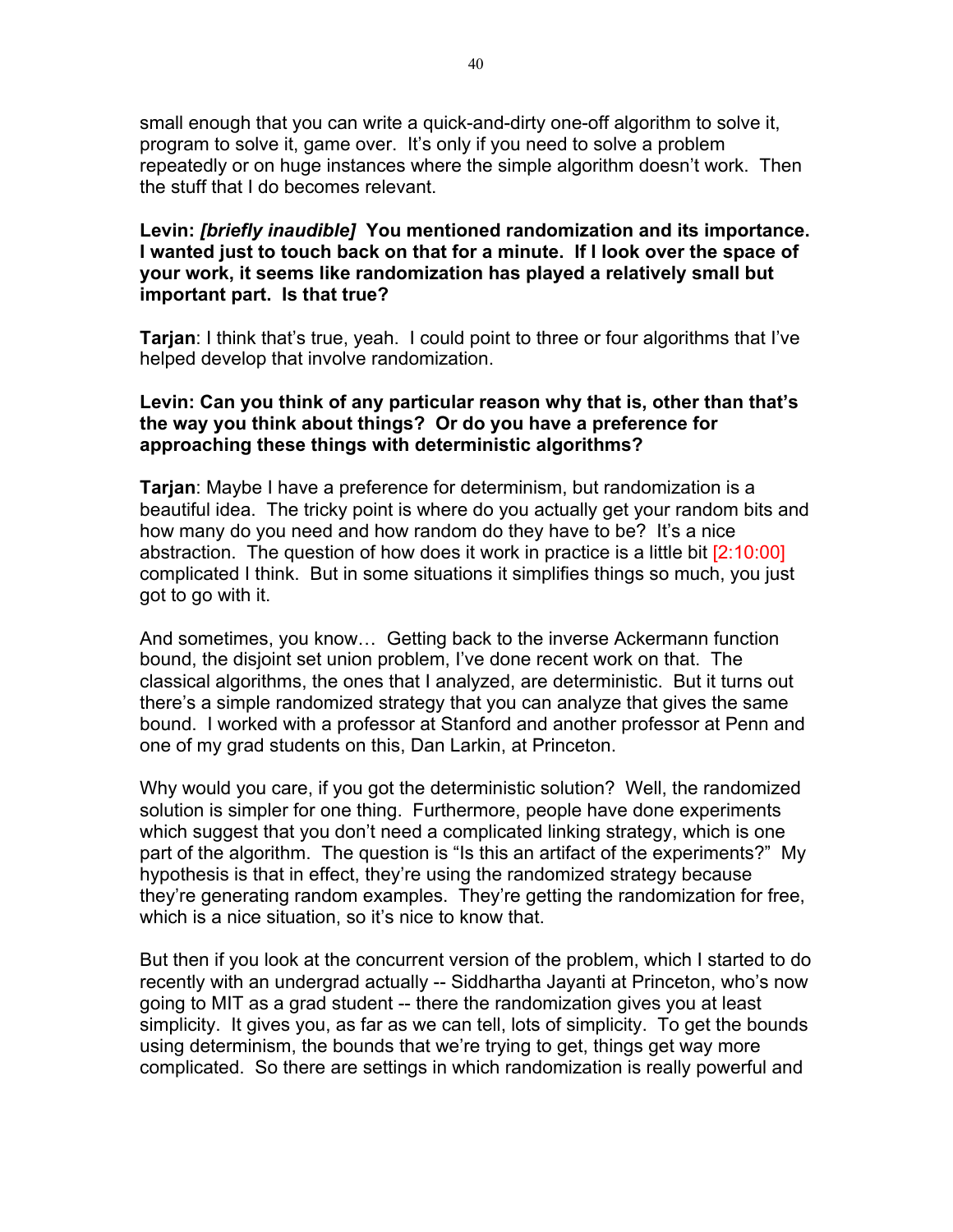other settings where it's not so important. Use it when it's necessary. If you don't have to use it, you don't think about it.

**Levin: Got it.** *[pause 11 secs]* **I'd like to turn now to the matter which in some sense was the original impetus for this interview, which is the Turing Award. You won the award jointly with John Hopcroft in '86 for work that you had done together in the '70s. I think we talked about that work quite a bit earlier on. Can you think… I mean you won it at a relatively early age in your career, even though it was already 10 years or more after the work.**

**Tarjan**: Yeah, I was 38 at the time. 1986, right? I think I'm maybe the secondyoungest winner. I think Don Knuth is probably the youngest. I am not sure about that, but…

### **Levin: That's been quite a few years now. Can you reflect back on the impact that winning the award might have had on your career?**

**Tarjan**: It was a great thrill. I think it had less impact back then than it seems to now. I mean I think I get more benefit out of having won the Turing Award at all now than I did then, which is a great thing for the ACM and a great thing for the reward. It's just… I'm very happy I was working in the relatively young days of the field, because to win a Turing Award now is a much bigger challenge. Of course there's a much bigger reward too, but I get kind of the inherited glory of the thing now, which is wonderful, and I don't have to worry about it. It was a great honor. It was thrilling. I was a tenured, endowed professor at Princeton. In terms of academia, I was already at the highest level I could get, so I don't think it impacted my career in any serious way as far as I can tell.

I was never motivated primarily by awards either. You know, awards are a funny business. You have to have an intrinsic drive, intrinsic interest in doing research, because even in the early days when there were all these open problems, it was hard. I spent a year on planarity testing like banging my head against the wall figuratively. You've got to be willing to suffer, go away from a problem, come back to it later, and there's this mysterious process that's completely unconscious where things kind of realign, the gears shift, and all of a sudden they move in a new way. Doing research in theory is kind of terrifying because you never know if the problem you're trying to solve you can solve or not. It's good to have several things that you can go between when you get stuck on one thing, so you can go think about something else.

It's also good to have other things to do. Like I used to bicycle a lot, run long distance and so on. I love my family, my kids. We're now up to five, three of mine and two of my second wife's, three of whom are getting married this summer. Well, one already did and two are getting married. So it's nice to have distractions of various sorts as well as different problems to work on.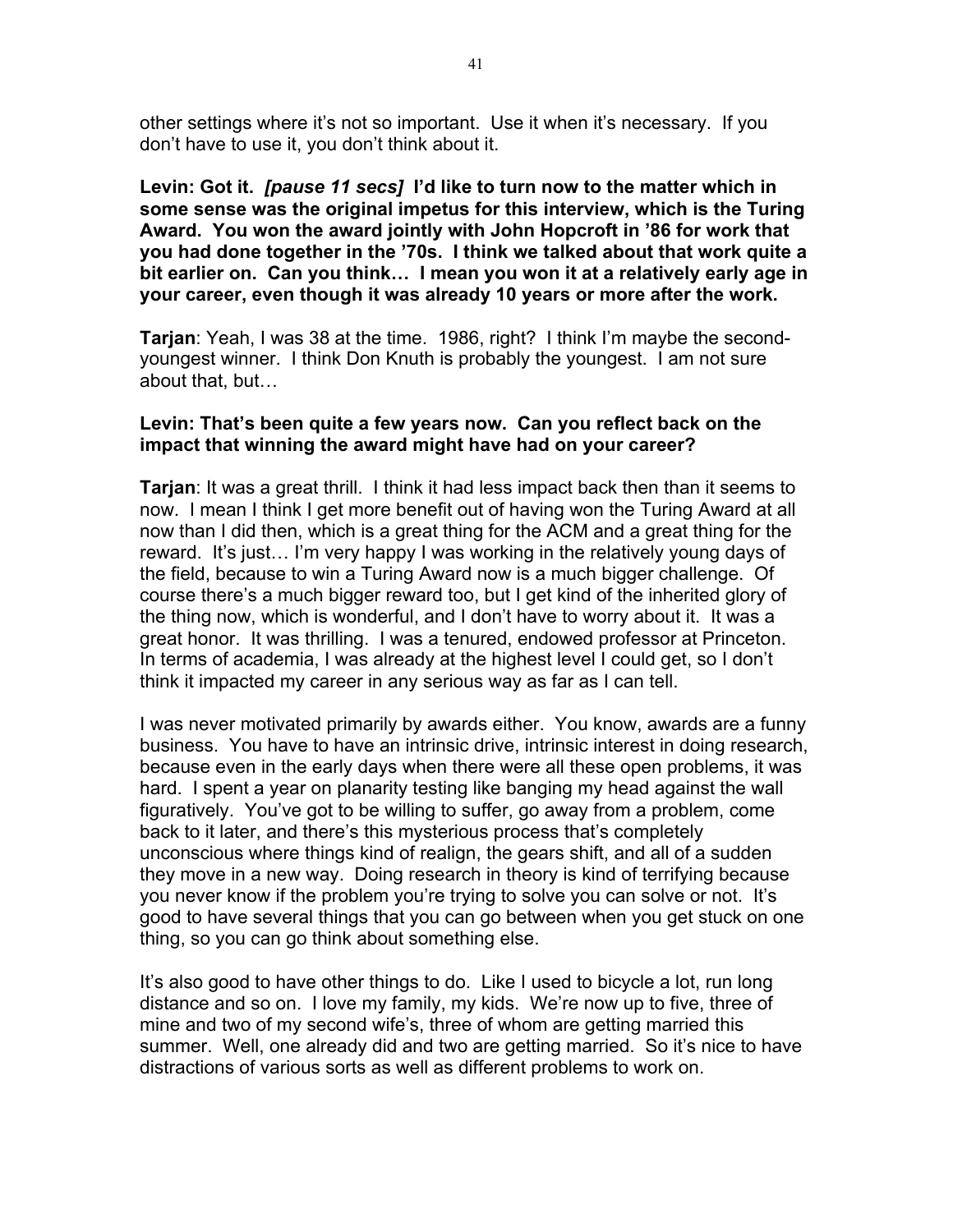#### **Levin: Frees the brain.**

**Tarjan**: *[laughs]* Yes. It refreshes the brain, cleans out the brain. Put the stuff aside and come back to it later with a different point of view. This is also a good reason to have colleagues, because it's a lot harder to go down a rat hole collectively I think then. If you have different people with different points of view, you get out of the rat holes faster.

**Levin: Yeah, very definitely. Let me ask you another question about awards. Obviously the Turing Award was this very significant thing, but it wasn't the only very significant thing that happened to you in a relatively small number of years.**

**Tarjan**: Yeah, that's true.

**Levin: You were selected for the National Academy of Engineering, National Academy of Sciences, AAAS, American Philosophical Society, all in the space of, what, five years or less? That must have been a pretty heady time.**

**Tarjan**: *[laughs]* It was. Actually the first one was I think the Nevanlinna Prize, which was this new award created by the International Mathematical Union in information science. They must have… I don't know all the details, but they understood that computer science was important and was mathematical and they wanted to… they were talking about giving a Fields Medal to a theoretical computer scientist. So they got some money from Finland, created a new award, but more or less the same terms as the Fields Medals. I got the first one in 1982.

The IMU meeting, the International Congress of Mathematicians, was scheduled to be in Poland in Warsaw in '82, but there were uprisings and so on so it actually got delayed by a year. My first wife and I and our young daughter Alice, who would have been… maybe she was… I don't think she was quite pregnant with Sophie, but Alice was very young. Alice was like four or something. We go to Warsaw. It's still communist. The milk is sour, the poor kid is suffering. It was a great honor, but we were happy to leave communist Poland to go to Finland where they were having me, because I get to the hotel and there are bountiful plates of fish and stuff. It was kind of night and day. It was an interesting experience.

**Levin: What I wanted to find out was whether particularly the National Academies, which it's certainly an honor to be a member of, but there's actually work, can be work. Has that led to any interesting projects that you've been involved in?**

**Tarjan**: I was involved in one project to understand the state of mathematical teaching in this country, high school/undergraduate level. That was quite a while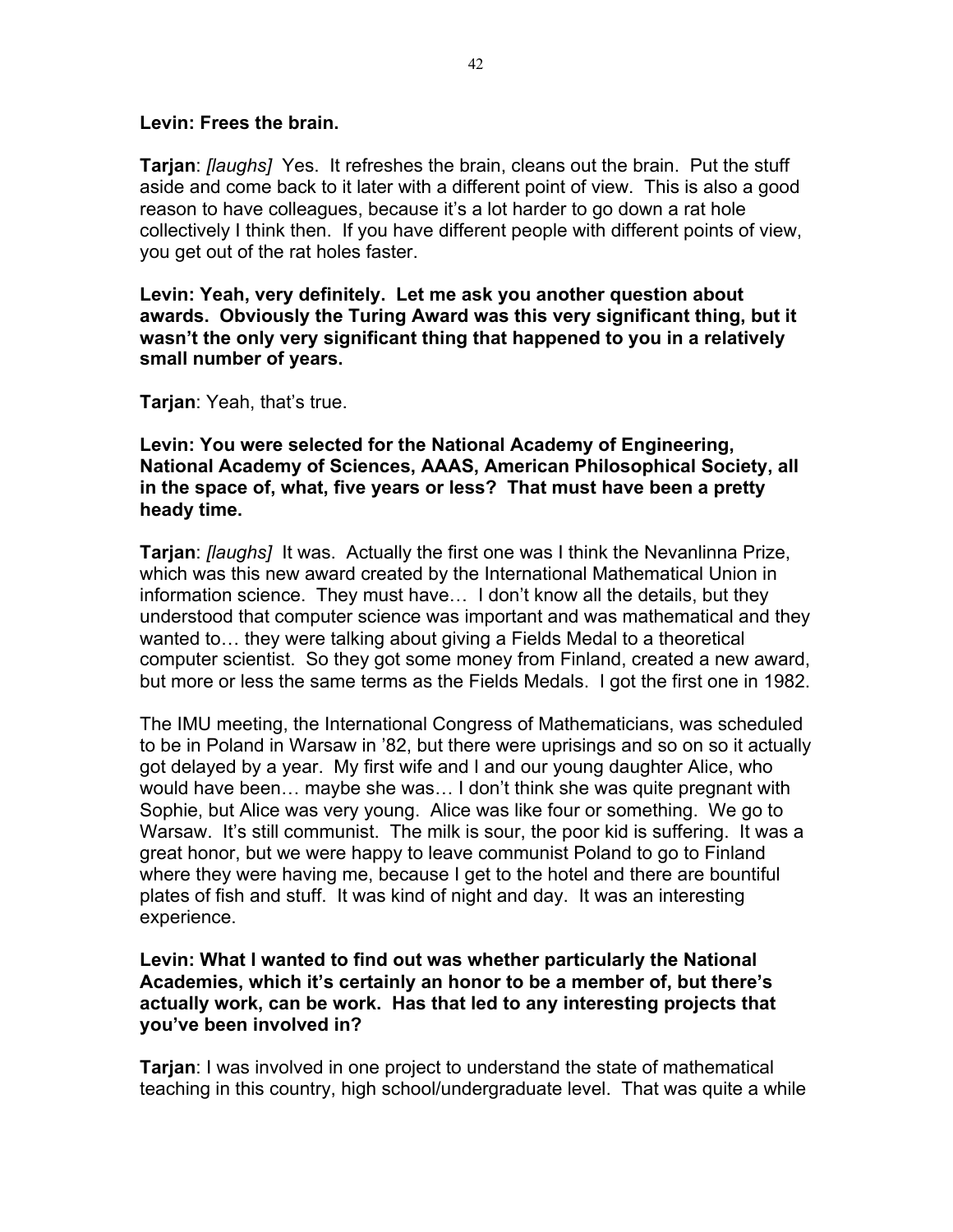ago. I would say I haven't done my fair share in that space. I guess my view has been: it takes up enough time teaching, interacting with my grad students, trying to do research. Life is short and finite, [2:20:00] and as long as things are going well on the personal front, I'll leave it to others to try to solve the bigger problems.

**Levin: The thing that you mentioned about mathematics teaching, that's something that's intriguing to me personally. My sense is that this seems to be another one of these wheels that keeps turning at least at the public school level in American society. There's always another "New Math." There was the one that you and I had, and then there have been at least two or three since then. There doesn't seem to be any end in sight. Do you have a sense that this wheel is actually taking us anywhere?**

**Tarjan**: Well, I have a spiral theory of the universe, which is that things kind of go around like this and occasionally you come back to the same place, but it's offset in an orthogonal direction, in a new dimension. It's probably like that with that mathematics education.

I mean part of the problem is mathematics is a very… the word I want to use is "esoteric," which is not quite right. But you need a special kind of… your mind has to work in a certain way to really get it, and there are the people who get it or can be trained to get it and then there's everybody else. I don't know. It somehow seems like you need two tracks and both people need their own… And there may be more than two. There probably are more than two. But different people need different ways of being taught. This suggests you can't treat… And I'm sure this goes for every other field too, but I think it's particularly true in mathematics. Individualized learning or small-group learning or something like that with programs somehow adapted to the abilities of the individuals. There's no one right solution for everybody.

That's hard to do. I mean it takes money and time and effort. On the other hand, we've got the resources of the web. You develop an amazing teaching tool and it's there forever. You can use it all over the planet. So there is at least the opportunity to create various teaching platforms and then somehow try to match the kids to the appropriate program.

#### **Levin: One can hope.**

**Tarjan**: I don't know if anybody's trying this sort of thing, but this seems more productive than… It's like the Buddhist cycle of life or something. You want to get off the cycle. How are we going to get off the cycle? You need to take multibranching paths or something maybe. I don't know.

**Levin: Well, the application of the web is one that probably hasn't been tried at the extent that it should have. I mean there are instances of it like Khan Academy and so on that seem to have their place.**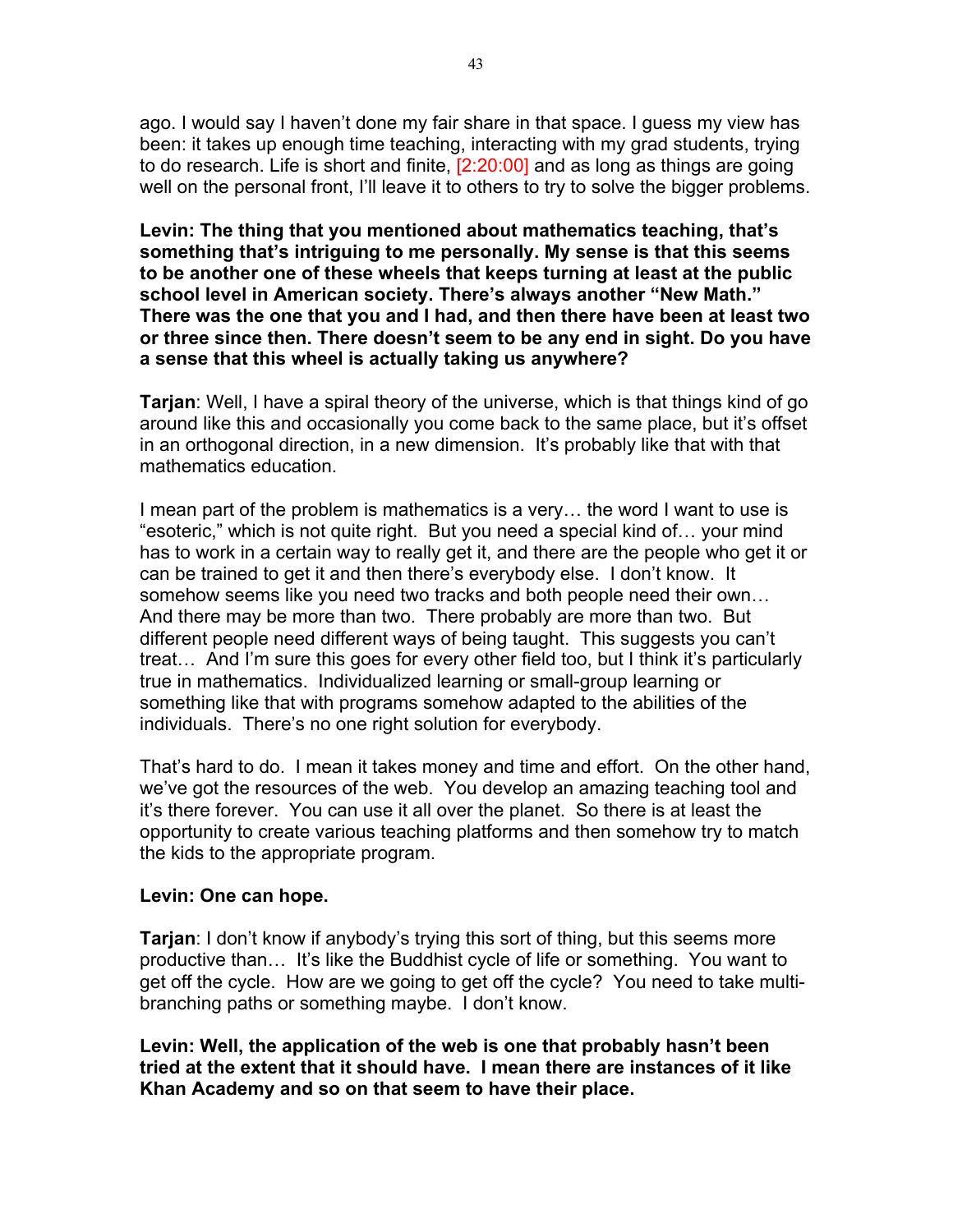**Tarjan**: Yeah, and technology has not done so well in education. I mean previously there was this big push for computer-aided instruction. It kind of failed miserably. Now there are online courses, Coursera and so on and so forth. I think the jury is open. It's a great new set of information, a new resource, but it has to be combined with some kind of interactive personalized approach. The best way to learn is to do, obviously, and the best way to learn material is to teach it yourself. You end up knowing it a whole lot better than the students do. That's another reason to be a teacher, actually.

#### **Levin: Exactly. I have one more area I want to ask you about before we talk about the future a bit.**

#### **Tarjan**: *[laughs]*

**Levin: And that is your involvement in DIMACS, the NSF Center for Discrete Mathematics and Theoretical Computer Science, which has been around for quite a long time, since the late '80s I believe, at Rutgers. You've been involved with it for also quite a long time. Can you say something about how that came about and what your role has been?**

**Tarjan**: Danny Gorenstein, who was a math professor at Rutgers, I think had some conversations with Ron Graham. The NSF started a program to create science and technology centers and there was some discussion between them and other people in the area about trying to start a center to do discrete math theoretical computer science. We put together a proposal and submitted it, and I ended up being the co-director and Danny was the director while he was alive. I was very active in the early days. We had money from the NSF for I guess 11 years altogether, which enabled us to pay something for grad students, most importantly run workshops on scientific programs over a year or sometimes two years. It was a great organization.

Mathematics has ongoing institutes that are funded by the government. This is not true in computer science. The NSF -- the computer science part -- resisted creating permanent institutes of this kind. At the end of the 11 years, they weren't going to fund us anymore, so the funding model changed. Fred Roberts took over as director after Danny died and spent most of his time scrounging for grants for specific projects. If we wanted to run a specific program, we would have to get a specific grant to help run the program. So the funding environment changed and things went in more applied directions naturally, because that was where the funding was.

I got less involved after the first 10 or 11 years when it was up and running. I think it's still a great institution, still doing good work, but it's much more applied than it used to be. Now there is the Simons Institute at Berkeley, which is somewhat related to the DIMACS model, and it's privately funded, so we'll see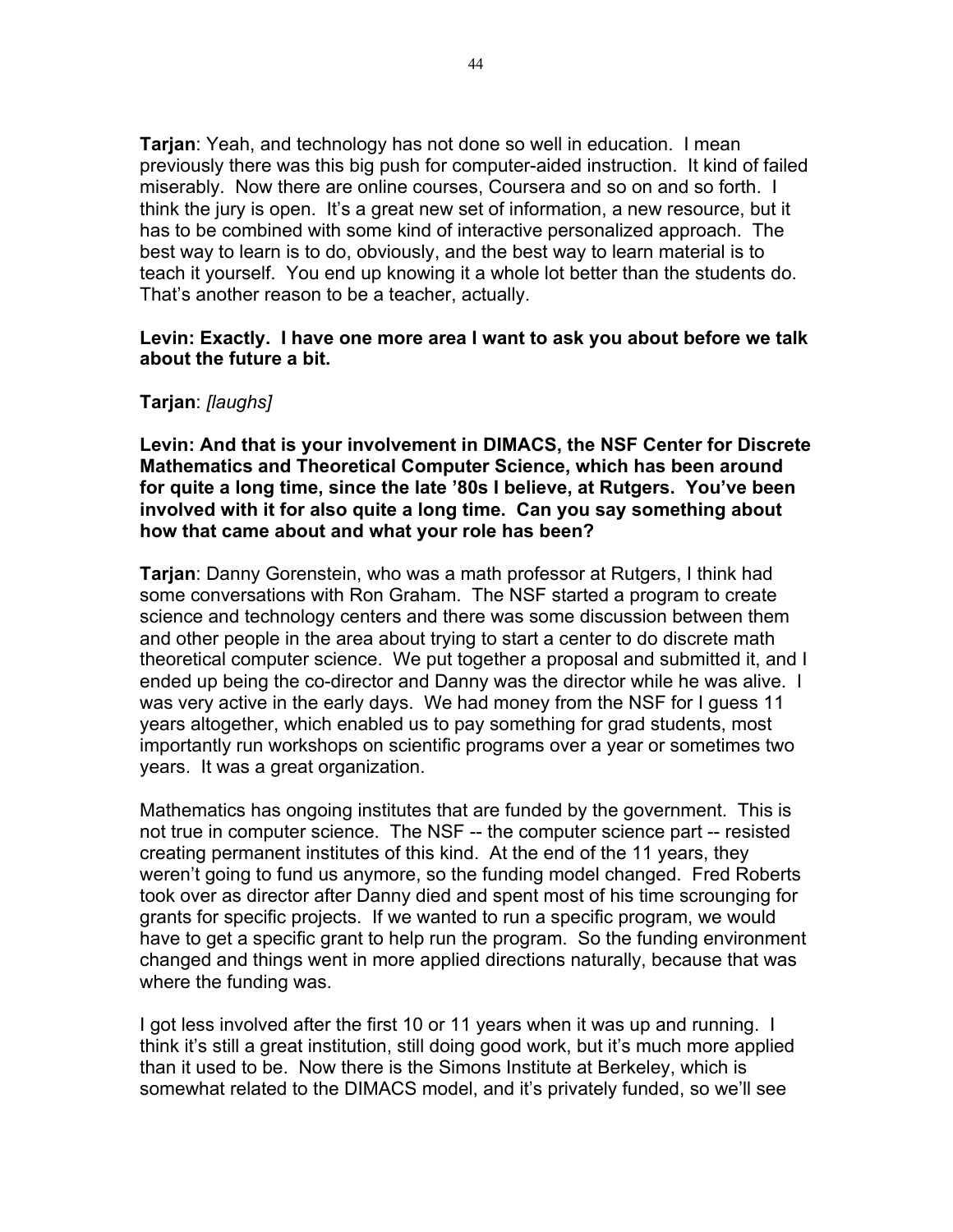what happens with them over time. They have a shorter-term program length too. It tends to be one semester or six months rather than a year or two.

# **Levin: But the charter is otherwise somewhat similar, that…?**

**Tarjan**: That is my impression, yes. Pick topical areas. Bring visitors in. Collect students. Have joint research efforts, workshops, lectures. It's a great idea.

# **Levin: They've been running a few years now, right? Maybe four, five?**

**Tarjan**: Yes, something like that. I think these things are very useful to the field.

**Levin: One particular thing that I know DIMACS did and which I think you may have been involved was this thing that was called the DIMACS Challenge.**

**Tarjan**: Yes.

# **Levin: Tell me a little bit about that.**

**Tarjan**: David Johnson was the prime driver of that. I mean it was mostly Bell Labs, Rutgers, and Princeton, and we had some participation from people in other places. David was especially interested in experimental algorithms and came up with this idea to pose a computational problem and have people work on it, propose datasets, propose solutions, implement the solutions, run them on the datasets, have a workshop or two first to discuss preliminary ideas and then to talk about what they had done. I think that was a wonderful idea. The area of experimental algorithms is very important, very challenging, and kind of understudied or it's kind of a neglected field. But I think that was one important institution that worked on this. I think they still do them from time to time, although David now unfortunately has passed away so he's no longer on the scene.

# **Levin: Well, I know as recently as maybe five or eight years ago, there was a DIMACS Challenge, so there's at least some…**

**Tarjan**: Yes. There is the opportunity for anybody who wants to do one to run it through DIMACS, and they have the infrastructure set up so they can do it.

# **Levin: Sounds like a fine thing. Let's move on to some speculations about the future.**

# **Tarjan**: *[laughs]*

**Levin: As they say, it's always difficult to make predictions, especially about the future.**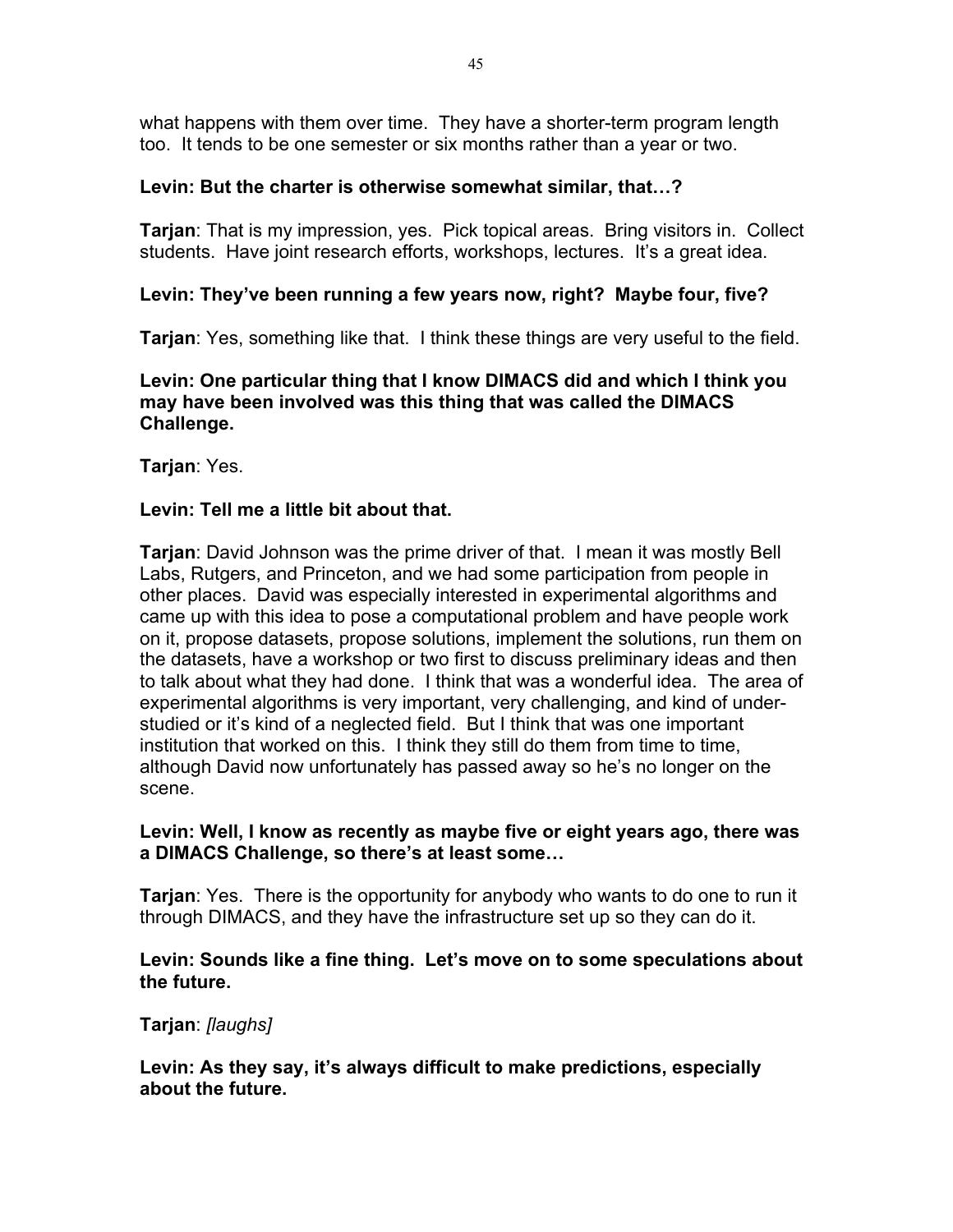**Tarjan**: A dangerous topic. An easy way to embarrass oneself.

**Levin:** *[laughs]* **Let me ask a future question that's really more about extrapolating from the past, and that is the role that algorithms [2:30:00] research has played in the development of the field of computing more broadly, which I think in the past we can see that it had been absolutely fundamental to things that have happened today. Behind many of the absolutely essential systems that pervade our environment are central algorithms without which they would not exist and that came out of… Maybe the particular algorithm didn't spring from a research setting, but the things that led to it did. As you've already said, there's this drive that you personally feel and that I think other algorithms researchers do, to find problems, abstract them, create algorithms that address those problems, and so on. There's a potential virtuous cycle there between the development of the field and algorithms research. Do we think that cycle is going to continue, or do we see things that might interrupt it?**

**Tarjan**: My own view is that it will continue, although it may be… Well, what is happening with computer science is it's expanding in all possible directions. Now of course the hot area is kind of big data, machine learning, deep neural nets, so on and so forth, which has led to interesting things: the rebirth or resurrection of statistics departments, because there's a lot of probability statistics going into the data analytics. It has made linear algebra, applied linear algebra really important. There are certain classical optimization techniques that are actually used in the neural net training, because it's just tuning parameters. Then there's the question…

And it's been successful, unexpectedly successful. Somehow the idea of neural nets got started in the '80s and it languished for a long time, and it seems to be because there wasn't enough data and the computers weren't big enough and fast enough. Now it turns out if you get enough data, you get big enough, fast enough computers, you can do amazing things in certain domains – pattern recognition, figuring out kitties on the web, natural language translation.

The question is "Where are the limits?" We don't know the limits yet. It's good for some things. I suspect it's not good for everything. I want to understand things. One downside of these systems is they are inherently nonunderstandable. You get parameters tuned. How do you extract meaning from what these things are actually doing, what they get trained? That's an interesting, non-trivial question.

They don't exploit the idea of hierarchy or abstraction. I mean the successful systems mostly tend to be pretty homogeneous. I think they're going to run into combinatorial explosion problems when they try to tackle problems where there's inherent combinatorial explosion. That is I actually think the area of optimization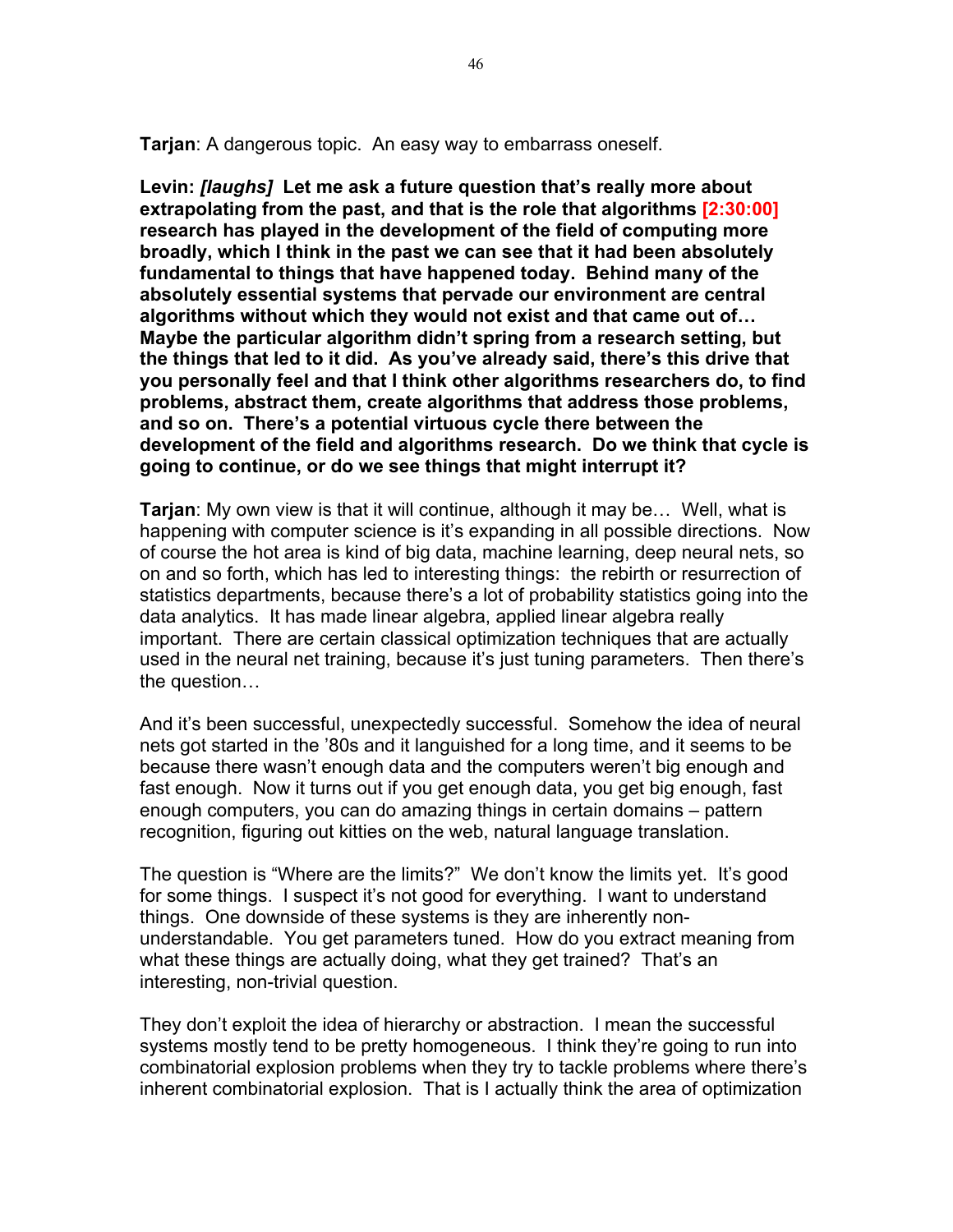algorithms is very important and has kind of been neglected, but if you're a decision-maker, you need to get your hands on the data and understand the patterns. The neural nets are great for this, but once you have the information and you need to make a decision, if it turns into a complicated combinatorial problem like Amazon with package delivery or project management where you have to manage, assign people to tasks and so on, these problems, I don't see neural needs as being the right tool to solve them. I could be wrong. Which is to say this is a wonderful technology. It's a really good solution to some of our computational problems. It's not the solution to everything. Things are going to cycle around at some point when we figure out the limitations of these things.

I also think another big trend is cloud computing. Yes, in some of these interfaces to allow you to do large-scale distributed computation like MapReduce -- Hadoop and so on -- very simple paradigms, very general paradigms, which makes them incredibly attractive at least to first cut. But – this gets back to this first solution versus better solution – if it works fine but some of these things result in incredible expense, computational expense on problems where you could do orders of magnitude better if you went back and designed the right algorithm or even pulled a simple algorithm off the shelf… It is not just about scalability. It's about absolute efficiency on the particular problems involved. I think there needs to be a lot more work and a lot more general point of view as to what are the possible tools one can use. If you're in a setting where you try the MapReduce algorithm and the thing is still running for hours, what if you can reduce the time to minutes or seconds with many smaller computer resources? Shouldn't you be trying to do that?

So I think the heyday of algorithms as I have done them is not yet over. We have to bring in multiprocessors. A really hard problem. We got to worry about memory hierarchies and distributed memories. But these issues are not going to go away. People thought that nuclear power would make electricity free. Didn't happen yet. Computation is not free. Eventually the problems will get to the scale where cleverness, clever algorithm design is going to really pay off. Actually the bigger the problems, the *more* clever algorithm design is going to pay off. I don't see this changing, although there will be these cycles.

**Levin: Even during the era when computing power was growing exponentially, our appetites were growing faster. So one can readily believe that what we want to do with algorithms and systems will outgrow the ability to do them by brute force, which is...**

**Tarjan**: That is my suspicion. Yes. And it's a much more interesting world if we don't do everything by brute force as well.

**Levin:** *[laughs]* **That's for sure. Well, it gives us a job if nothing else.**

**Tarjan**: *[laughs]* Yes.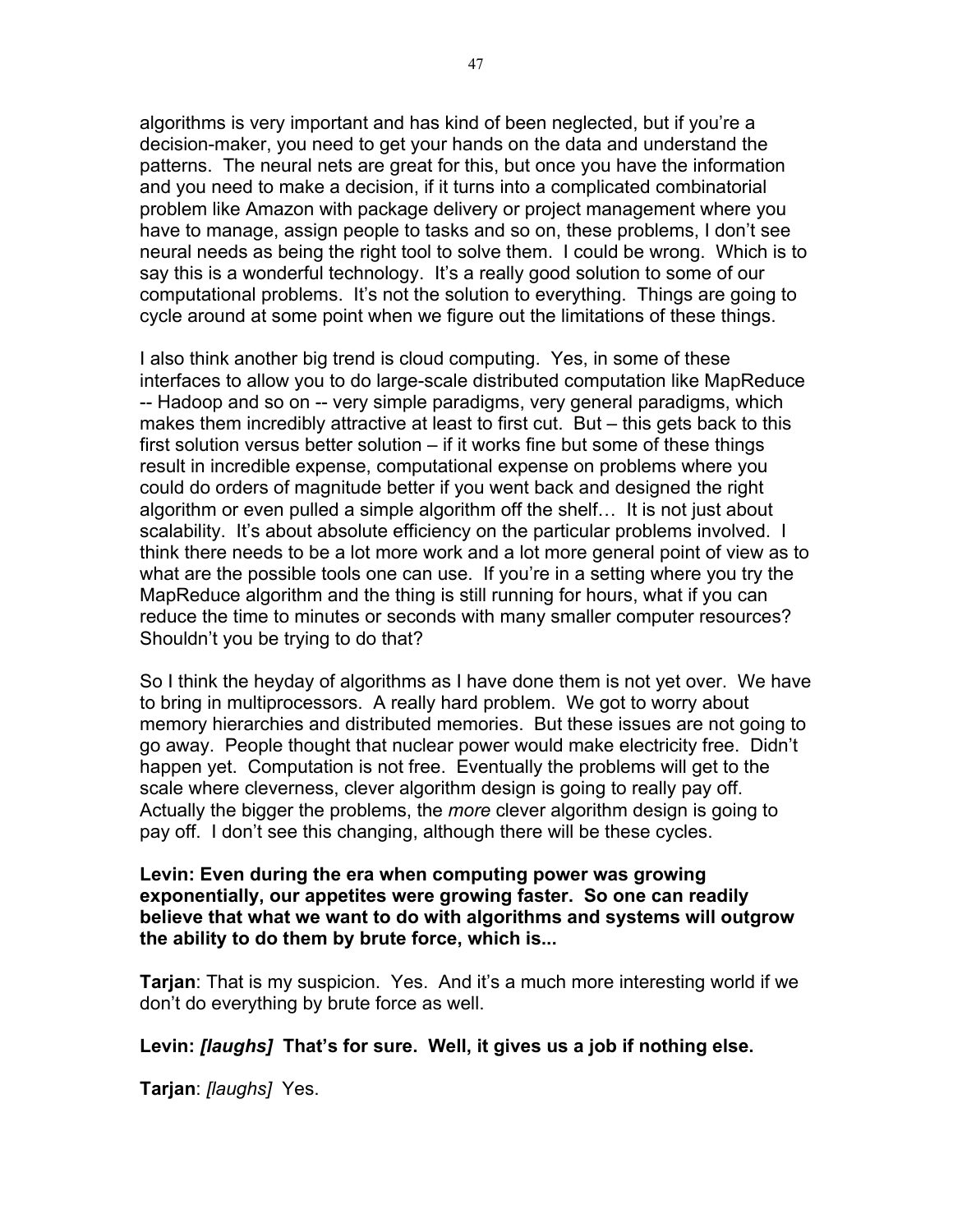**Levin: Let me ask you a question that's not strictly related to your field of expertise but, just as someone who has been a participant and an observer in the computing industry for decades, I've seen it move from a specialty to a pervasive thing in our society. As that has happened, as computers have become… and the software that we run on them and the data that we feed them have expanded into all corners of, at least First World and eventually more the world, society, they increasingly run up against problems that are non-technical. They involve legal and regulatory issues that are complicated. Perhaps the most evident one we see these days is selfdriving cars. I think we've seen enormous progress in the technology of autonomous vehicles, but not a lot of progress in the other issues that they raise in introducing them actually into society and making them practical. Do you have any thoughts on how that will play out over the coming decades and the society, how it will try to address these issues?**

**Tarjan**: Well, it is certainly a serious issue. This was brought to mind in another context, because some people view "algorithm" as a dirty word now. I got invited to a conference at NYU on kind of the ethics of algorithms by Helen Nissenbaum, the point being that all these computer systems, Facebook, Google, and so on, they're using your information and other information to guide you in searching or showing you certain stuff. You have no idea what the algorithm is doing behind the scenes. These things were either programmed or tuned on parameters somehow. There are biases built into these things that we don't understand. How do we deal with that? "Fake news," right? Everybody's in their own [2:40:00] cocoon of news, so there's no common view of the world.

This is much scarier to me than the self-driving car problem, actually. We don't understand the implications of this technology from a societal, civil society point of view, I think. At least people are starting to be aware of the problem. You can't start to deal with it until you're aware of the problem. There needs to be some human oversight, some human intervention if necessary, some acknowledgement of these issues. I think it's a very unstable situation right now and the technology changes so fast, it's very hard for people to keep up with these things. I guess I'm still an optimist, but we'll see what happens.

Self-driving cars. I think that's a relatively simple issue, although I think these other issues are much subtle and much more important. I mean kids walk down the street glued… not just kids, adults, and me too, glued to their cell phones. It's like all the world's information, all the video, everything, people get addicted to this stuff. We don't understand what is that doing to human beings? Our kids are getting raised in a completely different world than we were, and their kids are going to get raised in a completely different world than them. This is going to change society. What are the impacts? Very important questions.